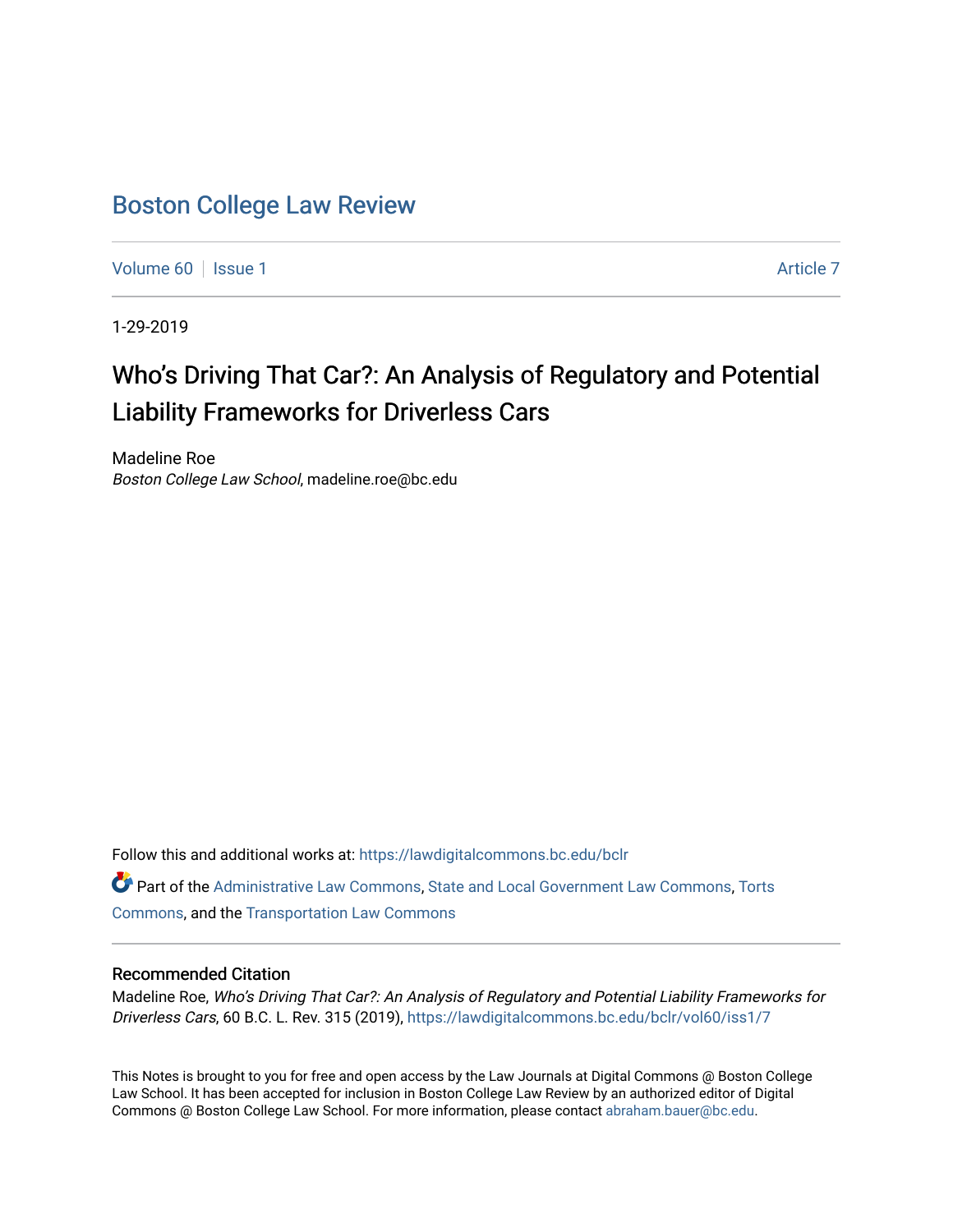# **WHO'S DRIVING THAT CAR?: AN ANALYSIS OF REGULATORY AND POTENTIAL LIABILITY FRAMEWORKS FOR DRIVERLESS CARS**

**Abstract**: Driverless, or autonomous, cars are being tested on public roadways across the United States. For example, California implemented a new regulation in 2018 that allows manufacturers to test driverless cars without a person inside the vehicle, so long as the manufacturers adhere to numerous requirements. The emergence of these vehicles raises questions about accident liability and the reach of state regulation regarding driverless cars. To address these questions, it is beneficial to look at the liability framework for another artificial intelligence system, such as surgical robots. This Note will explore possible frameworks of liability before arguing in support of further regulation of driverless cars and hypothesize that the liability for driverless car accidents will likely shift from the driver to the manufacturer.

#### <span id="page-1-0"></span>**INTRODUCTION**

On March 18, 2018, in Tempe, Arizona, Elaine Herzberg was walking her bicycle across Mill Avenue where it intersects with Curry Road.<sup>[1](#page-1-1)</sup> Further down the street, a vehicle was traveling autonomously at about forty miles per hour in a forty-five miles per hour zone.<sup>[2](#page-1-2)</sup> The vehicle struck and killed Ms. Herzberg, marking the first known pedestrian death caused by self-driving technology, despite the presence of a human safety driver at the wheel of the autonomous vehicle.<sup>[3](#page-1-3)</sup> Tempe police released a video of the safety driver distracted and without her hands hovering above the wheel as many safety drivers are instructed to do.<sup>[4](#page-1-4)</sup> The police, however, stated that

<span id="page-1-1"></span> <sup>1</sup> *See* Troy Griggs & Daisuke Wakabayashi, *How a Self-Driving Uber Killed a Pedestrian in Arizona*, N.Y. TIMES (Mar. 21, 2018), https://www.nytimes.com/interactive/2018/03/20/us/selfdriving-uber-pedestrian-killed.html [https://perma.cc/2R7M-BE2J] (discussing an accident where a woman was killed by an autonomous car in Arizona, where there is limited regulation of autonomous vehicles); Daisuke Wakabayashi, *Self-Driving Uber Car Kills Pedestrian in Arizona, Where Robots Roam*, N.Y. TIMES (Mar. 19, 2018), https://www.nytimes.com/2018/03/19/technology/uber-driverless-fatality.html [https://perma.cc/8LAN-QH5K] [hereinafter Wakabayashi, *Self-Driving Uber Car Kills Pedestrian*] (describing an accident where an autonomous vehicle, with a test driver in the front seat, hit a pedestrian, at the fault of the vehicle).<br><sup>2</sup> Griggs & Wakabayashi, *supra* note [1;](#page-1-0) Wakabayashi, *Self-Driving Uber Car Kills Pedestri*-<br><sup>3</sup> Griggs & Wakabayashi, *supra* note 1; Wakabayashi

<span id="page-1-3"></span><span id="page-1-2"></span>*an*, *supra* note [1.](#page-1-0) 4 *See* Griggs & Wakabayashi, *supra* not[e 1](#page-1-0) (discussing a driverless car accident where pedes-

<span id="page-1-4"></span>trian was struck and killed by driverless car).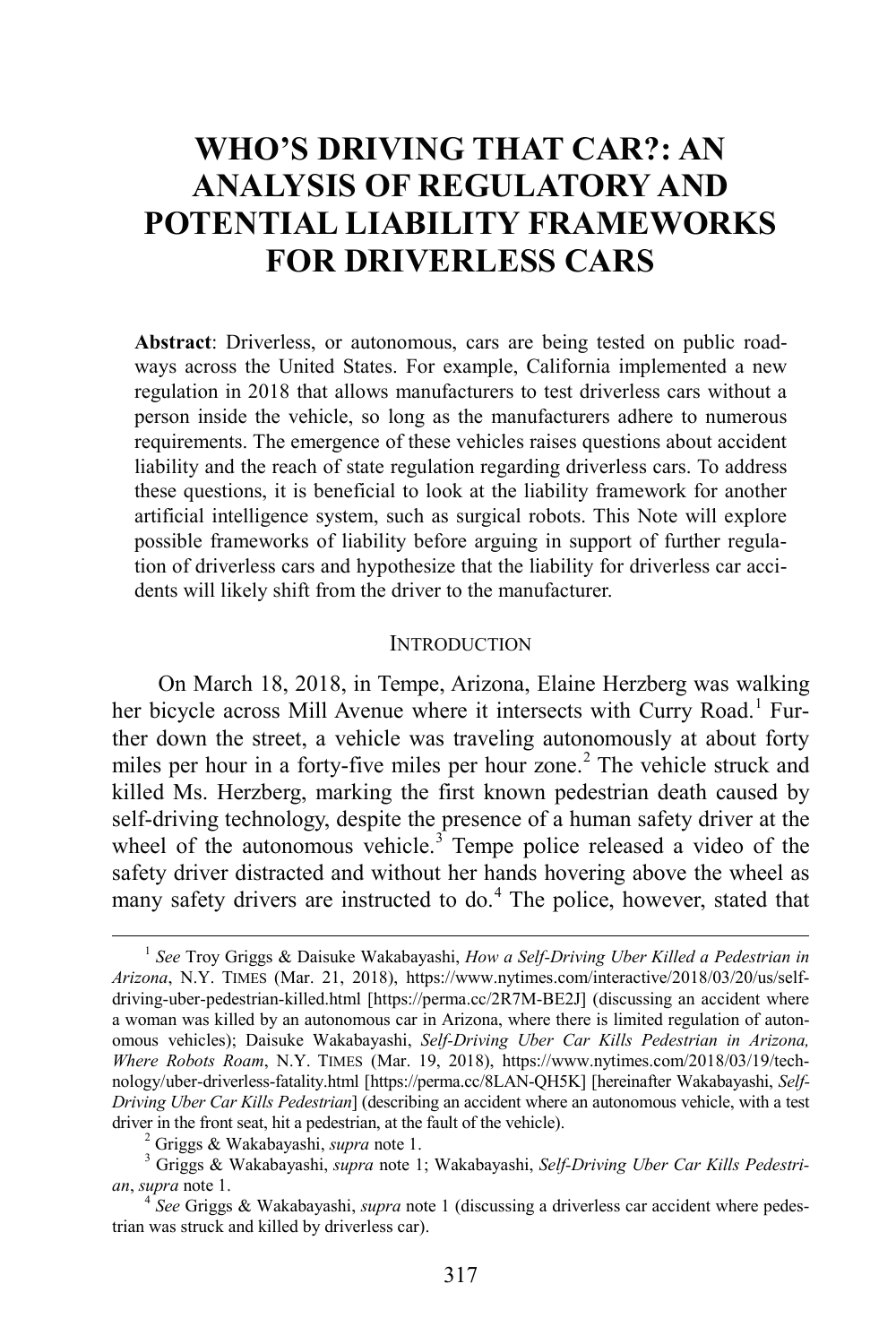the driver was not in the wrong, and that the car itself was to blame for this accident.<sup>[5](#page-2-2)</sup> This accident brought safety concerns regarding driverless cars into fruition and reminded the public that driverless cars remain an experi-mental venture.<sup>[6](#page-2-3)</sup>

<span id="page-2-1"></span><span id="page-2-0"></span>Prior to this tragic accident, driverless cars had a relatively positive track record, despite a few accidents that were deemed the fault of humans.<sup>[7](#page-2-4)</sup> For example, in November 2017, Las Vegas put a driverless shuttle vehicle on the road after a successful controlled trial.<sup>[8](#page-2-5)</sup> Despite the vehicle's success during the testing stages, the shuttle crashed within hours of going on the road. $9$  After the accident and subsequent investigation, the police indicated that the person, who was driving the semi-automatic truck that crashed into the shuttle, was at fault.<sup>[10](#page-2-7)</sup> The prospect of widespread driverless cars has garnered promises of increased efficiency and safety, in addition to de-creased traffic.<sup>[11](#page-2-8)</sup> These positives, however, are coupled with public concerns of ethical and safety issues, particularly in light of the Tempe accident. $12$ 

<span id="page-2-12"></span><span id="page-2-11"></span><span id="page-2-10"></span>Even prior to the accident in Tempe, there was widespread concern about giving driverless cars the power to make life-altering decisions when

5 *Id.*

<span id="page-2-4"></span>See Griggs & Wakabayashi, *supra* note [1](#page-1-0) (explaining this was the first known pedestrian death associated with autonomous vehicles); Hayley Tsukayama, *A Driverless Bus Got into a Crash During Its First Day on the Job*, WASH. POST (Nov. 9, 2017), https://www.washingtonpost. com/news/innovations/wp/2017/11/09/a-driverless-bus-got-into-a-crash-on-its-first-day/?utm\_ term=.68e5ade87c9f [https://perma.cc/KQ9D-RU6W] (providing details of an accident where a driverless shuttle in Las Vegas got into a crash, not at the fault of the vehicle, within hours of

<span id="page-2-5"></span>being on the road). <sup>8</sup> Tsukayama, *supra* note [7;](#page-2-0) *see* Todd Spangler, *Self-driving Cars Programmed to Decide Who Dies During a Crash*, DETROIT FREE PRESS (Nov. 23, 2017), https://www.usatoday.com/ story/money/cars/2017/11/23/self-driving-cars-programmed-decide-who-dies-crash/891493001/ [https://perma.cc/V257-C5WZ] (discussing how autonomous vehicles' programming must make split second decisions regarding who will be injured in the event of a crash).

<span id="page-2-7"></span><span id="page-2-6"></span><sup>9</sup> Tsukayama, *supra* not[e 7.](#page-2-0)<br><sup>10</sup> See Regina Garcia Cano, *Las Vegas Launches Driverless Shuttle Bus. It Gets in a Crash Less Than Two Hours Later*, ASSOCIATED PRESS (Nov. 9, 2017), http://nationalpost.com/news/ world/self-operating-shuttle-bus-crashes-after-las-vegas-launch [https://perma.cc/4BXT-RR9A] (reporting on an accident that occurred when a driverless shuttle in Las Vegas got into an accident after only hours of being on the road for the first time); Tsukayama, *supra* not[e 7](#page-2-0) (explaining that a spokesperson for the autonomous car's manufacturer stated that the system functioned the way it was intended to).<br><sup>11</sup> Cadie Thompson, *The 3 Biggest Ways Self-Driving Cars Will Improve Our Lives*, BUS.

<span id="page-2-8"></span>INSIDER (June 10, 2016), http://www.businessinsider.com/advantages-of-driverless-cars-2016-6

<span id="page-2-9"></span><sup>12</sup> See Spangler, *supra* note [8](#page-2-1) (expressing concern about ethical dilemmas and regulatory issues that often arise with talk of driverless cars); Wakabayashi, *Self-Driving Uber Car Kills Pedestrian*, *supra* not[e 1](#page-1-0) (noting safety concerns with autonomous technology).

<span id="page-2-3"></span><span id="page-2-2"></span><sup>6</sup> *See* Wakabayashi, *Self-Driving Uber Car Kills Pedestrian*, *supra* note [1](#page-1-0) (discussing how technology companies will have to prove to the public that autonomous vehicle technology is safe).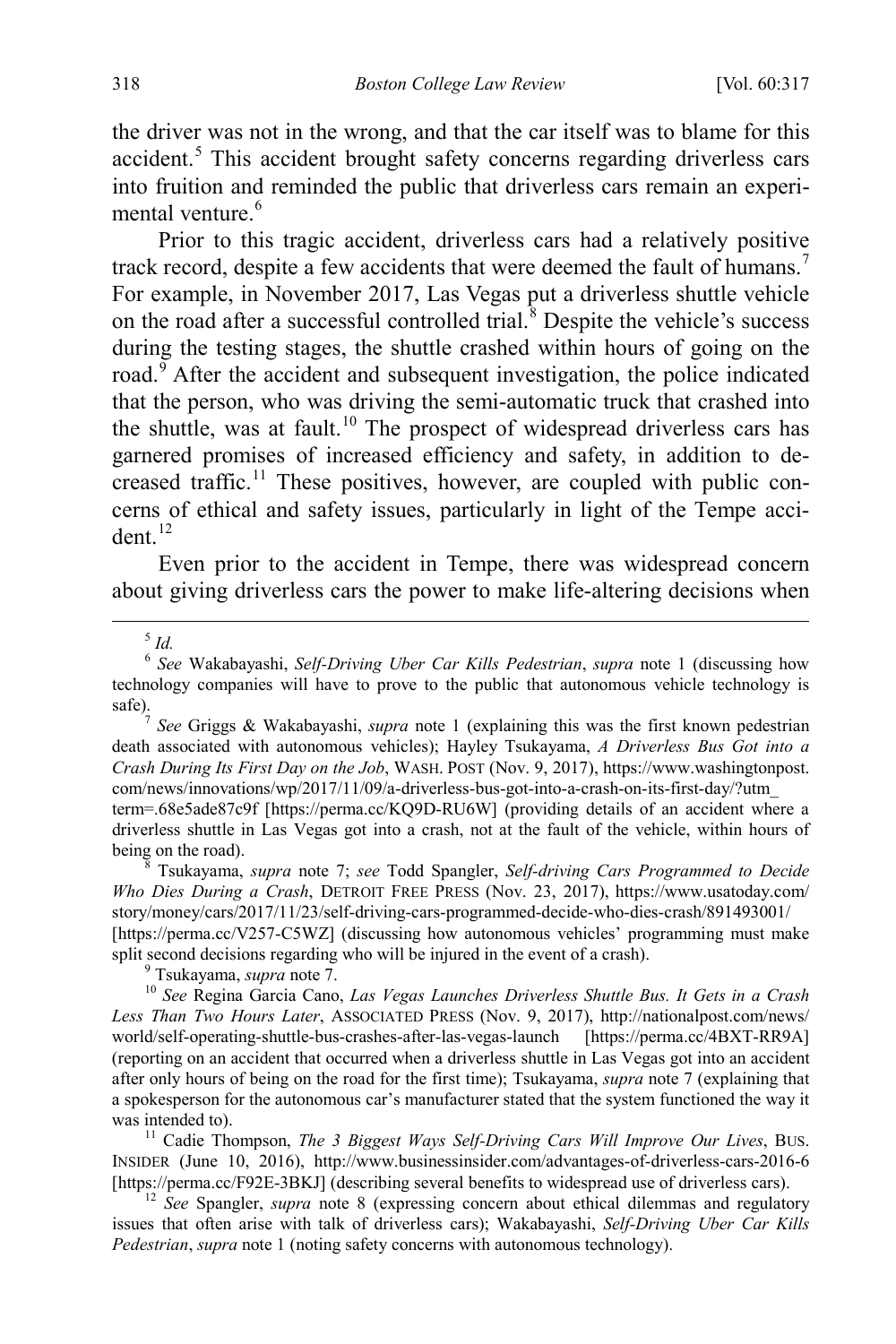<span id="page-3-1"></span>faced with the prospect of a crash.<sup>[13](#page-3-2)</sup> Some feel uncomfortable with a computer program making a split-second decision that could choose between harming its passenger or the surrounding cars.<sup>[14](#page-3-3)</sup> In order to combat this dilemma or other malfunctions, California law used to require a person to be in the driver's seat of a driverless vehicle just in case they needed to take over.<sup>[15](#page-3-4)</sup> But, in February 2018, just prior to the Tempe accident, the California legislature joined with other states and passed a law that no longer re-quires people to be in a driverless car during road tests.<sup>[16](#page-3-5)</sup>

<span id="page-3-0"></span>This change in regulation is significant because it eliminates the potential for people to mitigate in an instance where the driverless car malfunc-tions or the car faces a "trolley problem" scenario.<sup>[17](#page-3-6)</sup> The trolley problem is a hypothetical, ethical dilemma that involves making a decision where both options will lead to third party harm.[18](#page-3-7) Alternatively, removing people from driverless cars also eliminates the potential for people to make a hazardous situation worse by interfering with the autonomous vehicle's program-

<span id="page-3-4"></span>*Can Operate in California as Early as April*, RECODE (Feb. 26, 2018), https://www.recode.net/ 2018/2/26/17053898/driverless-cars-self-driving-california-dmv-remote-operated-autonomoustesting [https://perma.cc/NP7C-MX4T] (discussing a change in a California Department of Motor Vehicles (DMV) regulation allowing for public testing of autonomous vehicles without people in the car); Aarian Marshall, *Fully Self-Driving Cars Are Really Truly Coming to California*, WIRED (Feb. 26, 2018), https://www.wired.com/story/california-self-driving-car-laws/ [https://perma.cc/ R529-WBJZ] (reporting on California's new 2018 regulation that details a process where autonomous vehicles can be tested without a person in the car). <sup>16</sup> CAL. CODE REGS. tit. 13, § 227.38 (2018); *see* Bhuiyan, *supra* not[e 15](#page-3-0) (discussing how the

<span id="page-3-5"></span>new California law requires that there be a remote operator of the vehicle who is ready to takeover the vehicle with a remote control as needed throughout the testing process); Marshall, *supra* note [15](#page-3-0) (explaining how Arizona has no regulatory framework regarding self-driving cars while California has an entire regulatory system). Arizona does not have any set regulations regarding driverless cars and Arizona Governor Doug Ducey wants state agencies to take "any necessary steps" in support of driverless car testing. Marshall, *supra* note [15](#page-3-0).<br><sup>17</sup> *See* Bhuiyan, *supra* note 15 (using a chart to explain the decreased amount of human inter-

<span id="page-3-6"></span>vention on driverless car testing); Remy *supra* note [14](#page-3-1) (explaining the trolley problem and how it creates an ethical dilemma); Spangler, *supra* not[e 8](#page-2-1) (explaining how driverless cars can yield a nowin situation that arises from the vehicle being programmed in advance and with the inability to make ethical snap-decisions). <sup>18</sup> *See* Remy, *supra* not[e 14](#page-3-1) (describing the trolley problem as a moral dilemma); *supra* note

<span id="page-3-7"></span>[14](#page-3-1) and accompanying text.

<span id="page-3-3"></span><span id="page-3-2"></span><sup>&</sup>lt;sup>13</sup> Spangler, *supra* not[e 8.](#page-2-1)<br><sup>14</sup> *Id.*; *see* Mark Remy, *Variations of the Trolley Problem*, NEW YORKER (Dec. 4, 2017), https://www.newyorker.com/humor/daily-shouts/variations-of-the-trolley-problem

<sup>[</sup>https://perma.cc/95N4-KY3U] (discussing the "trolley problem" and other ethical and moral dilemmas). The ethical dilemma discussed above is commonly compared to "The Trolley Problem." Spangler, *supra* note [8.](#page-2-1) The Trolley Problem poses a situation where a person is walking along train tracks and sees a runaway trolley. Remy, *supra*. The trolley is headed for five people; however, they see a lever that would change the direction of the trolley so that it is only in the direction of one person. *Id.* This forces the person to choose between two bad outcomes. *Id.* <sup>15</sup> CAL. CODE REGS. tit. 13, § 227.34 (amended 2018); *see* Johana Bhuiyan, *Driverless Cars*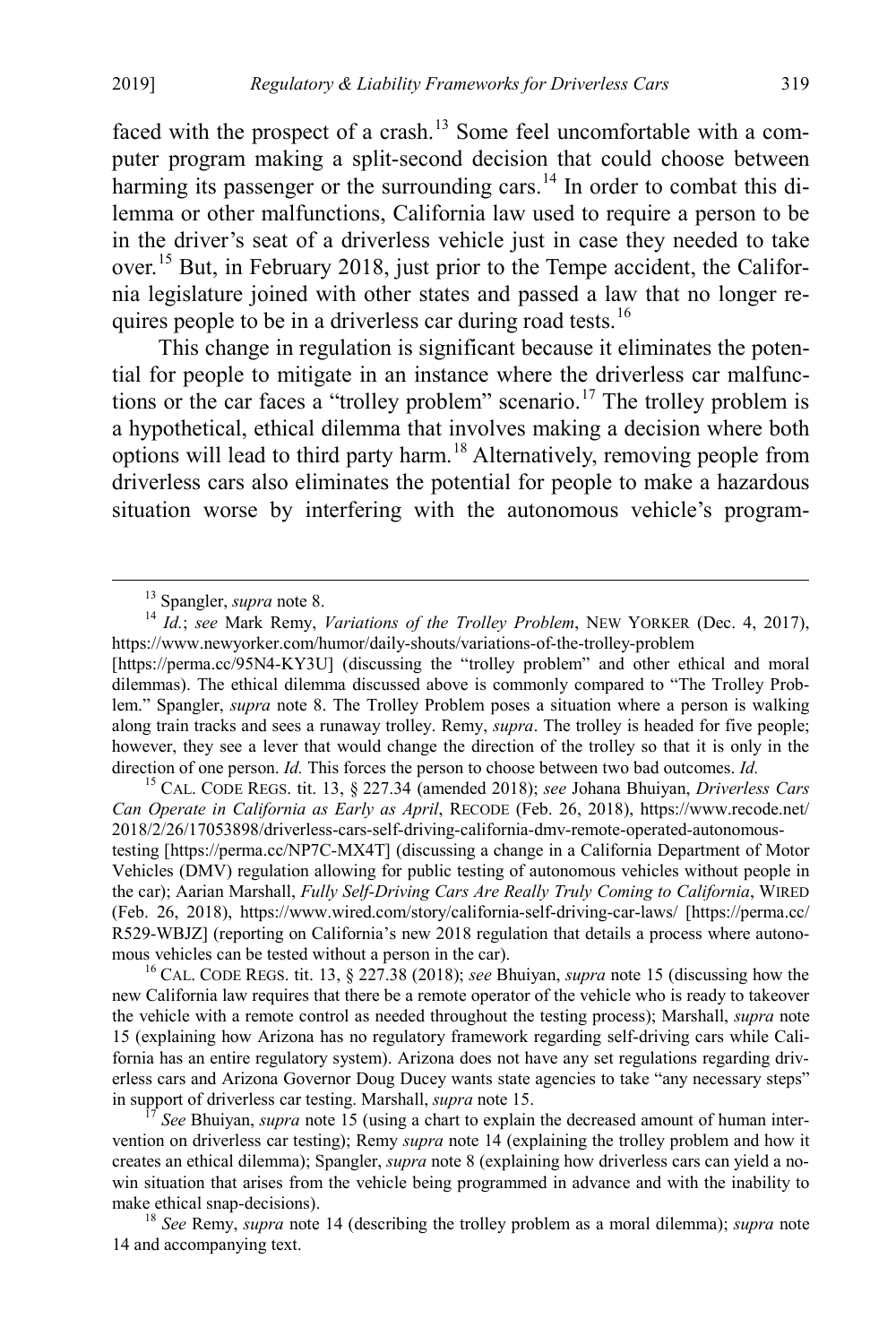<span id="page-4-2"></span><span id="page-4-1"></span><span id="page-4-0"></span>ming.<sup>[19](#page-4-3)</sup> The decision to remove drivers from the wheel differentiates autonomous vehicles from other existing forms of artificial intelligence, such as surgical robots, which by design, require surgeons to operate the machinery and mitigate any damages caused by the robot.<sup>[20](#page-4-4)</sup> Surgical robots have been in use for over twenty years, and while the case law is limited, they serve as an analogous example of litigation regarding artificial intelligence.<sup>[21](#page-4-5)</sup> Surgical robots are not completely autonomous and require the control of surgeons, who are additionally available to perform regular surgery on the pa-tient if the robot malfunctions.<sup>[22](#page-4-6)</sup> An analysis and comparison of surgical robots and driverless cars will help determine whether regulating driverless cars brings this technology in the right direction regarding mitigation and liability litigation concerns. $^{23}$  $^{23}$  $^{23}$ 

<span id="page-4-5"></span><sup>21</sup> *See* Mracek v. Bryn Mawr Hosp., 363 Fed. App'x 925, 926 (3d Cir. 2010) (discussing the burden of proof required for a plaintiff to prove malfunction versus doctor negligence); Brown v. Griffin, 505 S.W.3d 777, 778 (Ky. Ct. App. 2016) (explaining the necessity of expert testimony in surgical robot cases); Taylor v. Intuitive Surgical, Inc., 389 P.3d 517, 526–28 (Wash. 2017) (discussing strict liability and the standards for unavoidably unsafe products); Eliza Strickland *Autonomous Robot Surgeon Bests Humans in World First*, SPECTRUM (May 4, 2016), https://spectrum. ieee.org/the-human-os/robotics/medical-robots/autonomous-robot-surgeon-bests-human-surgeonsin-world-first [https://perma.cc/94RX-T6ZU] (discussing how surgical robots might have a similar trajectory to autonomous vehicles in that they start with the surgeon retaining a lot of control, and eventually become completely autonomous); *see also da Vinci Robotic Surgery*, *supra* note [20](#page-4-1) (explaining how the da Vinci robotic system works when performing a surgery). The da Vinci is a surgical robot model that provides surgeons with a very magnified view of their patient and makes it possible for surgeons to operate in extremely small incisions. *da Vinci Robotic Surgery*, *supra*

<span id="page-4-6"></span><sup>22</sup> See Mracek, 363 Fed. App'x at 926 (discussing how the surgeon converted a surgical robot surgery to a laparoscopic one when the robot malfunctioned); *Taylor*, 389 P.3d at 521 (describing how the surgeon in this case turned the surgical robot procedure into a traditional one when the robot malfunctioned); Strickland, *supra* not[e 21](#page-4-2) (explaining how surgical robots currently embody the general concept of "supervised autonomy" by assisting surgeons rather than performing full operations for them). <sup>23</sup> *See Mracek*, 363 Fed. App'x at 926 (discussing the burden of proof required for a plaintiff

<span id="page-4-7"></span>to prove malfunction versus doctor negligence); *Brown*, 505 S.W.3d at 778 (explaining the necessity of expert testimony in surgical robot cases); *Taylor*, 389 P.3d at 526–28 (discussing strict liability and the standards for unavoidably unsafe products); *da Vinci Robotic Surgery*, *supra* note

<span id="page-4-8"></span><span id="page-4-3"></span><sup>&</sup>lt;sup>19</sup> See CAL. CODE REGS. tit. 13, § 227 (allowing driverless cars to operate without a person inside the vehicle); Bhuiyan, *supra* note [15](#page-3-0) (charting change in human intervention in driverless cars); Andrew J. Hawkins, *California Green Lights Fully Driverless Cars for Testing on Public Roads*, THE VERGE (Feb. 26, 2017), https://www.theverge.com/2018/2/26/17054000/self-drivingcar-california-dmv-regulations [https://perma.cc/4H5Z-MX8L] (discussing the implications of California's fully autonomous car regulation and how it will positively impact driverless car com-

<span id="page-4-4"></span>panies).<br><sup>20</sup> *See* CAL. CODE REGS. tit. 13, § 227.38 (allowing driverless cars to be tested without a person behind the wheel). *Compare* Hawkins, *supra* note [19](#page-4-0) (explaining how California's new 2018 regulation no longer requires a person to be inside the car while it is being tested), *with How Does da Vinci Robotic Surgery Work?*, UNITY POINT HEALTH, https://www.unitypoint.org/cedarrapids/ services-how-does-it-work.aspx [hereinafter *da Vinci Robotic Surgery*] (explaining how the da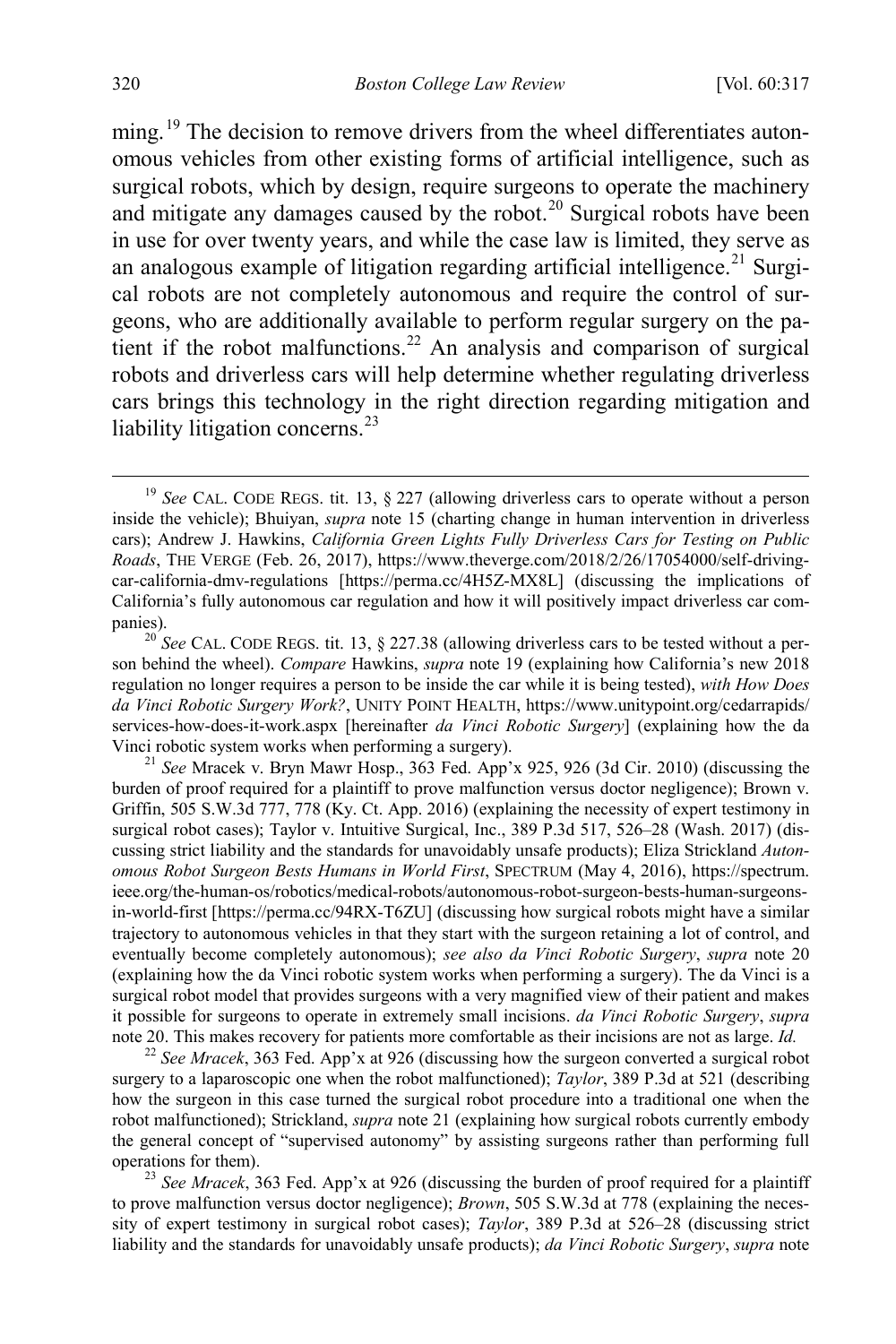This Note will explore the viability and implications of truly autonomous cars, where people are not required to be inside, by comparing driver-less cars with surgical robots.<sup>[24](#page-5-1)</sup> Part I of this Note will discuss the background of autonomous vehicles, and how they are regulated in the United States, in addition to surgical robots and their liability framework.<sup>[25](#page-5-2)</sup> Part II will conduct a comparison between surgical robots and driverless cars, focusing in particular on their levels of autonomy, mitigation implications, safety classifications, and expertise of the operators.<sup>[26](#page-5-3)</sup> Part III will argue that providing a regulatory framework for driverless cars, while it has some drawbacks, is beneficial to society as a whole and is a step towards people's full enjoyment of the potential of driverless cars.<sup>[27](#page-5-4)</sup> It will additionally argue that adopting strong driverless car regulations, like California's, will create a more clear liability litigation framework for driverless cars.<sup>[28](#page-5-5)</sup>

## <span id="page-5-8"></span><span id="page-5-0"></span>I. THE MECHANICS: AN OVERVIEW OF RELEVANT HISTORY, REGULATIONS, AND LIABILITY FRAMEWORKS

As engineers get closer to finalizing driverless car models for the general public's use, questions about how these cars will change the current system of the roads loom.<sup>[29](#page-5-6)</sup> Since driverless cars have not been publicly implemented, there is no relevant legal doctrine or case law that provides insight into the liability framework of autonomous vehicles.<sup>[30](#page-5-7)</sup> It is therefore

[20](#page-4-1) (describing a leading surgical robot system); Ashely Halsey III, *When Driverless Cars Crash, Who Gets the Blame and Pays the Damages?*, WASH. POST (Feb. 27, 2017), https://www.washington post.com/local/trafficandcommuting/when-driverless-cars-crash-who-gets-the-blame-and-paysthe-damages/2017/02/25/3909d946-f97a-11e6-9845-576c69081518\_story.html?utm\_term=.8d11 0073deb8 [https://perma.cc/EU5S-YC3U] (discussing the liability concerns regarding driverless car accidents and the numerous potential liable parties); Marshall, *supra* note [15](#page-3-0) (explaining California's new 2018 regulation allowing driverless cars to be tested on public roads without a person inside); Spangler, *supra* note [8](#page-2-1) (describing how autonomous vehicles must make fast decisions on the road that can have serious consequences on passengers and pedestrians); Clive Thompson, *Cities Without Signs*, N.Y. TIMES (Nov. 8, 2017), https://www.nytimes.com/interactive/2017/11/ 08/magazine/tech-design-autonomous-future-cars-100-percent-augmented-reality-policing.html [https://perma.cc/4HUC-SV4K] (describing what the roads might look like if all cars were autonomous).<br>
<sup>24</sup> See infra note[s 29–](#page-5-0)[223](#page-30-0) and accompanying text.<br>
<sup>25</sup> See infra notes 29–[123](#page-18-0) and accompanying text.<br>
<sup>26</sup> See infra note[s 124](#page-18-1)[–176](#page-24-0) and accompanying text.<br>
<sup>27</sup> See infra note[s 177](#page-25-0)[–206](#page-28-0) and accompanying text.<br>
<sup>2</sup>

<span id="page-5-1"></span>

<span id="page-5-6"></span><span id="page-5-5"></span><span id="page-5-4"></span><span id="page-5-3"></span><span id="page-5-2"></span>grammed in advance to avoid certain things and not others); Thompson, *supra* note [23](#page-4-8) (explaining how driverless cars might reduce accidents, improve traffic, and lead to more efficient fuel use). <sup>30</sup> *See* Halsey, *supra* note [23](#page-4-8) (discussing who might be liable when a driverless car gets into

<span id="page-5-7"></span>an accident, whether it be the car owner, manufacturer, or software developer); Yuki Noguchi, *Self-Driving Cars Raise Questions About Who Carries Insurance*, NPR (Apr. 3, 2017), https:// www.npr.org/sections/alltechconsidered/2017/04/03/522222975/self-driving-cars-raise-questions-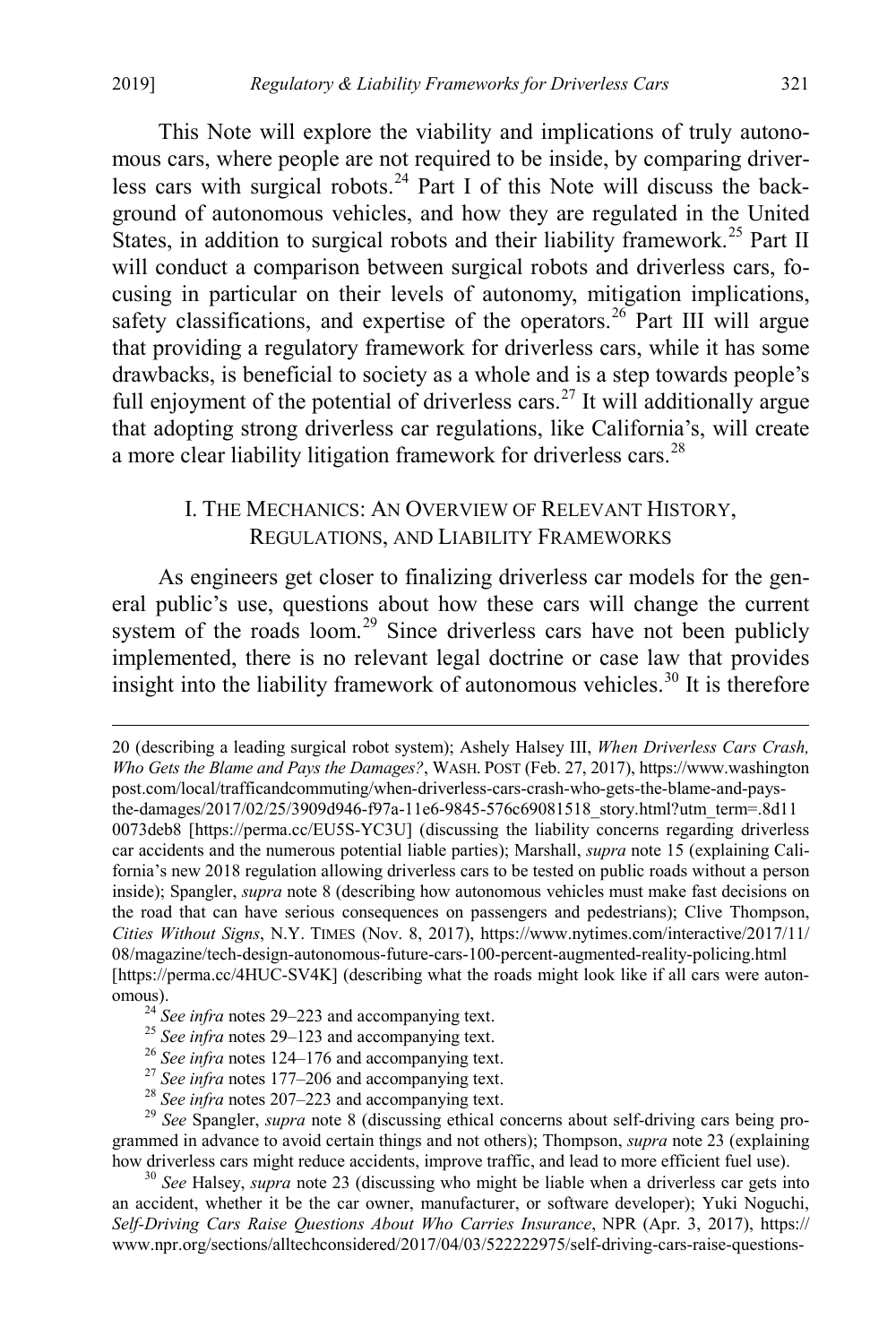important to look at the legal doctrine applicable to other artificial intelligence to provide clarity for how the U.S. courts may decide who is liable when autonomous vehicles are involved. $31$  This Part will discuss the history and current overview of autonomous cars, outline the legal doctrine of sur-gical robots, and briefly summarize liability case law for cars in general.<sup>[32](#page-6-2)</sup>

#### <span id="page-6-0"></span>*A. A Brief History of Autonomous Technology*

Robert Whitehead created the self-propelled torpedo in the 1860s, which was one of the first recorded uses of semi-autonomous technology.<sup>[33](#page-6-3)</sup> Over time, semi-autonomous technology has evolved and, today, car companies have now gone so far as to create cars that park and brake them-selves.<sup>[34](#page-6-4)</sup> This technology, known as "driver-assist," utilizes sensors and

<span id="page-6-3"></span><span id="page-6-2"></span>ASS'N (Sept. 15, 1978), https://maritime.org/doc/jolie/part1.htm#page003 [https://perma.cc/HL8K-HSEU]; Marc Weber, *Where to? A History of Autonomous Vehicles*, COMPUT. HISTORY MUSEUM (May 8, 2014), http://www.computerhistory.org/atchm/where-to-a-history-of-autonomous-vehicles/ [https://perma.cc/4CDM-SCN9] (describing the history of autonomous vehicles including various propellers, airplanes, and automobile technology that has led to the autonomous automobile). Torpedoes are weapons used in combat that are sent to shoot down enemy targets. *See* Jolie, *supra*. The "self-propelled torpedo" was primarily used for defending naval ports and attacking by surprise. *Id.* This invention paved the way for boats and other motorized vehicles to develop automated steering. *Id.* In 1914, Lawrence Sperry was known to create the first successful autopilot in an airplane. William Scheck, *Lawrence Sperry: Genius on Autopilot*, HISTORYNET (Nov. 2014), http://www.historynet.com/lawrence-sperry-autopilot-inventor-and-aviation-innovator.htm [https://perma.cc/X9WQ-URPV]. Autopilot on airplanes today controls various aspects of flights, such as heading, altitude, course, speed, and more, without the pilot manually controlling each of these components. Melody Kramer, *Q&A With a Pilot: Just How Does Autopilot Work?*, NAT. GEO. (July 18, 2013), https://news.nationalgeographic.com/news/2013/07/130709-planes-autopilotask-a-pilot-patrick-smith-flying-asiana/ [https://perma.cc/87QU-B5RE]. These types of systems, however, still require the pilot to look over the controls and perform other functions involved with flying a plane. *Id.* Similar autopilot systems called "cruise control," where the driver does not have to press the gas pedal in order to control the speed of the car, have since been implemented for automobiles, however the driver must manually steer and brake the vehicle. Ishan Daftardar, *How Does the Cruise Control System in Cars Work?*, SCIENCE ABC (June 24, 2016), https://www. scienceabc.com/innovation/what-is-cruise-control-system-cars-work.html [https://perma.cc/5TGL-

<span id="page-6-4"></span>PFJW]. <sup>34</sup> Weber, *supra* note [33;](#page-6-0) *see* Doug Newcomb & Alex Colon, *The Best Driver-Assist Cars of 2018*, P.C. MAG. (Jan. 18, 2017), https://www.pcmag.com/article2/0,2817,2485278,00.asp [https:// perma.cc/6VRX-KD79] (evaluating cars with driver assist features and explaining those features,

<span id="page-6-5"></span>about-who-carries-insurance [https://perma.cc/Q3KN-MVMC] (contemplating liability concerns of autonomous vehicles from an insurance perspective and which parties will hold the insurance when driverless cars become available to the public).<br><sup>31</sup> *See* Halsey, *supra* not[e 23](#page-4-8) (explaining the lack of clarity regarding driverless car liability);

<span id="page-6-1"></span>Noguchi, *supra* note [30](#page-5-8) (explaining how driverless car accidents that have occurred in the testing phase have left questions unanswered about the insurance scheme for autonomous vehicles); Strickland, *supra* not[e 21](#page-4-2) (explaining how surgical robots and driverless cars used to be similarly autonomous but driverless cars are now more autonomous than surgical robots).<br><sup>32</sup> See infra note[s 29–](#page-5-0)[123](#page-18-0) and accompanying text.<br><sup>33</sup> E.W. Jolie, *A Brief History of U.S. Navy Torpedo Development*, S.F. MAR. NAT'L PARK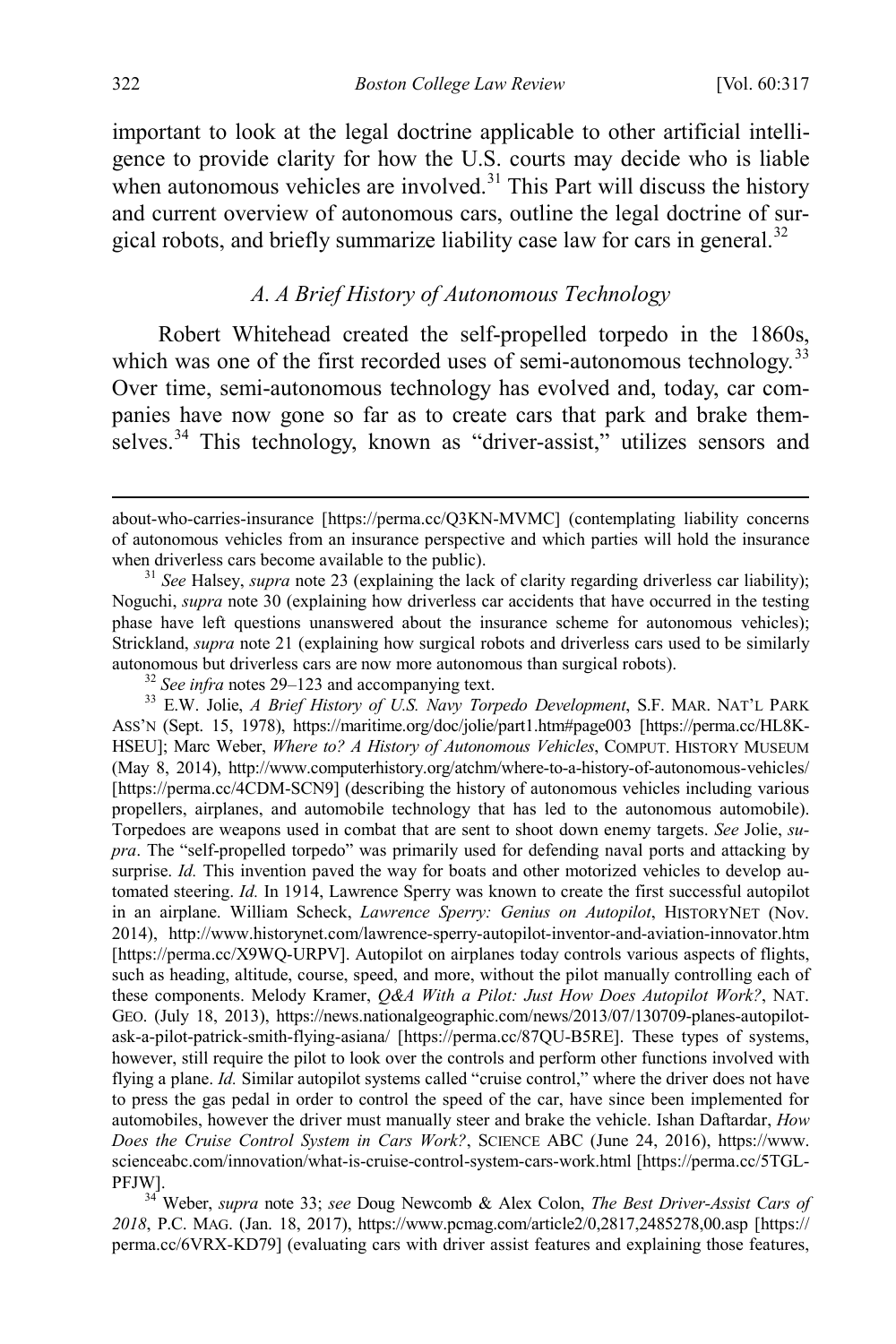cameras on the car to detect where other cars are on the road, and can even select good parallel parking spots.<sup>[35](#page-7-1)</sup> While these conveniences are helpful to drivers, the driver still maintains control over the vehicle and is able to intervene while the car performs these functions. $36$ 

<span id="page-7-9"></span><span id="page-7-0"></span>Additionally, throughout history, many engineers have not only tried to create semi-autonomous vehicles, but have also tried to create fully auton-omous vehicles that could almost drive themselves.<sup>[37](#page-7-3)</sup> A few versions of these "driverless cars" were created in the early 20th century, however, these models relied on devices such as magnets or tracks to control the vehicles, as opposed to the fully autonomous cars that are being worked on today.[38](#page-7-4) The first idea for a vehicle that could travel without direct human supervision came in 1925, and was put to test by Houdina Radio Control.<sup>[39](#page-7-5)</sup> Houdina Radio Control controlled their "driverless car" by using radio technology in a regular car behind the "driverless car" model.<sup>[40](#page-7-6)</sup> Next, in the 1950s, rather than using radios, Radio Corporation of America ("RCA") used electrical impulses to drive vehicles remotely.<sup>[41](#page-7-7)</sup> RCA vehicles operated on "smart roads," which would give the vehicle above it electronic directions for steering, acceleration, and braking.<sup>[42](#page-7-8)</sup> These roads were created in Princeton, New Jersey and Lincoln, Nebraska with the hope that roads across the coun-

<span id="page-7-3"></span>http://time.com/3719270/you-asked-how-do-driverless-cars-work/ [https://perma.cc/8JZF-YL39] (evaluating the current status of driverless cars, what their future looks like, and the types of equipment that will help driverless cars be the most successful); *Self-Driving Cars Explained*, UNION OF CONCERNED SCIENTISTS (Jan. 26, 2017), https://www.ucsusa.org/clean-vehicles/howself-driving-cars-work#.Wk1N9lQ-eu4 [https://perma.cc/3TXR-CQK3] (explaining various technical features of driverless cars, including the general software design, radar and satellite technology, and more). <sup>38</sup> *The Road to Driverless Cars: 1925–2025*, ENG'G (July 15, 2016), https://www.engineering.

<span id="page-7-4"></span>com/esignerEdge/DesignerEdgeArticles/ArticleID/12665/The-Road-to-Driverless-Cars-1925–2025. aspx [https://perma.cc/D28T-9N5E] [hereinafter *Road to Driverless Cars*] (explaining the history

<span id="page-7-5"></span>of autonomous vehicles that has led up to the present prospect of driverless cars). 39 '*Phantom Auto' Will Tour City*, MILWAUKEE SENTINEL (Dec. 8, 1926), https://news.google. com/newspapers?id=unBQAAAAIBAJ&sjid=QQ8EAAAAIBAJ&pg=7304,3766749 [https://perma. cc/SJ8H-GHQW] (reporting on the phantom auto car that will run without a person inside the car and will be controlled externally); *Road to Driverless Cars*, *supra* note [38.](#page-7-0)<br><sup>40</sup> *Road to Driverless Cars*, *supra* note 38.<br><sup>41</sup> *Id.*<br><sup>42</sup> *See id.* (discussing how electrical impulses could power a car that had sen

<span id="page-7-8"></span><span id="page-7-7"></span><span id="page-7-6"></span>impulses in the road).

including blind spot assistance, lane departure prevention, forward collision prevention, active cruise control, and automated parking). <sup>35</sup> Newcomb & Colon, *supra* not[e 34.](#page-6-5) 36 *See* Aaron Turpen, *How Self-Parking Car Technology Works: The First Step to Autonomous* 

<span id="page-7-2"></span><span id="page-7-1"></span>*Vehicles*, NEW ATLAS (Nov. 29, 2016), https://newatlas.com/how-self-parking-works/46684/ [https:// perma.cc/2A98-UDTD] (describing in detail how self-parking car technology works utilizing sensors and navigational technology). <sup>37</sup> *See* John Patrick Pullen, *You Asked: How Do Driverless Cars Work?*, TIME (Feb. 24, 2015),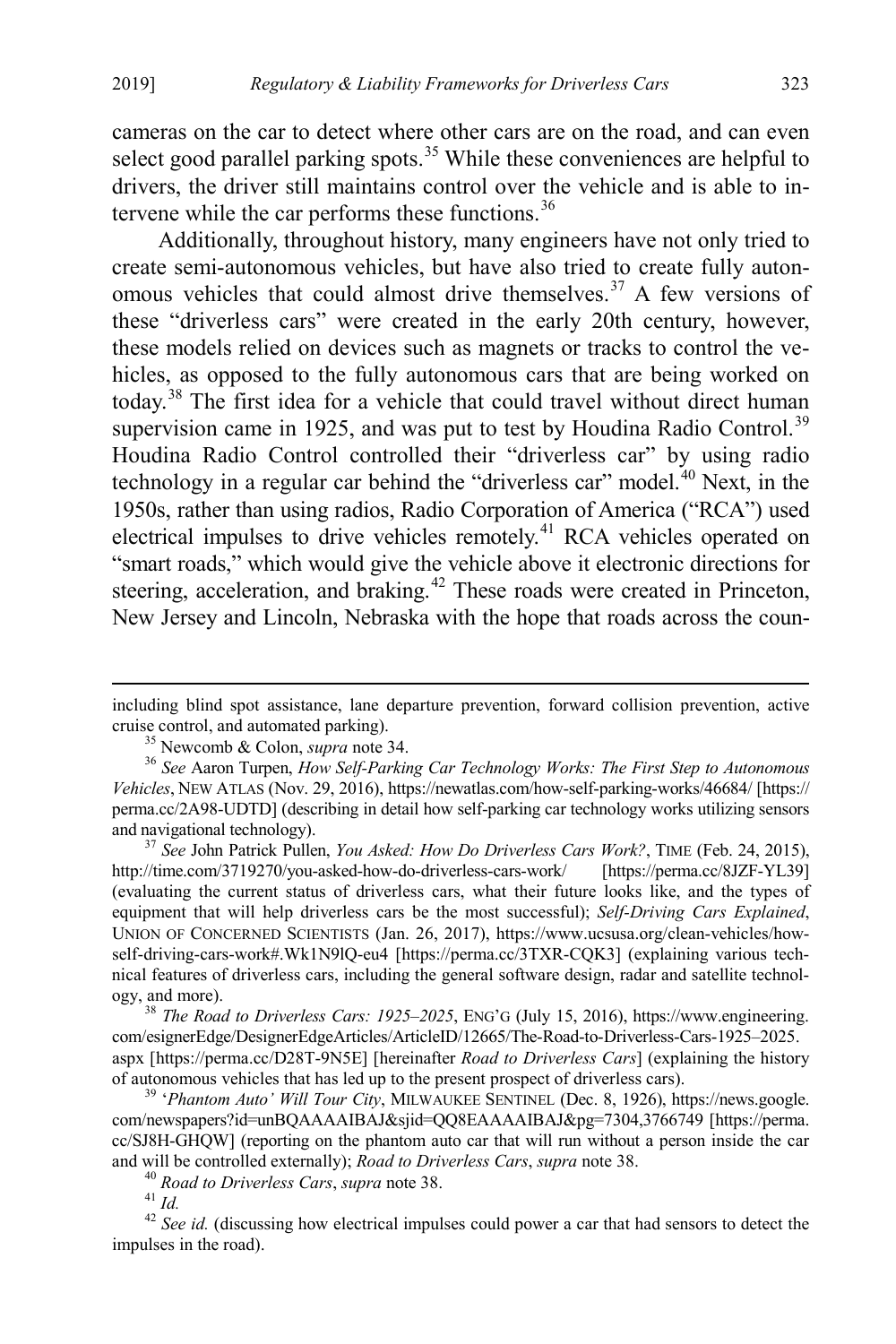try could implement this system.<sup>[43](#page-8-3)</sup> Unfortunately, this RCA system never took off, and did not become more widespread.<sup>[44](#page-8-4)</sup>

<span id="page-8-1"></span><span id="page-8-0"></span>Modern self-driving car models are primarily guided by navigation systems and are a product of advancements in radar and computer soft-ware.<sup>[45](#page-8-5)</sup> The first essential components are the navigation systems, which work like a map program, with the car deciding the best route while consid-ering traffic data and other factors.<sup>[46](#page-8-6)</sup> Additionally, these cars have radar, cameras, and lasers that help detect other vehicles, additional obstacles, and any other changes that might occur on the car's route.<sup> $47$ </sup> For example, one of the most notable features of Google's self-driving car is a rotating light and radar sensor on top of the vehicle that detects potential hazards.<sup>[48](#page-8-8)</sup> Driverless cars will function best when all other cars on the road utilize the same tech-nology, allowing the cars to "talk" to each other.<sup>[49](#page-8-9)</sup> When driverless cars are the only cars on the road, they can operate and "think" at a faster level than people, presumably making them more efficient and safe.<sup>[50](#page-8-10)</sup> Finally, these vehicles are equipped with a computer program that turns the information gathered from these systems into actions such as steering, accelerating, or braking.<sup>[51](#page-8-11)</sup> In sum, driverless cars are a function of a combination of many parts working together.<sup>[52](#page-8-12)</sup>

<span id="page-8-8"></span><span id="page-8-7"></span><span id="page-8-6"></span><span id="page-8-5"></span>E2ZQ] (explaining how Google's 2016 driverless car model works).<br><sup>46</sup> See id (describing how global positioning systems (GPS) guide Google's driverless car).<br><sup>47</sup> Id.<br><sup>48</sup> Id.; see Skye Gould & Danielle Muoio, *Here's How Cars See the World*, BUS. INSIDER (Jan. 18, 2017), http://www.businessinsider.com/how-doesgoogles-waymo-self-driving-car-work-graphic-2017-1 [https://perma.cc/B52C-5F64] (describing the technology behind Waymo's driverless cars, including their satellite and radar technology). This satellite operates by shooting lasers so that the car can detect what's around it. Gould  $\&$ Muoio, *supra*. 49 *Pullen*, *supra* note [37;](#page-7-9) *see* Gould & Muoio, *supra* note [48](#page-8-0) (detailing Waymo's driverless

<span id="page-8-9"></span>car initiative); Woollaston, *supra* note [45](#page-8-1) (describing Google's 2016 driverless car model). The majority of accidents that have occurred with driverless cars that are currently on the road have been ruled the fault of the human driver as opposed to the driverless car. Alex Davies, *Google's Self-Driving Car Caused Its First Crash*, WIRED (Feb. 29, 2016), https://www.wired.com/2016/ 02/googles-self-driving-car-may-caused-first-crash/ [https://perma.cc/G9Y3-AEFA] (reporting that despite a record of accidents that were at fault of others, Google's driverless car was the cause

<span id="page-8-10"></span>of its first crash).<br><sup>50</sup> *See* Davies, *supra* note [49](#page-8-2) (explaining how the first seventeen crashes of Google's driver-<br>less cars were due to human error).

<span id="page-8-12"></span><span id="page-8-11"></span><sup>51</sup> Gould & Muoio, *supra* note [48;](#page-8-0) Woollaston, *supra* not[e 45.](#page-8-1) <sup>52</sup> *See* Gould & Muoio, *supra* note [48](#page-8-0) (explaining how different companies work together to create each component of Waymo's driverless car); Woollaston, *supra* note [45](#page-8-1) (describing different components of driverless cars).

<span id="page-8-2"></span>

<span id="page-8-4"></span><span id="page-8-3"></span><sup>43</sup> *Id.* <sup>44</sup> *Id.* <sup>45</sup> *See* Victoria Woollaston, *How Do Google's Driverless Cars Work?*, ALPHR (Apr. 4, 2016), http://www.alphr.com/cars/7038/how-do-googles-driverless-cars-work [https://perma.cc/B5UV-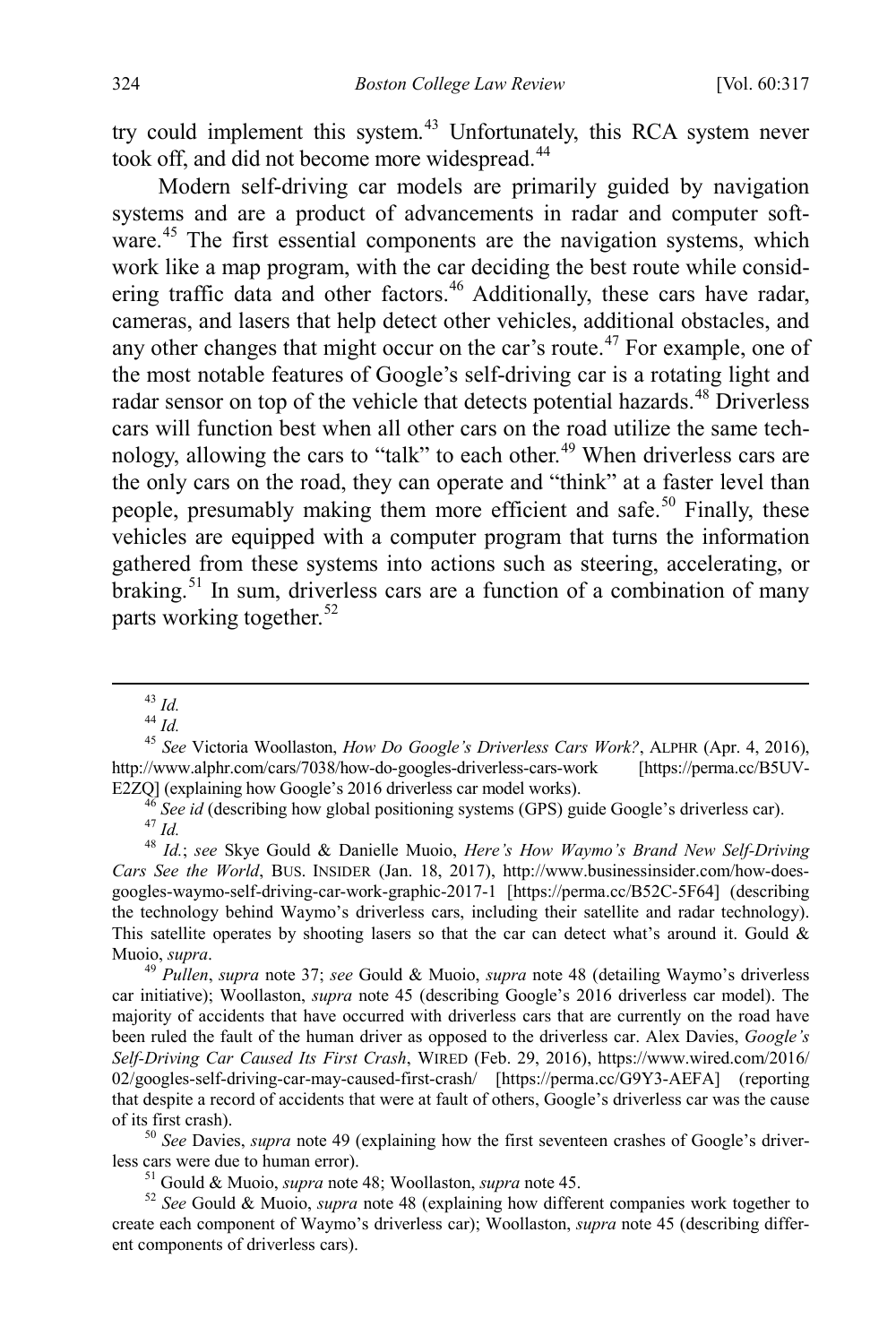<span id="page-9-0"></span>Currently, some self-driving cars have already been introduced for test-ing purposes, but remain unavailable for purchase to the public.<sup>[53](#page-9-1)</sup> This, however, has not prevented numerous accidents involving driverless cars from occurring.[54](#page-9-2) In February 2016, a Department of Motor Vehicles (DMV) report in California indicated that one of Google's driverless cars was the cause of another autonomous crash, due to a last minute lane change.<sup>[55](#page-9-3)</sup> Despite this accident, Google has continued to study, test and cre-ate new models of driverless cars.<sup>[56](#page-9-4)</sup> Their results conclude that, while the majority of the accidents its cars were involved in were due to human error, there have been incidents where driverless cars have been at fault.<sup>[57](#page-9-5)</sup> Driverless car accidents have also occurred in Pittsburgh, a city where testing of autonomous vehicles is permitted.<sup>[58](#page-9-6)</sup> One accident involved a model created by Argo, a company backed by Ford, and another involved an autonomous Uber.<sup>[59](#page-9-7)</sup> While engineers do their best to improve the technology of selfdriving cars, it still has not been perfected, as evidenced by the Tempe, Ari-zona accident.<sup>[60](#page-9-8)</sup> The results of Google's study also help predict that selfdriving cars will be the most effective when they are the only vehicles on

<span id="page-9-4"></span><span id="page-9-3"></span>autonomous vehicles into the markets in California and Arizona); *see also* Davies, *supra* note [49](#page-8-2) (explaining Google's dilemma of wanting to perfect the vehicles while also quickly getting them on the market). <sup>57</sup> *See* Tsukayama, *supra* note [7](#page-2-0) (explaining how human intervention behind the wheel of

<span id="page-9-5"></span>some driverless cars has caused accidents, rather than the driverless car themselves). <sup>58</sup> Aaron Aupperlee, *Uber's Fleet of Self-Driving Cars in Pittsburgh Back on Road After* 

<span id="page-9-6"></span>*South Side Crash*, TRIBUTE LIVE (Sept. 18, 2017), http://triblive.com/local/allegheny/12748396- 74/ubers-fleet-of-self-driving-cars-grounded-in-pittsburgh-after-crash [https://perma.cc/4EW7- S9AY] (describing a driverless car crash that occurred in Pittsburgh that was not deemed the fault of the driverless vehicle)*.* <sup>59</sup> Hawkins, *supra* note [54.](#page-9-0) In the Argo model's accident, a truck driven by a human driver

<span id="page-9-7"></span>was at fault after going through a red light and ramming into it. *Id.* <sup>60</sup> *See* Davies, *supra* note [49](#page-8-2) (quoting Google's program director for their driverless car pro-

<span id="page-9-8"></span>gram who states that it is a challenge to weigh making the cars as perfect as possible with getting them on the market soon to prevent further human error behind the wheel); Griggs & Wakabayashi, *supra* note [1](#page-1-0) (reporting that the driverless car was at fault in the Tempe, Arizona accident); Tsukayama, *supra* note [7](#page-2-0) (explaining how driverless car models have yet to be deemed perfect, although there are arguments that they are safer than the cars that are on the road now); Wakabayashi, *Self-Driving Uber Car Kills Pedestrian*, *supra* not[e 1](#page-1-0) (reporting that despite having an emergency backup driver, the Uber driverless car hit a pedestrian causing the company to halt vehicle testing across the country).

<span id="page-9-1"></span> <sup>53</sup> *See* CAL. CODE REGS. tit. 13, § 227 (requiring manufacturers to abide by regulations to test driverless vehicles); Tsukayama, *supra* note [7](#page-2-0) (citing numerous crashes involving driverless cars that were being tested by manufacturers). <sup>54</sup> *See* Davies, *supra* note [49](#page-8-2) (describing a recent crash involving one of Google's autono-

<span id="page-9-2"></span>mous vehicles); Andrew J. Hawkins, *Ford-Backed Self-Driving Car Involved in an Accident That Sent Two People to the Hospital*, THE VERGE (Jan. 10, 2018), https://www.theverge.com/2018/ 1/10/16875066/argo-ai-self-driving-car-crash-pittsburgh-ford [https://perma.cc/4RA5-9Q96] (explaining an accident that occurred in Pittsburgh involving a driverless car).<br><sup>55</sup> Davies, *supra* not[e 49.](#page-8-2)<br><sup>56</sup> *See* Gould & Muoio, *supra* note [48](#page-8-0) (explaining how Google is continuing to release new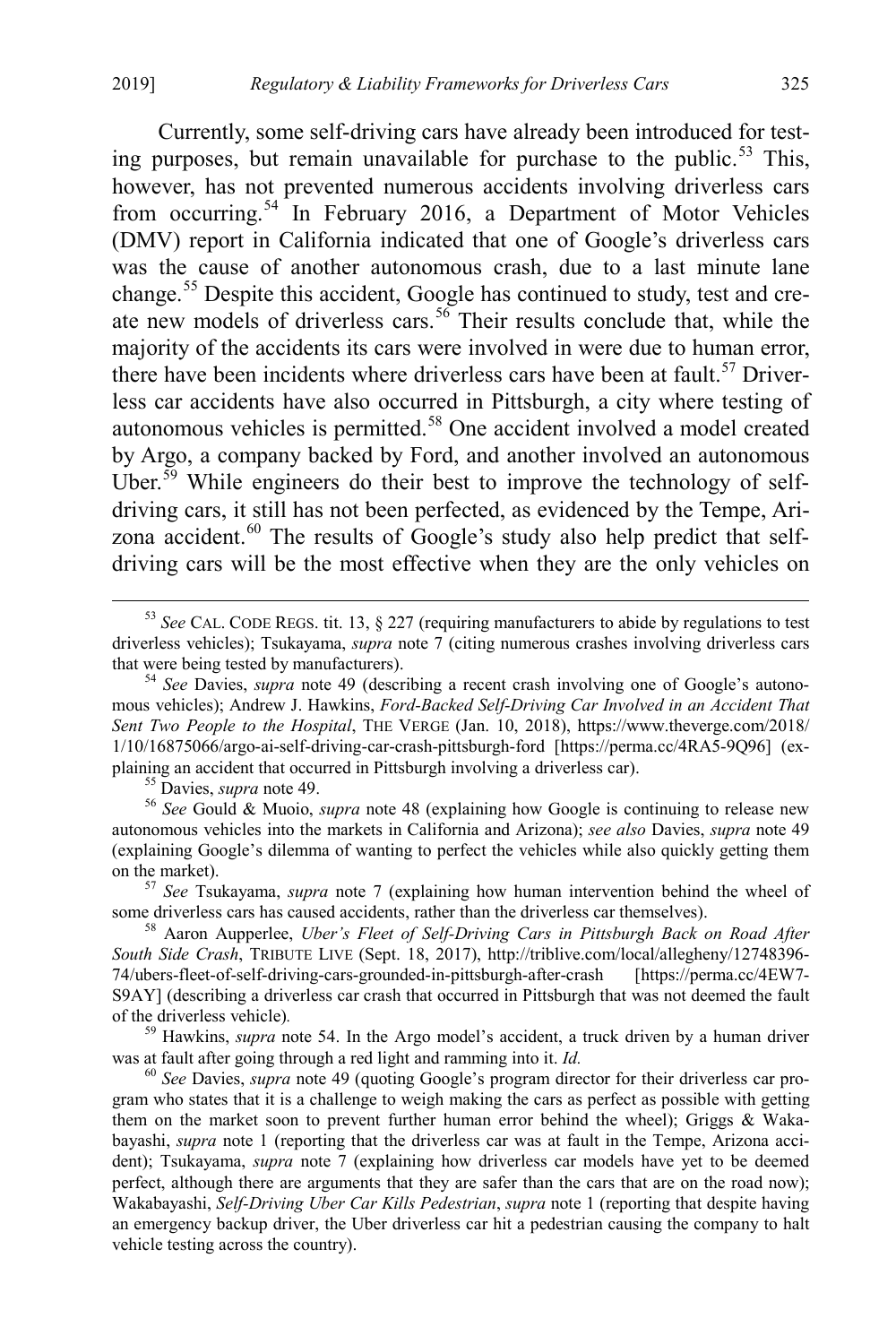the road, which would allow them to communicate with each other without human interference.<sup>[61](#page-10-1)</sup> But, this creates a liability problem, as the cars them-selves cannot be sued if their programing makes a wrong decision.<sup>[62](#page-10-2)</sup> This liability problem, however, is not unique to driverless cars and additionally extends to other uses of artificial intelligence to help execute tasks formerly performed solely by people.<sup>[63](#page-10-3)</sup>

#### <span id="page-10-9"></span><span id="page-10-8"></span><span id="page-10-0"></span>*B. How Some States Regulate Driverless Cars*

California serves as a relevant example of a state that has consistently regulated its driverless car industry and has an entire regulatory code dedi-cated to the operation of testing driverless cars.<sup>[64](#page-10-4)</sup> In contrast, other states such as Arizona, have much less driverless car regulation pertaining to manufacturer testing.<sup>[65](#page-10-5)</sup> Arizona presently has an executive order in place that allows for the testing of driverless cars on public roads and only requires that the car has liability insurance and the person in charge of it has a driver's license.<sup>[66](#page-10-6)</sup> California, however, recently shifted its regulation to more closely resemble that of states like Arizona by allowing driverless cars to operate without a person in the car in enumerated circumstances. $67$ 

<span id="page-10-1"></span> <sup>61</sup> *See* Pullen, *supra* note [37](#page-7-9) (discussing how people cannot process data or information as quickly as driverless cars can, and how such cars will be able to efficiently "talk" to each other on the road); Thompson, *supra* note [23](#page-4-8) (explaining how driverless cars can recognize signals and quickly process information).<br><sup>62</sup> *See* Halsey, *supra* not[e 23](#page-4-8) (questioning who would be sued if a driverless vehicle crashed);

<span id="page-10-2"></span>Noguchi, *supra* note [30](#page-5-8) (discussing insurance implications of driverless cars and how the cars themselves might be able to shed light on who was at fault). <sup>63</sup> *See Robotic Surgery and the Huge Risk of Legal Liability*, MOS MED. REC. REVS. (Mar. 6,

<span id="page-10-3"></span><sup>2017),</sup> http://www.mosmedicalrecordreview.com/blog/2017/03/robotic-surgery-and-the-risk-oflegal-liability.html [https://perma.cc/AU49-D9E8] (discussing how robotic surgery can subject hospitals and doctors to increased legal liability); *see also* Halsey *supra* note [23](#page-4-8) (explaining a possible standard by which driverless car liability might be held to); Noguchi, *supra* not[e 30](#page-5-8) (discussing insurance concerns with driverless cars). <sup>64</sup> *See* Bhuiyan, *supra* not[e 15](#page-3-0) (noting that California law requires an employee of a manufac-

<span id="page-10-4"></span>turer to have remote access to a driverless vehicle in the case of an emergency); Marshall, *supra* note 16 (detailing the requirements for the new California 2018 regulation). <sup>65</sup> Ottavia Zappala, *Why Automakers Flock to Arizona to Test Driverless Cars*, ARIZ. REP.

<span id="page-10-5"></span><sup>(</sup>Dec. 26, 2017), https://www.usatoday.com/story/money/cars/2017/12/26/why-automakers-flockarizona-test-driverless-cars/981840001/ [https://perma.cc/EG98-U7BT] (discussing how the lack of regulations in Arizona provide more lenient conditions for companies to test their autonomous vehicles). <sup>66</sup> Zappala, *supra* not[e 65.](#page-10-0) 67 *Id.*; *see* Daisuke Wakabayashi, *California Scraps Safety Driver Rules for Self-Driving* 

<span id="page-10-7"></span><span id="page-10-6"></span>*Cars*, N.Y. TIMES (Feb. 26, 2018), https://www.nytimes.com/2018/02/26/technology/driverlesscars-california-rules.html [https://perma.cc/4ES7-3RG5] [hereinafter Wakabayashi, *California Scraps Safety Driver Rules*] (discussing various details of California's DMV regulation, which no longer requires a person in the driver's seat to take over in the event of an emergency but requires companies to control test vehicles remotely).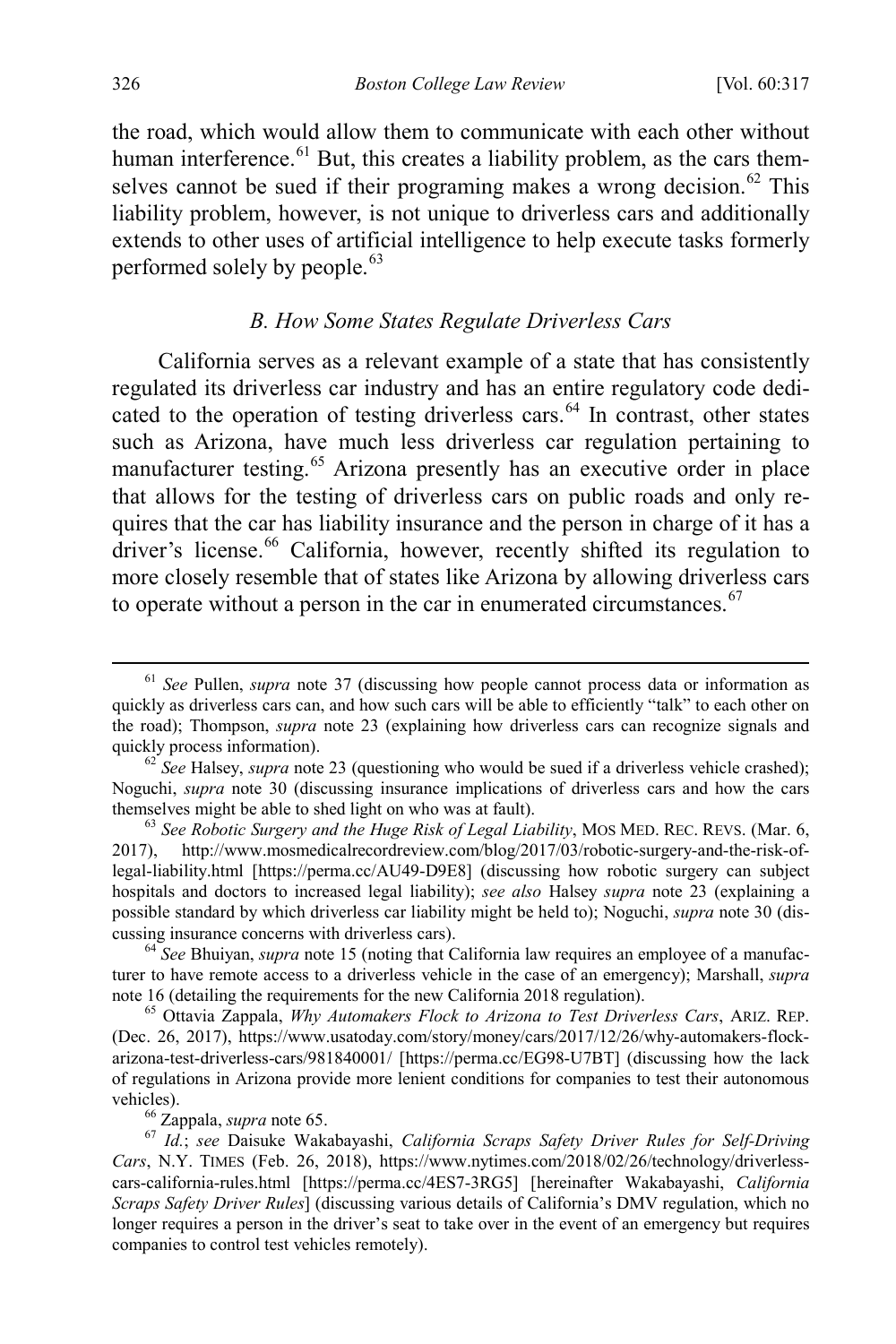On February 26, 2018, California adopted a new administrative law regarding the regulation of driverless car testing in their state that allows autonomous vehicles to be tested without a person inside.<sup>[68](#page-11-0)</sup> Additionally, the legislature created new regulations regarding both manufacturers and employees who are actually testing the vehicles without being inside.<sup>[69](#page-11-1)</sup> California law lists numerous circumstances where there need not be a driver inside the vehicle whatsoever, but generally does require that there be a test driver in the car at all times.<sup>[70](#page-11-2)</sup> In order for a manufacturer to test their driverless vehicle without a test driver present, they must first submit an application for a Manufacturer's Testing Permit and then meet the other require-ments for testing driverless cars in the State of California.<sup>[71](#page-11-3)</sup> Additionally, the new 2018 regulation lays out several specific requirements regarding the design and technology behind the driverless car that must also be met in order to drive without a test driver.<sup>[72](#page-11-4)</sup> The new 2018 regulations also require the manufacturer of the driverless car have a "law enforcement interaction plan," which would make it possible for first responders to interact with the driverless car to help regulate traffic and in case of an emergency.<sup>[73](#page-11-5)</sup> Finally, the manufacturer must maintain a training program for its remote operators and provide information regarding the program and what it entails.<sup>74</sup> Thus far, this California law only applies to test drivers as California does not allow personal driverless cars yet.<sup>[75](#page-11-7)</sup> California additionally kept regulations that had been in place prior to the recent change in legislation.<sup>[76](#page-11-8)</sup> For example, California law sets strict guidelines regarding who can act as an auton-

<span id="page-11-6"></span><span id="page-11-5"></span>changed, as needed, on a regular basis. *Id.*<br><sup>74</sup> *Id.* § 227.38(f). The trainings must include instruction on technologically advanced language and the "automated driving system," including emergency protocols. *Id.* 

<span id="page-11-0"></span><sup>&</sup>lt;sup>68</sup> *See* CAL. CODE REGS. tit. 13, § 227 (explaining the circumstances under which driverless cars can be tested in the state of California).

<span id="page-11-1"></span> $69$  *Id.* § 227.04 (describing the necessary steps that manufacturers and their employees must

<span id="page-11-2"></span>take to test their driverless car on public roads).<br><sup>70</sup> *See id.* § 227.38 (describing the necessary training, qualifications, and standards that manu-<br>facturers must uphold to test their autonomous vehicles with people i

<span id="page-11-4"></span><span id="page-11-3"></span><sup>&</sup>lt;sup>71</sup> *Id.*  $\frac{1}{2}$  *Id.* First, the manufacturer must certify that they have given "written notification" to the jurisdiction where they will be operating that includes: (1) the design of the driverless vehicles; (2) which public roads the driverless vehicle will be tested on; (3) the first day that testing will take place; (4) days and times that the vehicles will be tested on jurisdiction's roads; (5) quantity and type of vehicles being tested; and (6) contact information for the individual tester and manufacturer of the driverless vehicle. *Id.* Additionally, a few technical requirements have been specified so

other vehicles and remote operators can communicate with the vehicle being tested. *Id.* <sup>73</sup> *Id.* § 227.38(e). The regulation notes that this plan is not static and should be reviewed and

<span id="page-11-8"></span><span id="page-11-7"></span><sup>&</sup>lt;sup>75</sup> See id. § 227.38 (applying regulation to manufacturing companies only).<br><sup>76</sup> See id. (describing the necessary steps that a manufacturer must undergo in order to test a driverless vehicle without a person in the car); Wakabayashi, *California Scraps Safety Driver Rules*, *supra* note [67](#page-10-8) (discussing how California DMV regulations have changed to no longer require a person in the car during driverless car testing).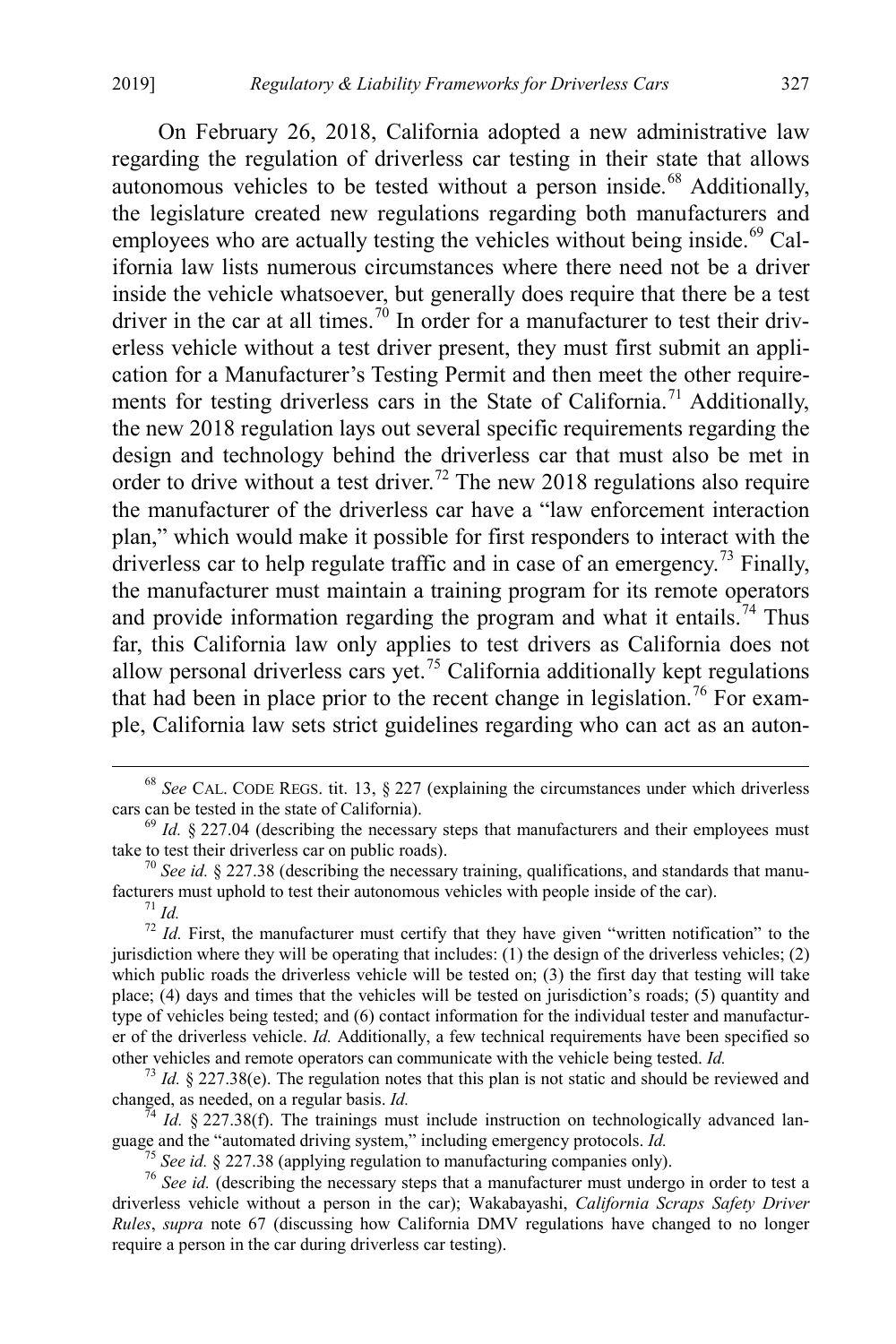omous vehicle test driver.<sup>[77](#page-12-1)</sup> Additionally, there are numerous checks regard-ing a potential autonomous vehicle test driver's driving history.<sup>[78](#page-12-2)</sup>

#### <span id="page-12-6"></span><span id="page-12-0"></span>*C. Surgical Robots and Their Liability Framework*

Surgical robots have revolutionized medical care for patients by allowing surgeons to be less invasive, work in smaller areas, and be more precise than when performing the same surgery by hand.<sup>[79](#page-12-3)</sup> Surgical robots assist medical surgeons and are used as a tool to make more precise cuts and inci-sions in the patient.<sup>[80](#page-12-4)</sup> As surgical robots have been in existence for more than a decade, there has been limited litigation involving mistakes in surger-ies performed by surgical robots.<sup>[81](#page-12-5)</sup> While different from a truly autonomous machine, surgeons still hand over some control to the robots and subject

<span id="page-12-1"></span><sup>&</sup>lt;sup>77</sup> *Id.* §§ 227.02(c), 227.32. An autonomous vehicle test driver must (1) monitor the vehicle; (2) be in a position to control it if necessary; (3) work for the manufacturer; (4) obey all traffic laws and regulations, unless breaking the law would further promote safety; and (5) familiarize him or herself with the vehicle and its technology to ensure safety. *Id.*  $\S 227.32$ .

<span id="page-12-2"></span><sup>&</sup>lt;sup>78</sup> See *id.* § 227.34. The potential driver's vehicle, license number, and other information must be submitted to the DMV. *Id.* Additionally, the driver must receive an Autonomous Vehicle Testing Program Test Vehicle Operator Permit. *Id.* Moreover, the test driver must have been licensed for at least three years, cannot have any more than one "point" on their license, cannot have been the "at-fault driver" in a collision that resulted "in injury or death of any person," cannot have been found driving under the influence for ten years prior to their application, and must have completed the "autonomous vehicle test driver training program."  $Id$ .

<span id="page-12-3"></span><sup>&</sup>lt;sup>79</sup> da Vinci Robotic Surgery, supra note [20;](#page-4-1) see What Is Robotic Surgery?, UCLA HEALTH, https://www.uclahealth.org/robotic-surgery/what-is-robotic-surgery [https://perma.cc/V49M-HV3C] (discussing how surgical robots allow surgeons to be more precise when performing urological, gynecological, cardiothoracic, and more general surgical procedures, and how when working properly, surgical robots cause less trauma, less scaring, and promote a faster recovery time); *What Is Robotic Surgery?*, ROBOTIC SURGERY CTR. NYU LANGONE HEALTH, https://med.nyu. edu/robotic-surgery/physicians/what-robotic-surgery [https://perma.cc/FXH6-P5BA] (explaining how robotic surgery works at NYU Langone Hospital). Surgical robots are expensive, averaging \$1.5 million per machine. Reuters, *Rise of the Surgical Robot and What Doctors Want*, FORTUNE (July 28, 2016), http://fortune.com/2016/07/28/surgical-robot-development-intuitive-surgicalmedtronic-google/ [https://perma.cc/E7AE-UU2Q]. These robots are becoming increasingly popular, however, and most top U.S. hospitals utilize this advancement. *Id.* Additionally, they are preferred by many doctors who say that they reduce fatigue and give more control when operating.

<span id="page-12-4"></span>*Id.* <sup>80</sup> *da Vinci Robotic Surgery*, *supra* note [20;](#page-4-1) Reuters, *supra* note [79.](#page-12-0) Robotic surgeries are additionally known to offer minimally invasive options to patients. *da Vinci Robotic Surgery*, *supra* note 21. Patients of robotic surgeries, on average, have spent less time recovering in the hospital following robotic surgery. *Id.* 81 *See Mracek v. Bryn Mawr Hosp.*, 363 Fed. App'x 925, 927 (3d Cir. 2010) (finding that a

<span id="page-12-5"></span>surgical robot malfunctioned while performing surgery); Taylor v. Intuitive Surgical, Inc., 389 P.3d 517, 521 (Wash. 2017) (same); Homa Alemzadeh et al., *Adverse Events in Robotic Surgery: A Retrospective Study of 14 Years of FDA Data*, 11 PLOS ONE 1, 1 (2016), https://www.ncbi.nlm. nih.gov/pmc/articles/PMC4838256/ [https://perma.cc/S27C-LQ3G] (analyzing fourteen years of surgeries using surgical robots and finding that 1.4% of the 10,624 surgeries resulted in deaths, 13.1% resulted in patient injuries, and 75.9% of surgeries resulted in a device malfunction).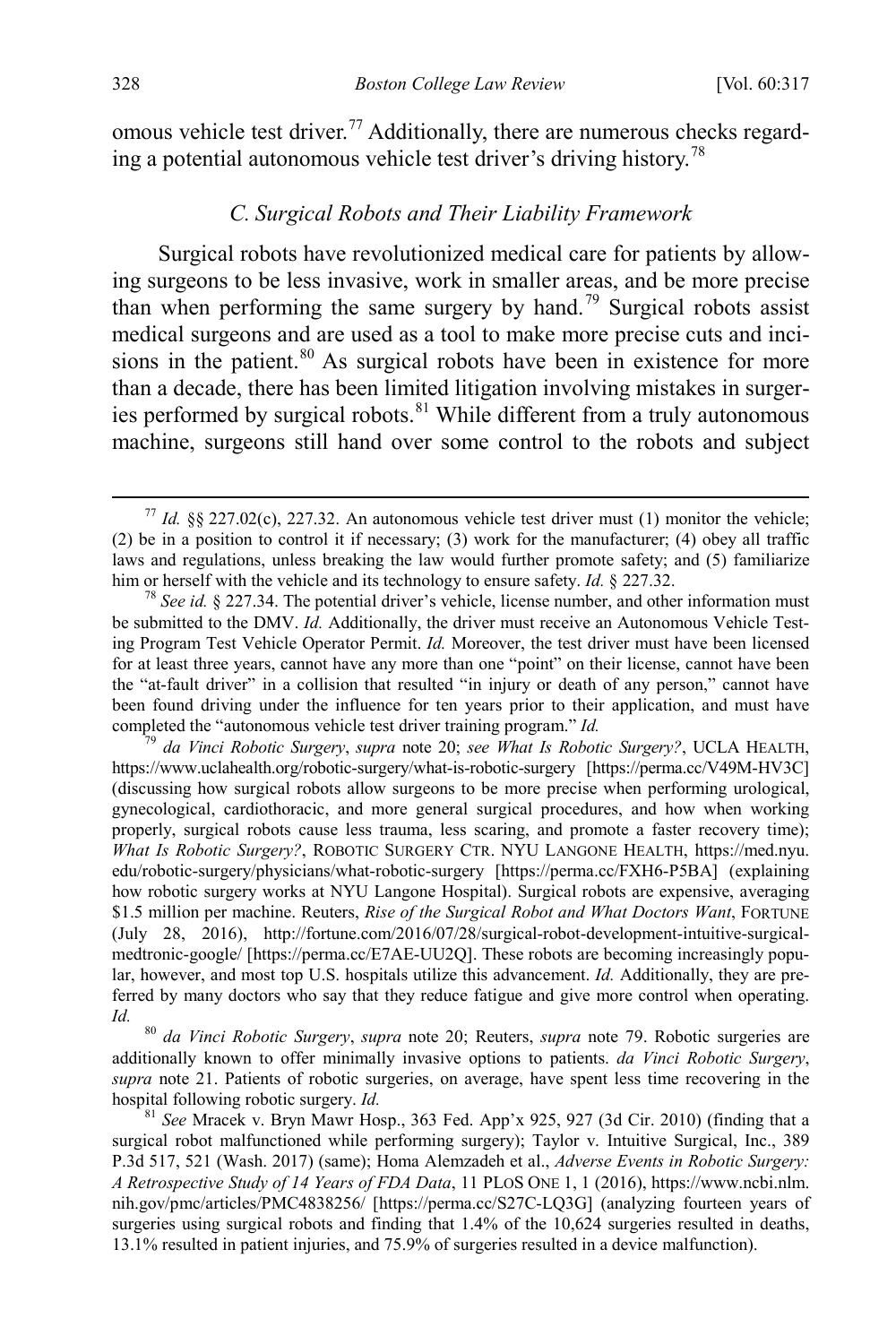themselves to the possibility that the robot could make an error during sur-gery.<sup>[82](#page-13-0)</sup> Surgical robots are a good comparison to driverless cars because of this relinquished control, the potential for surgeons to mitigate damages, and their liability structure.<sup>[83](#page-13-1)</sup>

Current case law indicates that liability claims arising from surgical robots have included claims against the surgeons, the manufacturers of the robot, and the hospitals where the surgeries are performed.<sup>[84](#page-13-2)</sup> When a mistake is made, it is often difficult to determine which party made the mistake or where the liability should fall because of the complexities of the device.<sup>[85](#page-13-3)</sup> Therefore, the case law regarding surgical robots focuses a lot on expert testimony, the duty to warn, and negligence by the controlling surgeon.<sup>[86](#page-13-4)</sup>

In 2017, in *Taylor v. Intuitive Surgical, Inc.*, the Supreme Court of Washington decided the manufacturer of a surgical robot model known as the da Vinci System was liable for its robot's surgical mistake. $87$  A doctor with fifteen years of experience performed a robotic prostatectomy on the plaintiff, but the plaintiff's body mass index (BMI) vastly exceeded the rec-ommended BMI for this type of surgery.<sup>[88](#page-13-6)</sup> The surgeon nonetheless contin-ued the surgery, causing serious complications.<sup>[89](#page-13-7)</sup> Because of these complications, the surgeon converted the procedure to an open surgery and fin-ished the surgery without the surgical robot.<sup>[90](#page-13-8)</sup> After the surgery, however, the plaintiff had a poor quality of life due to these complications and even-

<span id="page-13-0"></span> <sup>82</sup> *See Mracek*, 363 Fed. App'x at 927 (finding a surgical robot malfunctioned while performing surgery); *Taylor*, 389 P.3d at 521 (same). *See generally* Alemzadeh, *supra* not[e 81](#page-12-6) (conducting research regarding the instances where surgical robots caused injury or death and analyzing what the overall impact of these surgical robots has been). <sup>83</sup> *See Mracek*, 363 Fed. App'x at 927 (describing how surgeon intervened when a robot mal-

<span id="page-13-1"></span>functioned during surgery); *Taylor*, 389 P.3d at 521 (same); Strickland, *supra* note [21](#page-4-2) (discussing how surgical robots might have a similar trajectory to autonomous vehicles).

<span id="page-13-2"></span><sup>84</sup> *See Mracek*, 363 Fed. App'x at 926 (describing a claim against a surgical robot manufacturer); Brown v. Griffin, 505 S.W.3d 777, 778 (Ky. Ct. App. 2016) (describing a claim against a hospital and the manufacturer of the surgical robot used by that hospital); *Taylor*, 389 P.3d at 524 (explaining, for warning purposes, that the hospital, rather than the doctor, is considered the robot's buyer). <sup>85</sup> Alemzadeh, *supra* note [81,](#page-12-6) at 2. It is sometimes difficult to figure out exactly what went

<span id="page-13-3"></span>wrong during a botched robotic surgery as detailed records are not always kept. *Id.* at 16. It is additionally difficult to distinguish human error from machine error, especially because human error is not always reported. *Id.* <sup>86</sup> *See Mracek*, 363 Fed. App'x at 926 (explaining the standards for both expert testimony and

<span id="page-13-4"></span>the duty to warn in surgical robot cases); *Brown*, 505 S.W.3d at 782 (same); *Taylor*, 389 P.3d at 521 (discussing the potential negligence of a surgeon who performed surgery on a patient with a body mass index over the recommended limit). <sup>87</sup> *See Taylor*, 389 P.3d at 521 (describing how a surgical robot malfunctioned during a sur-

<span id="page-13-8"></span><span id="page-13-7"></span><span id="page-13-6"></span><span id="page-13-5"></span>gery, requiring the doctor to perform an open surgery instead).<br><sup>88</sup> *Id.* at 520–30.<br><sup>90</sup> *Id.* at 521.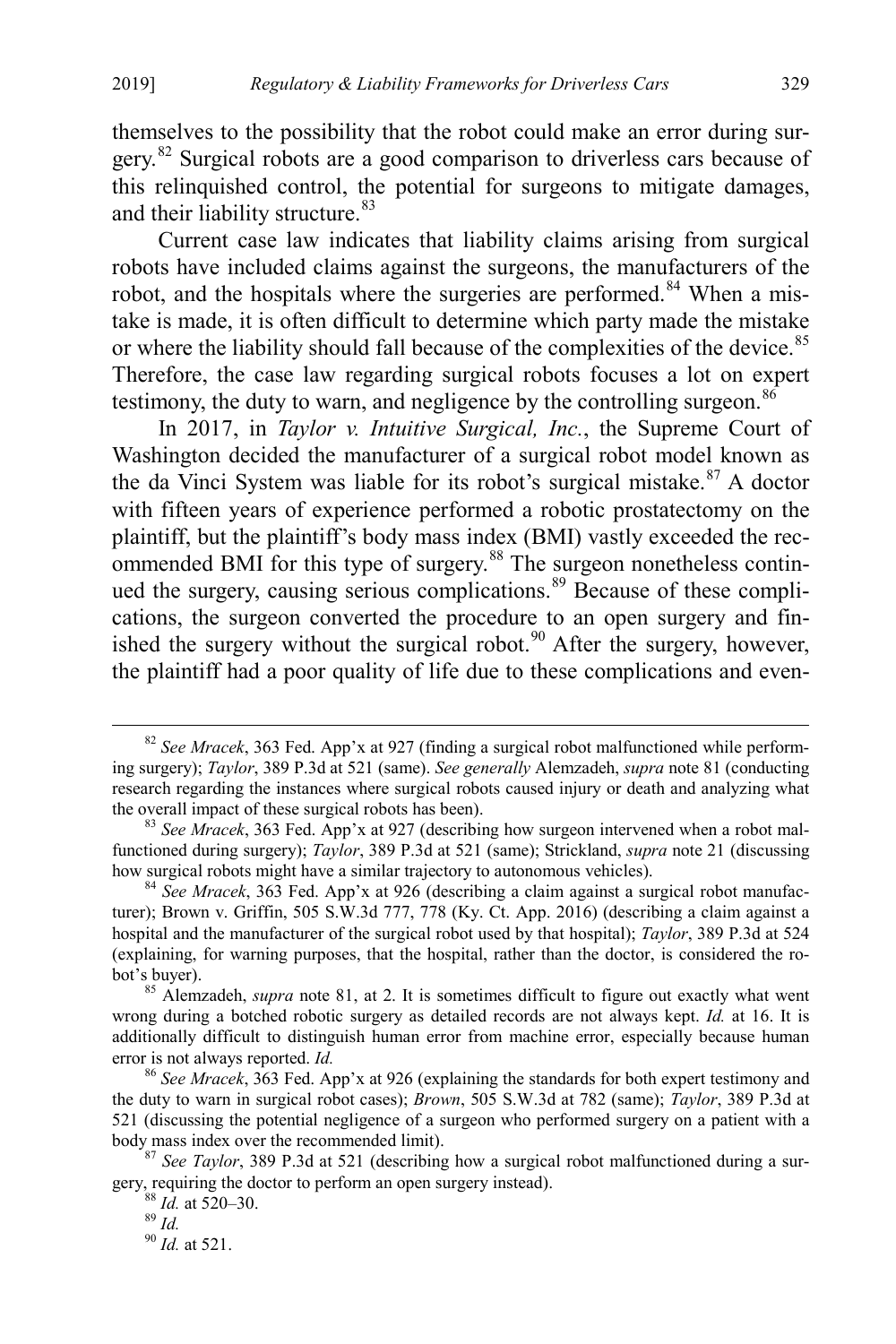tually passed away as a result.<sup>[91](#page-14-0)</sup> In a complex analysis, the court looked at a number of relevant issues including the duty to warn, differing negligence standards, superseding causes, and mitigation of damages.<sup>[92](#page-14-1)</sup> The court determined that the manufacturer of the da Vinci System did not satisfy their duty to warn the hospital by warning the doctor operating the "unavoidably unsafe" surgical robot. $93$  Additionally, the court took a strict liability approach for the analysis because, although the product was considered "unavoidably unsafe," there was a failure to warn the hospital about the prod-uct.<sup>[94](#page-14-3)</sup> Strict liability is normally applied to products liability cases in the way that the product was designed or created whereas negligence cases of-ten occur when referring to the actual use of the product by the user.<sup>[95](#page-14-4)</sup> The court additionally held that it was proper for the trial court to give jury instructions about the surgeon's superseding negligence and failure to miti-gate.<sup>[96](#page-14-5)</sup>

<span id="page-14-8"></span>In 2016, in *Brown v. Griffin*, the Court of Appeals of Kentucky decided a medical malpractice suit brought by a patient against her surgeon and the hospital for a botched surgical robot procedure.<sup>[97](#page-14-6)</sup> An important issue discussed in this case was the need for expert testimony to help the jury deter-mine who was at fault and what standards to apply.<sup>[98](#page-14-7)</sup> The plaintiff attempted to argue that an expert witness was not necessary to prove a breach of care

<span id="page-14-3"></span>state of human knowledge, are quite incapable of being made safe for their intended and ordinary use." *Id.* at 526. The court goes on to state that unavoidably unsafe products should be marketed and labeled as such. *Id.* If these products follow these rules, then they are not subject to a strict liability standard in analyzing their use. *Id.* <sup>95</sup> *See* Patrick H. O'Neill, Jr., Note, *Unavoidably Unsafe Products and the Design Defect* 

<span id="page-14-4"></span>*Theory: An Analysis of Applying Comment K to Strict Liability and Negligence Claims*, 15 WM. MITCHELL L. REV. 1049, 1050 (1989) (explaining how Comment K affects strict liability and negligence claims, and providing background on the strict liability legal theory). The policy rationale behind the strict liability standard is that the manufacturer or creator of a product is in a better position to protect the public against this product, and therefore the rule encourages them to prevent any potential harm. *Id.* 96 *Taylor*, 389 P.3d at 529–30. <br><sup>97</sup> *Brown*, 505 S.W.3d at 778–79. The surgery performed was a total laparoscopic hysterec-<br><sup>97</sup> *Brown*, 505 S.W.3d at 778–79. The surgery performed was

<span id="page-14-6"></span><span id="page-14-5"></span>tomy with a left salpingo-oophorectomy and evaluation of the right ovary. *Id.* at 779. The surgeon defendant inspected the pelvis prior to the surgery. *Id.* During the procedure, however, the plaintiff

<span id="page-14-7"></span>sustained an injury that went unnoticed for days and required multiple surgeries to correct. *Id.* <sup>98</sup> *See id.* at 781 (discussing whether expert testimony was necessary to explain the complicated issues that arose during the robotic surgery).

<span id="page-14-2"></span><span id="page-14-1"></span><span id="page-14-0"></span><sup>91</sup> *Id.*<br><sup>92</sup> *Id.* at 520–30.<br><sup>93</sup> *See id.* at 527. The learned intermediary doctrine is a legal framework that allows manufacturers of "unavoidably unsafe" medical products to satisfy their duty to warn patients by warning the doctors who will be using the products instead. *Id*. The manufacturer has an additional duty to warn the hospital to whom they sold their medical equipment, which cannot be satisfied by warning the doctor. *Id.* at 525.<br><sup>94</sup> *Id.* at 527. The court defines an unavoidably unsafe product as one where, "in the present"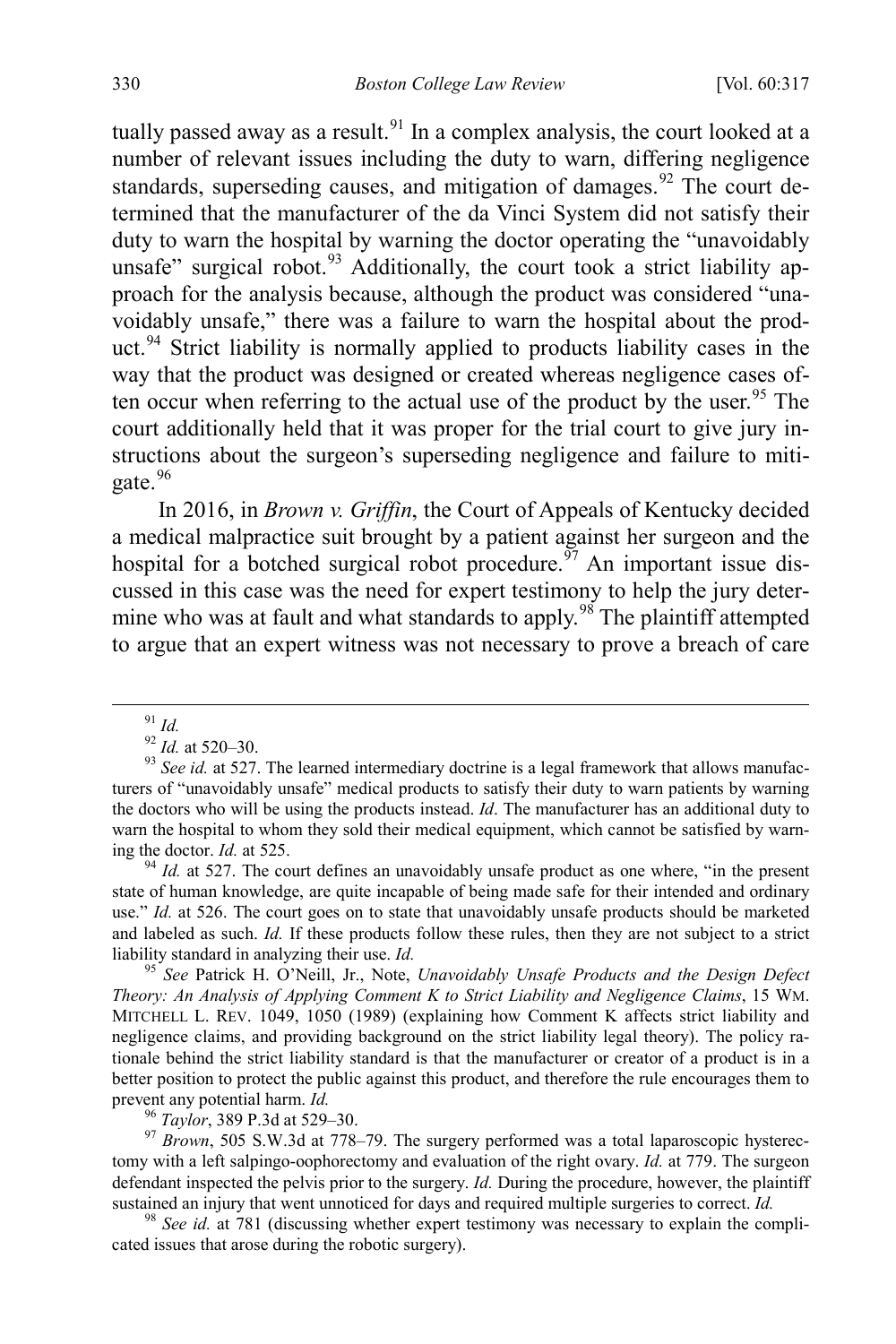so long as the surgeon testified in a deposition.<sup>[99](#page-15-0)</sup> The court disagreed with the plaintiff because a reasonable jury could not infer the standard of care required for a surgeon operating the machine<sup>[100](#page-15-1)</sup> The court further reasoned that the lack of discernable evidence indicating the surgeon's negligence also supported the need for expert testimony.<sup>[101](#page-15-2)</sup>

Similarly, six years earlier, in *Mracek v. Bryn Mawr Hospital*, in the U.S. Third Circuit Court of Appeals, a patient sued the manufacturer of the surgical robot, the surgeon, and the hospital for an injury associated with robotic surgery.<sup>[102](#page-15-3)</sup> The court held that the patient could not establish a claim for strict liability or breach of warranty without an expert report or expert testimony.[103](#page-15-4) These cases highlight the importance of expert testimony in situations where it is difficult for a lay juror to understand the facts due to the complexity of the surgical procedure, the level of required medical ex-pertise, and the complexity of the robot itself.<sup>[104](#page-15-5)</sup> Additionally, the need for experts in these cases illustrates the difference in knowledge between surgeons and lay people, as the majority of jurors have not attended medical school nor do they know how to perform surgery.<sup>[105](#page-15-6)</sup>

<span id="page-15-9"></span>Both product liability and design defect claims are also common in surgical robot litigation.<sup>106</sup> In 2011, in *O'Brien v. Intuitive Surgical, Inc.*, the U.S. District Court for the Northern District of Illinois dismissed claims involving pancreatectomy complications that were allegedly caused by the da Vinci surgical robot's defective design.[107](#page-15-8) A design defect claim is a strict

<span id="page-15-3"></span><span id="page-15-2"></span><span id="page-15-1"></span><span id="page-15-0"></span><sup>&</sup>lt;sup>99</sup> *Id.*<br><sup>100</sup> *Id.* at 782–83.<br><sup>101</sup> *Id.* 102 *See Mracek*, 363 Fed. App'x at 927. The plaintiff underwent a prostatectomy aided by a da Vinci Surgical Robot. *Id.* at 926. He claimed that during the surgery the system malfunctioned, causing the surgical team and the da Vinci representative to make failed attempts to make the system operational. *Id*. The surgeon opted to use laparoscopic equipment for the rest of the surgery instead of the robot as planned. *Id.* The plaintiff then suffered multiple additional injuries and was left to recover in the hospital for days following the procedure. *Id.* <sup>103</sup> *Id.* at 927. <sup>104</sup> *See id.* (explaining the necessity of expert testimony in surgical robot cases); *Brown*, 505

<span id="page-15-5"></span><span id="page-15-4"></span>S.W.3d at 782–83 (explaining how surgical robot litigation is complex and would need expert testimony for juries to understand).<br><sup>105</sup> *See How Do You Become a Surgeon?*, TOP MASTER'S IN HEALTHCARE ADMIN., https://

<span id="page-15-6"></span>www.topmastersinhealthcare.com/faq/how-do-you-become-a-surgeon/ [https://perma.cc/2RQK-HV8Y] (explaining the many steps necessary to become a surgeon, which include getting an undergraduate degree, going to medical school, and attending a residency program). *See generally Mracek*, 363 Fed. App'x at 927 (explaining how expert testimony can help jurors understand the complexity of surgical robots); *Brown*, 505 S.W.3d at 782–83 (discussing importance of expert testimony). <sup>106</sup> *See* O'Brien v. Intuitive Surgical Inc., No. 10 C 3005, 2011 WL 3040479, at \*1 (N.D. Ill.

<span id="page-15-8"></span><span id="page-15-7"></span>July 25, 2011) (dismissing a complaint because it failed to state that the manufacturer proximately caused the patient's injuries). <sup>107</sup> *Id.*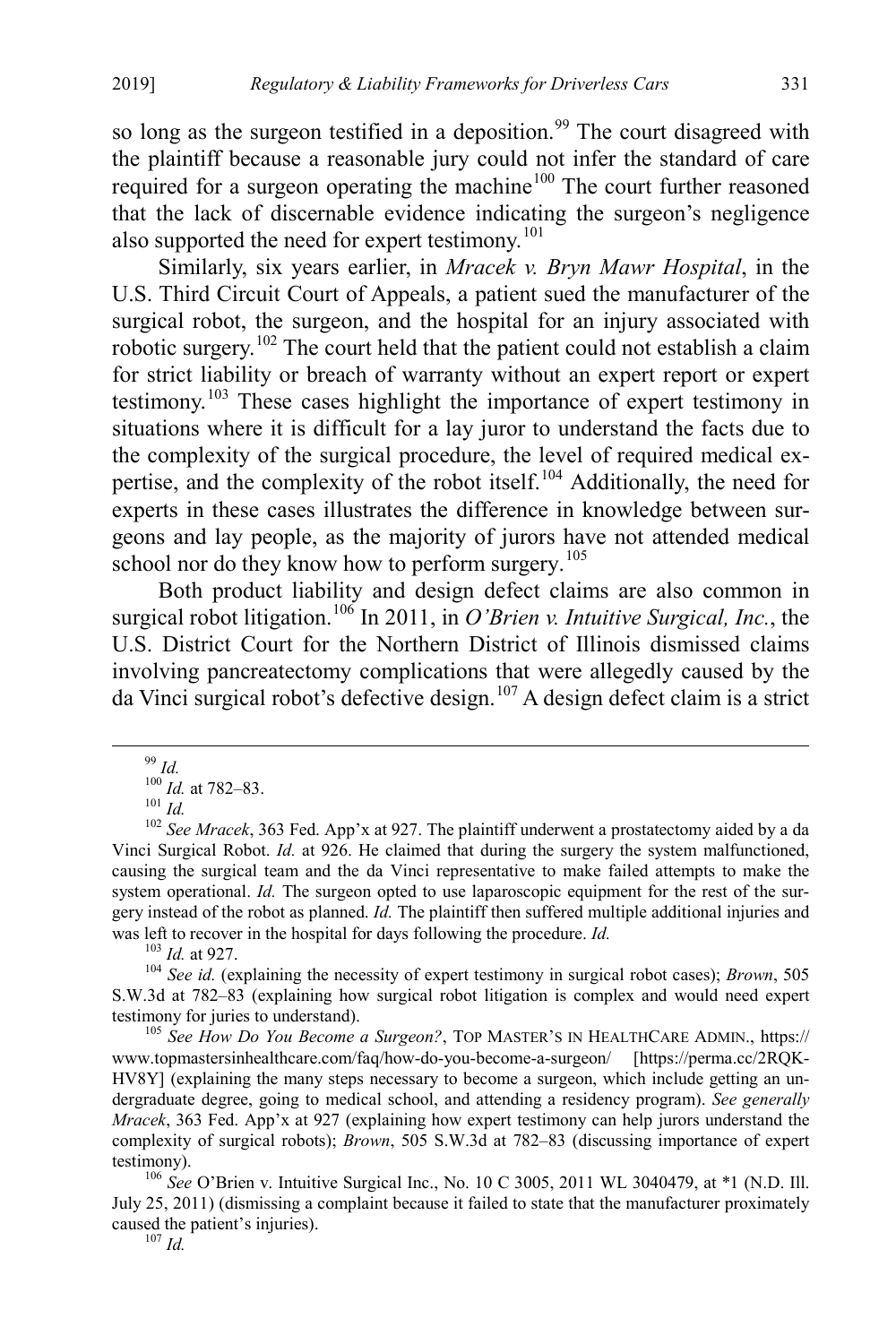liability claim and, therefore, the plaintiff was required to prove that the manufacturer proximately caused the malfunction that led to the injuries.<sup>[108](#page-16-1)</sup> This required the plaintiff to prove that the machine, rather than the doctor, caused the injury.<sup>[109](#page-16-2)</sup> Since the plaintiff failed to prove proximate cause, the case was dismissed in favor of the manufacturer.<sup>[110](#page-16-3)</sup> This case highlights the difficulty of proving causation, especially when artificial intelligence and human oversight are intertwined.<sup>[111](#page-16-4)</sup>

<span id="page-16-0"></span>In addition to products liability, the use of surgical robots also raises the question of vicarious liability.<sup>[112](#page-16-5)</sup> In each of the cases above, the plaintiffs brought suit against the doctor, the manufacturer, and the hospitals where these surgeries are performed, despite the fact that some doctors re-tain independent contractor status with the hospital.<sup>[113](#page-16-6)</sup> When a doctor is classified as an independent contractor, they are not considered an employ-ee, but the hospital can still be held liable for their negligence.<sup>[114](#page-16-7)</sup> In addition to the liability concerns that these cases raise, they also highlight the way in which surgeons are able to mitigate the damages caused by the surgical ro-

<span id="page-16-5"></span>*plications of Dr. Watson and Other Artificial Intelligence Systems*, 73 LA. L. REV. 1049, 1052, 1064–65 (2013) (discussing the implications of vicarious liability and how multiple parties can be responsible for the injuries that occur during one instance). Vicarious liability is where one individual can be held responsible for the acts of another individual through the principle of agency. *Id.* Common vicarious liability situations include employee and employer relationships, such as hospitals and doctor relationships. *See id.* 

<span id="page-16-6"></span><sup>113</sup> *See* Clark v. Southview Hosp. & Family Health Ctr., 628 N.E.2d 46, 48 (Ohio 1994) (holding that hospitals can be held strictly liable for the negligence of their employed physicians); Allain, *supra* note [112,](#page-16-0) at 1062 (discussing liability for physicians and patients). An independent contractor relationship generally differs from an employer and employee relationship because, typically, a person or institution who hires an independent contractor is shielded from being held vicariously liable. *See Clark*, 628 N.E.2d at 48 (explaining that, because employers of independent contractors do not generally exhibit any control over the contractor, liability typically does not follow). There are certain instances, however, where hospitals who hire doctors as independent contractors can still be held liable for the actions of physicians when "(1) the hospital made representations leading the plaintiff to believe that the negligent physician was operating as an agent under the hospital's authority, and  $(2)$  the plaintiff was thereby induced to rely upon this ostensible agency relationship." *Id.* (quoting Albain v. Flower Hosp., 553 N.E.2d 1038, 1040 (Ohio 1990)).

<span id="page-16-7"></span> $114$  *See Clark*, 628 N.E.2d at 48 (stating that there are instances where a hospital can be held liable for the actions of a doctor even when they maintain independent contractor status (quoting *Albain*, 553 N.E.2d at 1040).

<span id="page-16-1"></span><sup>&</sup>lt;sup>108</sup> *Id.* Proximate causation occurs when a party acts in a way that causes the injury, with no intervening cause, and without the action the injury would not have occurred. *Proximate Cause*,

<span id="page-16-4"></span><span id="page-16-3"></span><span id="page-16-2"></span><sup>&</sup>lt;sup>109</sup> *O'Brien*, No. 10 C 3005, 2011 WL 3040479, at \*1.<br><sup>110</sup> *Id. Id. III See Mracek*, 363 Fed. App'x at 927 (discussing the need for plaintiffs to show that the defendant did in fact cause their injuries).<br><sup>112</sup> *See* Jessica S. Allain, Comment, *From Jeopardy! to Jaundice: The Medical Liability Im-*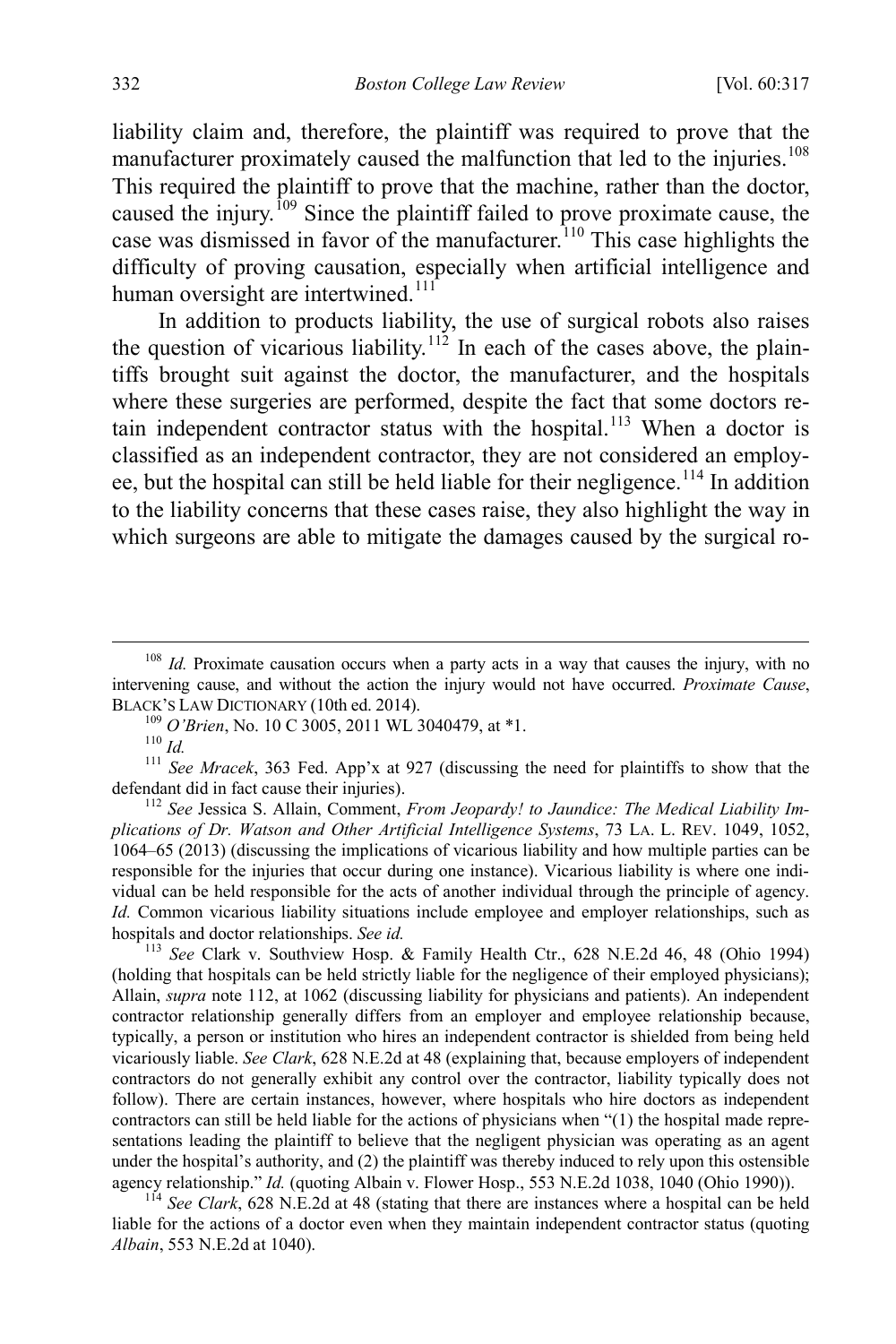bots.<sup>[115](#page-17-2)</sup> Putting aside concerns with liability, without the surgeons overseeing the surgery and having the ability to perform open surgery in the event of a malfunction, the people undergoing surgery could be put at risk.<sup>[116](#page-17-3)</sup>

<span id="page-17-1"></span><span id="page-17-0"></span>This analysis of surgical robots is helpful because it outlines the poten-tial liability framework that could apply to driverless cars.<sup>[117](#page-17-4)</sup> Even so, it is also important to briefly look at how liability is currently determined for normal car accidents.<sup>[118](#page-17-5)</sup> In normal accidents, it is much easier to determine if the cause of the accident is either the car or one of the people involved.<sup>[119](#page-17-6)</sup> Further, it is somewhat straightforward in these accidents to determine whether or not the drivers exercised reasonable care during the accident.<sup>[120](#page-17-7)</sup> On the other hand, driverless cars are not so straightforward as they leave a liability gap when the computers that control the cars are forced to make a decision that they are not programed to make.<sup>[121](#page-17-8)</sup> It is difficult to determine who is responsible for an unforeseeable event that is left to the judgment of a computer, as opposed to a human.<sup>[122](#page-17-9)</sup> While there is a negligence standard

<span id="page-17-6"></span>*Involving Autonomous Cars*, 2013 U. ILL. J.L. TECH. & POL'Y 247, 248 (arguing that the manufacturers of autonomous vehicles should be the ones liable for accidents occurring in autonomous mode), *with Car Accidents and Negligence*, *supra* note [118](#page-17-0) (explaining how fault is determined for a regular car accident).<br><sup>120</sup> *See Car Accidents and Negligence*, *supra* note [118](#page-17-0) (describing how negligence and rea-

<span id="page-17-8"></span> $I<sup>121</sup>$  *See* Spangler, *supra* note [8](#page-2-1) (discussing some of the ethical dilemmas that arise from driverless cars making their own decisions); Tsukayama *supra* note [7](#page-2-0) (discussing some of the processes

<span id="page-17-9"></span> $\frac{122}{2}$  *See* Gurney, *supra* note [119,](#page-17-1) at 257 (discussing some of the problems that arise with different kinds of driverless car passengers); Halsey, *supra* note [23](#page-4-8) (proposing a potential framework for driverless car negligence); Noguchi, *supra* note [30](#page-5-8) (explaining how driverless cars pose many questions for the insurance industry); Wakabayashi, *Self-Driving Uber Car Kills Pedestrian*, *supra* note [1](#page-1-0) (discussing that it is difficult for driverless car systems to predict the behavior of hu-

<span id="page-17-2"></span> <sup>115</sup> *See Mracek*, 363 Fed. App'x at 926 (describing how the surgeon immediately changed his surgery technique in response to the surgical robot's malfunction); *Taylor*, 389 P.3d at 521 (ex-<br>plaining how the surgeon was able to perform the surgery without the malfunctioning robot).

<span id="page-17-3"></span><sup>&</sup>lt;sup>116</sup> *See Mracek*, 363 Fed. App'x at 926 (describing how the surgeon changed the type of surgery he was performing in response to the surgical robot's malfunction); *Taylor*, 389 P.3d at 521 (explaining how the surgeon performed an open surgery immediately after the surgical robot mal-

<span id="page-17-4"></span>functioned).<br><sup>117</sup> *See* Strickland, *supra* note [21](#page-4-2) (explaining how surgical robots' development might mimic<br>that of autonomous vehicles by becoming more autonomous overtime).

<span id="page-17-5"></span><sup>&</sup>lt;sup>118</sup> See Car Accidents and Negligence: When You Are Liable for Another Person's Driving, NOLO (Dec. 16, 2015), https://www.nolo.com/legal-encyclopedia/car-accidents-negligence-whenyou-29731.html?utm\_source=nolo-content&utm\_medium=nolo&utm\_campaign=nolo-related-

products [https://perma.cc/F339-8KDT] [hereinafter *Car Accidents and Negligence*] (explaining how fault and liability are determined in car accident situations); Allister R. Liao, *Car Accidents and Police Reports*, NOLO, https://www.nolo.com/legal-encyclopedia/car-accidents-police-reports.html [https://perma.cc/SV2E-G83S] (discussing the importance of filing a police report during an accident to initiate an insurance claim). <sup>119</sup> *Compare* Jeffery K. Gurney, Note, *Sue My Car Not Me: Products Liability and Accidents* 

<span id="page-17-7"></span>sonable care analyses can help determine the legal cause of a car accident). Negligence and rea-<br>sonable care are the standards often applied to car accidents. *Id*.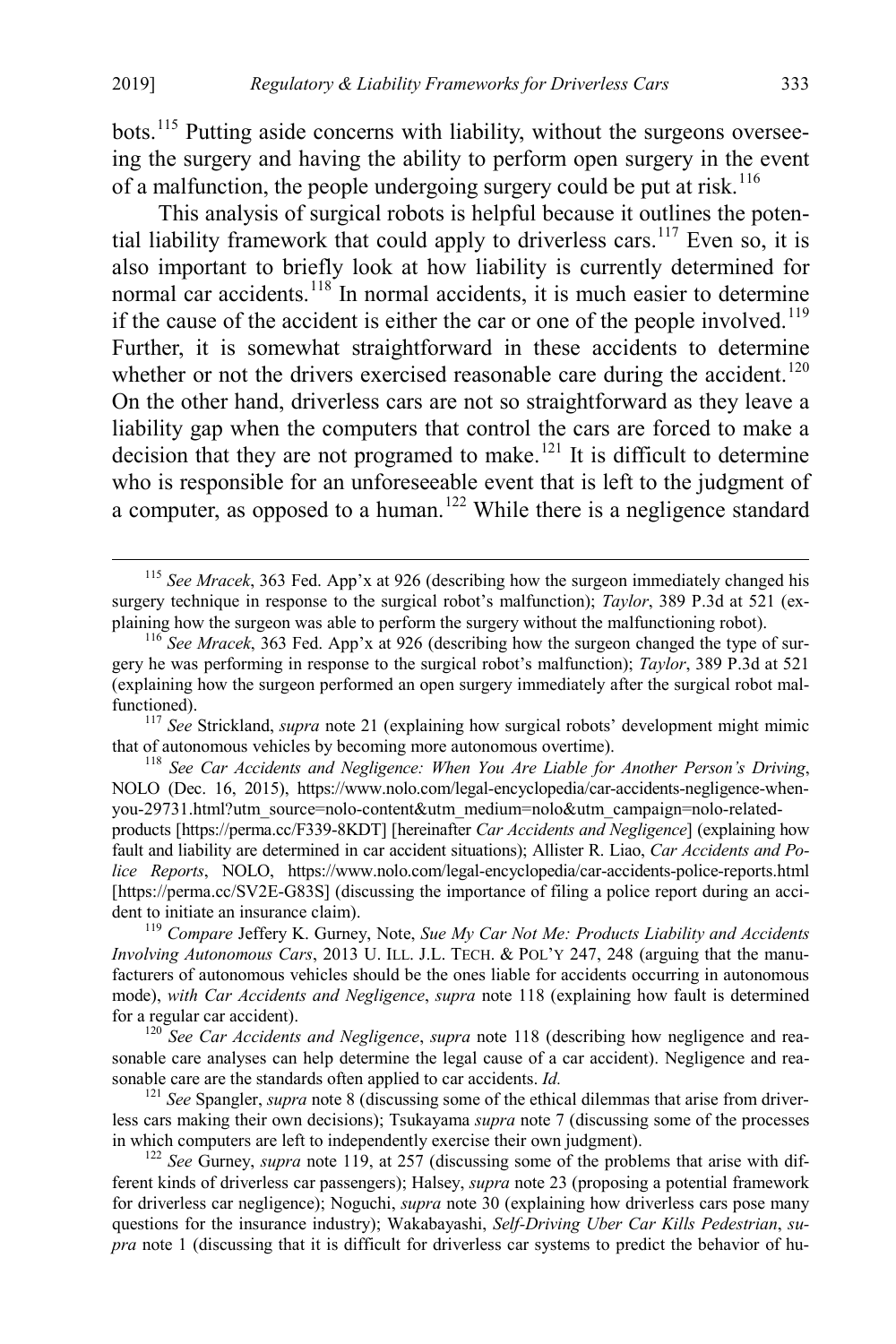for the decision making of humans, no such standard currently exists for computers.<sup>[123](#page-18-3)</sup>

#### <span id="page-18-0"></span>II. THE CROSSOVER: COMPARING SURGICAL ROBOTS WITH DRIVERLESS CARS

Driverless cars and surgical robots are similar because they both em-ploy, to some capacity, artificial intelligence.<sup>[124](#page-18-4)</sup> The liability structure and method of operation of surgical robots helps shed light on the liability im-plications of California's new 2018 regulation.<sup>[125](#page-18-5)</sup> This Section will compare surgical robots and driverless cars by analyzing the types of people who use each technology, how much control is retained by the users of each technol-ogy, and how each fits into the unavoidably unsafe framework.<sup>[126](#page-18-6)</sup>

<span id="page-18-2"></span><span id="page-18-1"></span>*A. Who Uses the Technology?* 

Driverless cars and surgical robots are similar in that those who are using the mechanism are not the ones who have created the machine, nor are they likely to fully understand its mechanics.<sup>[127](#page-18-7)</sup> For surgical robots, doctors who used to perform these surgeries "open," or without the robots, are now controlling robots to perform these surgeries in a less invasive way.<sup>[128](#page-18-8)</sup> While many young doctors are now exposed to surgical robot training dur-

mans); *see also* W. Jonathan Cardi, *Reconstructing Foreseeability*, 46 B.C. L. REV. 921, <sup>922</sup>

<span id="page-18-3"></span><sup>(2005) (</sup>describing how foreseeability in recent times is framed as a duty or obligation).<br><sup>123</sup> *See* Halsey, *supra* note [23](#page-4-8) (questioning how the potential liability structure of driverless cars will affect the current sy

<span id="page-18-4"></span> $^{124}$  Gurney, *supra* note [119,](#page-17-1) at 257 (arguing that manufacturers should maintain liability of driverless cars); Halsey, *supra* note [23](#page-4-8) (discussing the liability concerns regarding driverless car accidents and the numerous potential liable parties); *What Is Robotic Surgery?*, *supra* note [79](#page-12-0)

<span id="page-18-5"></span><sup>&</sup>lt;sup>125</sup> CAL. CODE REGS. tit. 13, § 227 (2018); *see* Gurney, *supra* note [119,](#page-17-1) at 257 (discussing manufacturers' liability for driverless car accidents and malfunctions); Halsey, *supra* note [23](#page-4-8) (explaining potentially liable parties in driverless car situations); *What Is Robotic Surgery?*, *supra* note [79](#page-12-0) (describing how robotic surgery works).<br><sup>126</sup> *See infra* notes [127–](#page-18-2)[176](#page-24-0) and accompanying text.<br><sup>127</sup> *See da Vinci Robotic Surgery, supra* not[e 20](#page-4-1) (explaining how a surgical robot performs the

<span id="page-18-7"></span><span id="page-18-6"></span>instructing surgeon's commands, which it receives through hand and foot controls); Pullen, *supra* note [37](#page-7-9) (discussing how people can relinquish control to driverless cars, which allows people to be taken to different destinations with no effort on their part). 128 *See Exploring Surgery Options: Open vs. Minimally Invasive*, BEAUMONT (Mar. 31, 2017),

<span id="page-18-8"></span>https://www.beaumont.org/health-wellness/blogs/exploring-surgery-options-open-vs-minimally-

invasive [https://perma.cc/W8ZZ-Q7TS] (comparing and contrasting traditional surgery with robotic surgery and outlining the various advantages and disadvantages of each). Open surgery is performed through a large, open cut in the skin. *Id.* Open surgery is the traditional approach, however, compared to newer innovations, it is now associated with "longer hospital stays[,] longer recovery[,] more pain[,] larger scars[, and] higher risks of complications such as bleeding and infection." *Id.*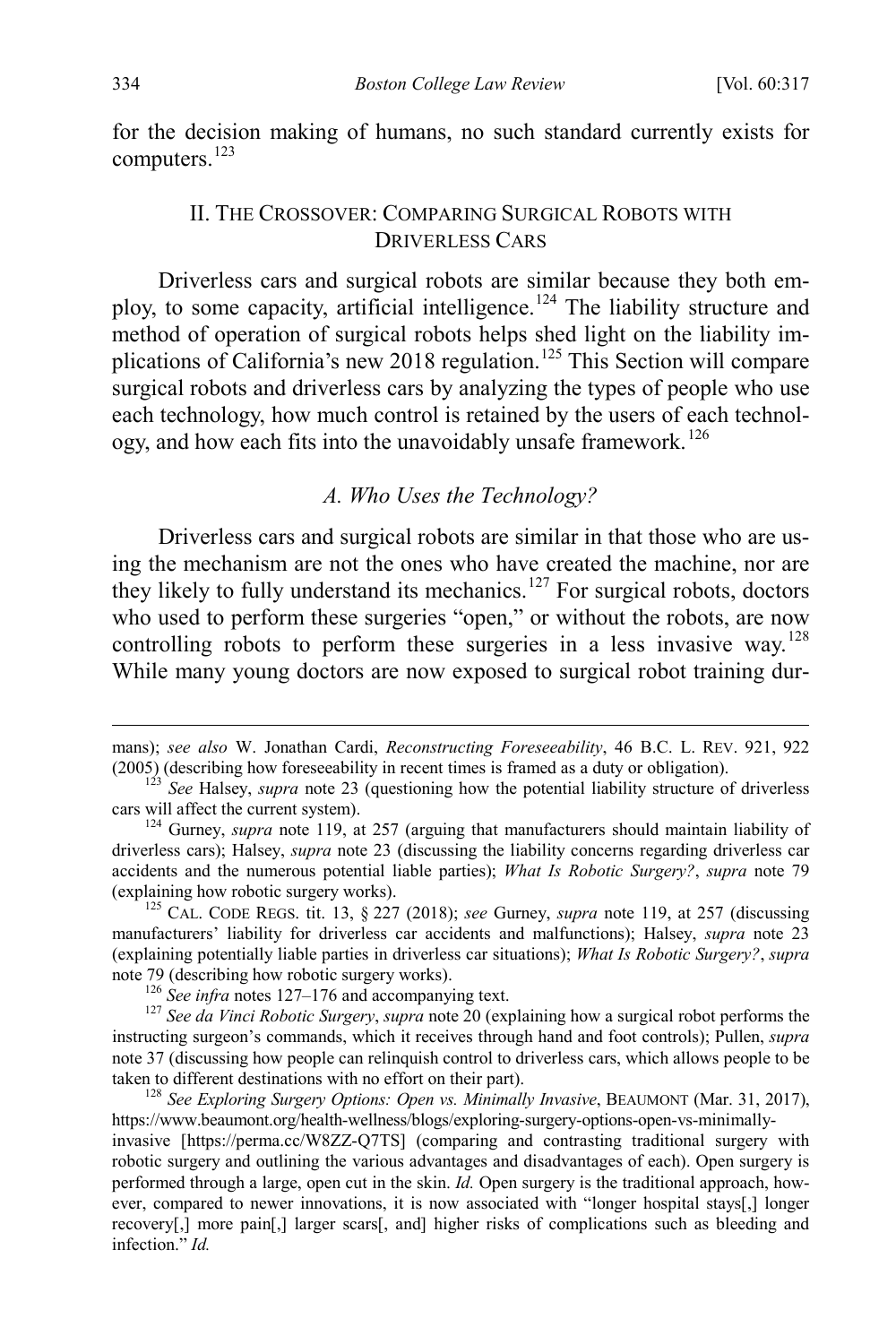<span id="page-19-2"></span>ing medical school, more practiced surgeons did not receive this education in school and thus were in need of further training.<sup>[129](#page-19-3)</sup> Therefore, surgeons are typically required to undergo specialized technical training in order to operate surgical robots.[130](#page-19-4) Similarly, because driverless cars are not being sold to the public yet, generally, the only training programs in place are for safety test drivers.<sup>[131](#page-19-5)</sup> Under California's new 2018 regulation, the manufacturers' employees that control the driverless cars are also required to undergo a technical training program.[132](#page-19-6) In Arizona, however, a company called Waymo, formerly operating under Google's driverless car initiative, is spearheading the first public testing of driverless cars.<sup>[133](#page-19-7)</sup> This is part of their initiative to make driverless cars more widespread across the country.[134](#page-19-8) Waymo's public trial, called the "early rider" program, is for residents of Phoenix, Arizona and has a limited number of driverless cars on the road.<sup>[135](#page-19-9)</sup> There is no mention of any official training program for those selected to participate in the "early rider" program.<sup>[136](#page-19-10)</sup> This is in compliance with Ari-zona law given that it has no requirement for training test drivers.<sup>[137](#page-19-11)</sup>

<span id="page-19-13"></span><span id="page-19-1"></span><span id="page-19-0"></span>While driverless cars and surgical robots are similar in that those using the machinery are not initially familiar with the technology, the sophistica-tion of those using each system are quite different.<sup>[138](#page-19-12)</sup> Surgeons who operate

<span id="page-19-6"></span>to test a driverless car).<br><sup>132</sup> *See* CAL. CODE REGS. tit. 13, § 227.34 (discussing the necessary qualifications and train-<br>ings that a manufacturer must undergo in order to test its vehicle without a person in the car).

<span id="page-19-7"></span><sup>133</sup> See Waymo FAQ, WAYMO, https://waymo.com/faq/ [https://perma.cc/F2AH-7S3U] (explaining that Waymo's driverless cars are currently being tested on public roads without any people in them). <sup>134</sup> *Id.* <sup>135</sup> *Early Riders*, WAYMO, https://waymo.com/apply/ [https://perma.cc/U8HG-MVYG]. The

<span id="page-19-9"></span><span id="page-19-8"></span>"early riders" program is only currently offered in the Phoenix-metropolitan area and interested parties are told to apply to the limited spots. *Id.* There is no mention of a training program on Waymo's website. *See Waymo FAQ*, *supra* not[e 133](#page-19-0) (discussing the details of Waymo's driverless

<span id="page-19-10"></span>car program). <sup>136</sup> *See Early Riders*, *supra* note [135](#page-19-1) (explaining the application process for participating in the Waymo Early Rider program).

<span id="page-19-12"></span><span id="page-19-11"></span><sup>137</sup> Zappala, *supra* not[e 65.](#page-10-0) 138 *Compare Early Riders*, *supra* note [135](#page-19-1) (explaining how any person can apply to their program to test driverless cars), *with Doctor Training Required*, *supra* note [129](#page-19-2) (describing the many years of education necessary in order for a person to become a surgeon).

<span id="page-19-3"></span> <sup>129</sup> *Doctor Training Required*, SETON, https://www.seton.net/medical-services-and-programs/ surgical-services/robotic-surgery/about-robotic-surgery/doctor-training-required/ [https://perma.cc/

<span id="page-19-5"></span><span id="page-19-4"></span>Q9U4-2EC6] (explaining the training required for doctors to operate a da Vinci Surgical System).<br><sup>130</sup> *Id*. The da Vinci Surgical System requires technical training for all surgeons that use it. *Id*.<br><sup>131</sup> *See* Fionnual WONDER HOW TO (Apr. 21, 2017), https://driverless.wonderhowto.com/news/heres-apple-istraining-their-self-driving-car-engineers-0177226/ [https://perma.cc/S76U-34N2] (stating that experiments are still being conducted on driverless cars). Additionally, California's DMV regulation provides guidelines for training qualifications that test drivers must undergo. *See* CAL. CODE REGS. tit. 13, § 227.34 (explaining the process that a test driver must complete in order to be able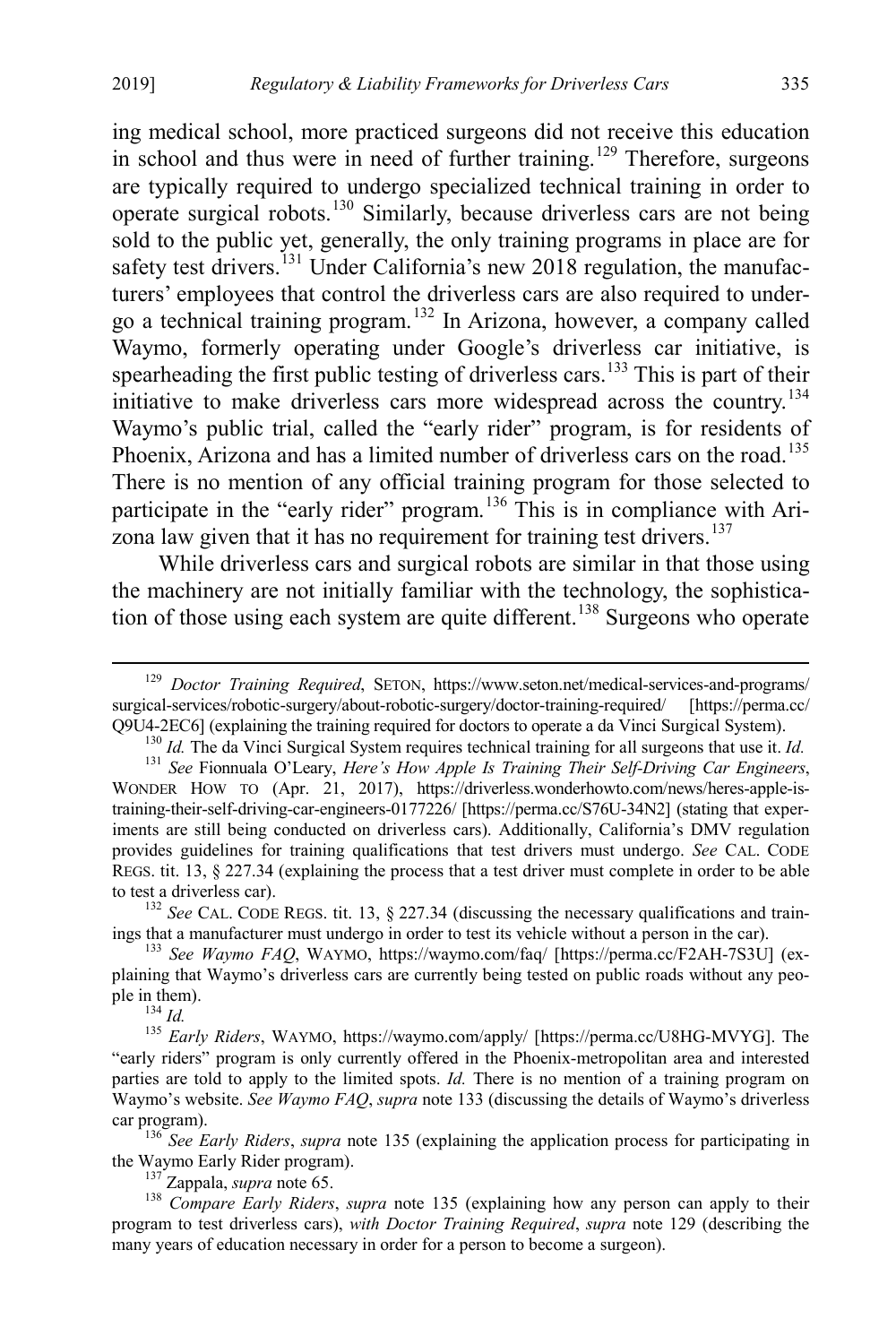using robots, such as the da Vinci system, have extensive medical knowledge beyond just the operation of the machine.<sup>[139](#page-20-1)</sup> Doctors attend four years of medical school, complete a residency, and have continuous educa-tion throughout their careers.<sup>[140](#page-20-2)</sup> During some surgeries, the robot does not do its job properly and the surgeon is forced to complete the surgery using a different technique without its help.<sup>[141](#page-20-3)</sup> The surgeons' vast knowledge of how to perform surgery assists in damage control when a surgical robot does not function properly.[142](#page-20-4) Alternatively, driverless cars are meant to be used by all people, just as regular cars are today.<sup>[143](#page-20-5)</sup> In order to drive a regular vehicle, a person must be above a certain age, hold a learner's permit for a certain period of time, and pass both a written and driving test.<sup>[144](#page-20-6)</sup> Yet, this becomes more complicated when factoring in the robot, because the robot is essentially supposed to do the entirety of the driving on its own.<sup>[145](#page-20-7)</sup> This yields the question of whether a person who does not have a driver's license can "operate" a driverless car by themselves.<sup>[146](#page-20-8)</sup> Depending on which direction legislation and technology goes, at some point in time, there might not be a requirement for passengers of driverless cars to be trained, and therefore a practical application of a driverless car could be to permit those with-out driver's licenses to use these cars.<sup>[147](#page-20-9)</sup> Looking specifically at the new

<span id="page-20-10"></span><span id="page-20-0"></span>

<span id="page-20-3"></span><span id="page-20-2"></span>many hospital staff members were unable to get the surgical robot to perform properly after it malfunctioned); Taylor v. Intuitive Surgical, Inc., 389 P.3d 517, 521 (Wash. 2017) (explaining that the surgical robot malfunctioned during surgery). <sup>142</sup> *See Mracek*, 363 Fed. App'x at 926 (discussing the surgeon's decision to perform laparo-

<span id="page-20-4"></span>scopic surgery after the robot malfunctioned); *Taylor*, 389 P.3d at 521 (explaining how the surgeon mitigated the damage of the surgical robot by performing open surgery after its malfunction). <sup>143</sup> *See Early Riders*, *supra* note [135](#page-19-1) (explaining how any person can apply to Waymo's early

<span id="page-20-5"></span>rider program to test driverless cars).<br><sup>144</sup> *See Driving Age by State*, VIRTUAL DRIVE, http://www.vdriveusa.com/resources/driving-age-

<span id="page-20-6"></span>by-state.php [https://perma.cc/D7PH-3AFA] (listing how old one must be in each state in order to obtain a learner's permit and describing the necessary steps to get a license); *You Can Do It! How to Pass A DMV Driving Test on Your First Attempt*, DRIVING TESTS (June 17, 2018) https://drivingtests.org/beginner-drivers/you-can-do-it-how-to-pass-a-dmv-driving-test-on-your-first-attempt/

<span id="page-20-7"></span><sup>145</sup> See Jennifer Bradley, *Will You Need a Driving License in the Age of Self-Driving Cars?*, BBC NEWS (July 31, 2017), http://www.bbc.com/news/technology-40570592 [https://perma.cc/ FDL8-PJ5L] (hypothesizing that people will still need their drivers licenses when using driverless cars to be able to take over in the case of an emergency or malfunction); Pullen, *supra* note [37](#page-7-9) (discussing a potential for a person to take over a driverless vehicle).<br><sup>146</sup> See Bradley, *supra* not[e 145](#page-20-0) (discussing drivers' licenses in the age of driverless cars).<br><sup>147</sup> See Srikanth Saripalli, *Are Self-Driving Ca* 

<span id="page-20-9"></span><span id="page-20-8"></span>THE CONVERSATION (Oct. 5, 2017), http://theconversation.com/are-self-driving-cars-the-futureof-mobility-for-disabled-people-84037 [https://perma.cc/A76W-MV9C] (discussing how driverless cars could provide transportation for disabled people who would not otherwise be able to

<span id="page-20-1"></span> <sup>139</sup> *See How Do You Become a Surgeon?*, *supra* note [105](#page-15-9) (describing the requirements for becoming a surgeon).<br><sup>140</sup> *Id. Id. Id. In Idee* Mracek v. Bryn Mawr Hosp., 363 Fed. App'x 925, 926 (3d Cir. 2010) (discussing how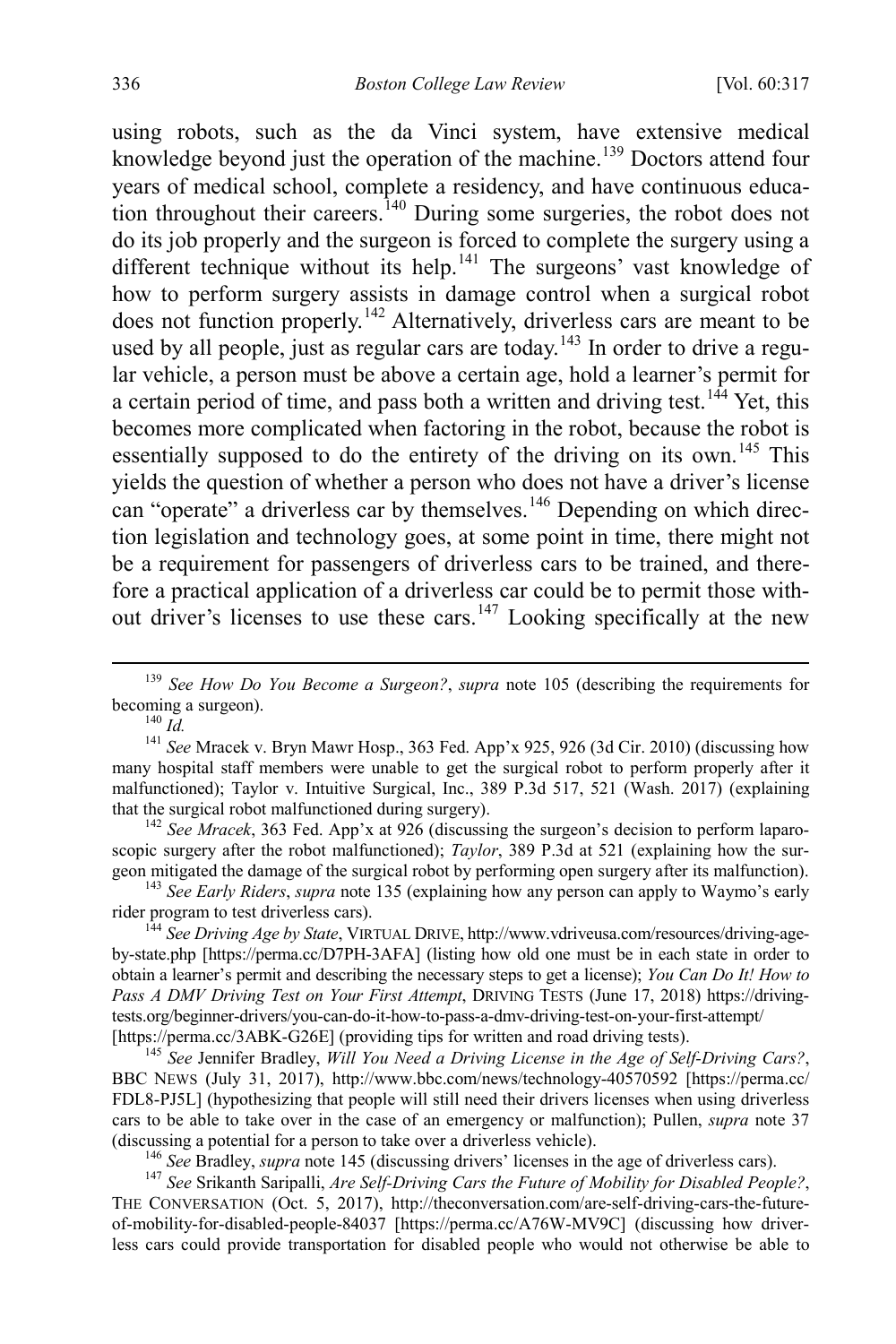California 2018 regulation, it seems that by allowing manufacturers to test drive their cars without people inside, the regulation lays the foundation for this type of transportation to exist.<sup>[148](#page-21-0)</sup> Legislatures will have to weigh the utility of transporting people who are unable to drive by themselves with the safety concern of the driverless car malfunctioning, forcing the passen-ger of the car to take the wheel.<sup>[149](#page-21-1)</sup>

#### *B. Exerting Control*

For both surgical robots and driverless cars, there is some element of people relinquishing control and entrusting artificial intelligence to perform dangerous and complicated tasks.<sup>[150](#page-21-2)</sup> Despite this, an important difference between surgical robots and driverless cars is the amount of control the op-erators of each technology retain.<sup>[151](#page-21-3)</sup> The surgeons operating surgical robots maintain more control than the users of driverless cars.<sup>[152](#page-21-4)</sup> What makes driverless cars such a novel legal issue is the fact that people retain little to no control of the day-to-day operations of the cars, which makes the calcula-tion of liability complex.<sup>[153](#page-21-5)</sup> With surgical robots, there are potentially two main causes of error when injury occurs: (1) the doctor made an error before or during the operation of the surgical robot, or (2) the surgical robot malfunctioned and did not operate in the way it was supposed to.<sup>154</sup> There-

<span id="page-21-6"></span>the manufacturer for products liability, and against the hospital for the surgeon's negligence dur-

operate a vehicle); *Self-Driving Cars Explained*, *supra* note [37](#page-7-9) (describing how driverless car software works). For testing purposes, however, when there is a passenger in the front seat, they can take over the car in the event of an emergency. Wakabayashi, *Self-Driving Uber Car Kills* 

<span id="page-21-0"></span>*Pedestrian, <i>supra* not[e 1.](#page-1-0)<br><sup>148</sup> *See* CAL. CODE REGS. tit. 13, § 227 (stating that you do not need a person inside a driver-<br>less car in order to test it, under certain circumstances).

<span id="page-21-1"></span><sup>&</sup>lt;sup>149</sup> See Doctor Training Required, supra note [129](#page-19-2) (discussing training of surgeons for surgical robots); Wakabayashi, *Self-Driving Uber Car Kills Pedestrian*, *supra* note [1](#page-1-0) (describing an accident between a pedestrian and a driverless car). <sup>150</sup> *See da Vinci Robotic Surgery*, *supra* note [20](#page-4-1) (discussing the hand and foot controls that

<span id="page-21-2"></span>surgeons use to operate the surgical robot); *Self-Driving Cars Explained*, *supra* note [37](#page-7-9) (explaining how, ideally, when people use a driverless car, they should not be required to take control of the vehicle); *What Is Robotic Surgery?*, *supra* note [79](#page-12-0) (analogizing a surgical robot to a video game, where the surgeon controls the robot remotely). <sup>151</sup> *Compare Self-Driving Cars Explained*, *supra* not[e 37](#page-7-9) (explaining how people should have

<span id="page-21-3"></span>to do very little to operate a driverless car), *with What Is Robotic Surgery?*, *supra* note [79](#page-12-0) (describing how a robotic system is similar to a video game, where the surgeon is required to move buttons to control the surgical robot). <sup>152</sup> *Compare Self-Driving Cars Explained*, *supra* note [37](#page-7-9) (explaining how people should be

<span id="page-21-4"></span>able to operate a driverless car without much effort), *with da Vinci Robotic Surgery*, *supra* note [20](#page-4-1)

<span id="page-21-5"></span><sup>&</sup>lt;sup>153</sup> See Halsey, *supra* note [23](#page-4-8) (discussing a potential liability structure for driverless cars that includes the car determining the accident's causation); *Self-Driving Cars Explained*, *supra* note [37](#page-7-9) (describing how people do little to control driverless vehicles). <sup>154</sup> *See Mracek*, 363 Fed. App'x at 925 (stating that the plaintiff brought claims against both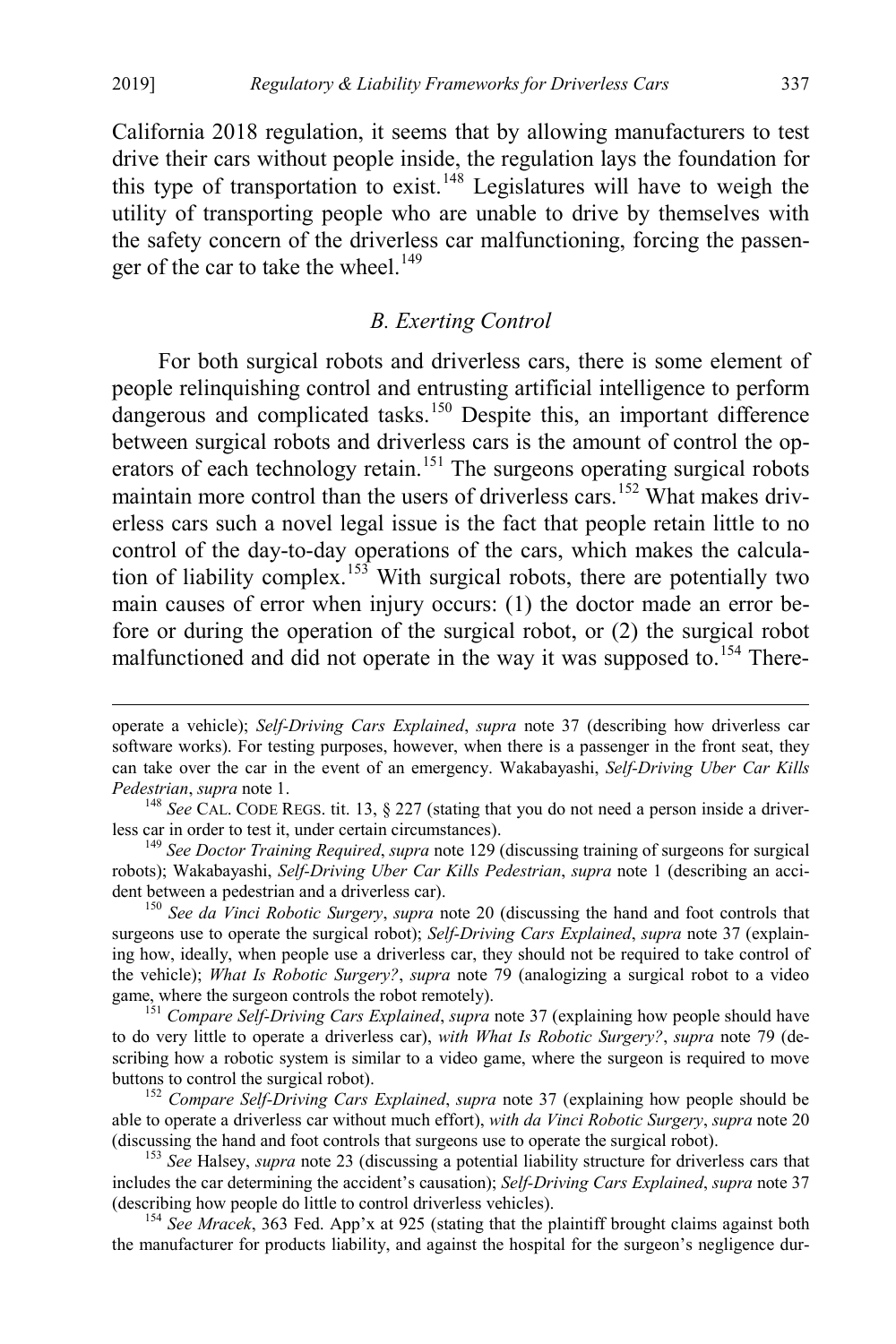fore, whether it be the surgeon operating the robot or the engineer who designed the robot, there are clear parties that the plaintiff can assign blame to.  $155$ 

The difficulty with driverless cars is both the lack of human control and the heavy reliance on computer software and programming done ahead of time.[156](#page-22-1) A potential problem that needs to be addressed is who is at fault when a driverless car faces something that its programming does not ac-count for, including ethical dilemmas such as the trolley problem.<sup>[157](#page-22-2)</sup> It may be difficult to figure out a tangible party to assign blame to, depending upon both the legal standard and the situation at hand.<sup>[158](#page-22-3)</sup> If the standard is merely negligence, and the driverless car was programmed to perform the tasks that it would be reasonably expected to, then the programmer would likely not be at fault, so long as the instance was unforeseeable.<sup>[159](#page-22-4)</sup> At the same time, a strict liability approach could also be taken, which would make the manu-facturer liable regardless of foreseeability.<sup>[160](#page-22-5)</sup>

An additional consideration regarding the machine operators' control is the speed at which an accident occurs during the operation of a surgical robot versus a driverless car accident.<sup>[161](#page-22-6)</sup> As evidenced by the relevant case law,

<span id="page-22-1"></span>synthetizing system are all critical to turning a regular car autonomous); *Self-Driving Cars Explained*, *supra* note [37](#page-7-9) (discussing how sensors, software controlling navigation, and driving are important features of autonomous cars). <sup>157</sup> *See* Simson Garfinkel, *Hackers Are the Real Obstacle for Self-Driving Vehicles*, MIT TECH.

<span id="page-22-2"></span>REV. (Aug. 22, 2017), https://www.technologyreview.com/s/608618/hackers-are-the-real-obstaclefor-self-driving-vehicles/ [https://perma.cc/9294-DURG] (explaining how the nature of self-driving vehicles' computer software could lead to cyber-attacks, forcing vehicles to perform certain acts without the consent of the manufacturer or passenger); Patrick Lin, *The Ethics of Autonomous Cars*, THE ATLANTIC (Oct. 8, 2017), https://www.theatlantic.com/technology/archive/2013/10/theethics-of-autonomous-cars/280360/ [https://perma.cc/A7UH-4X7P] (discussing how self-driving cars will have to act with judgment to make decisions about how to react in an emergency situation); Spangler, *supra* note [12](#page-2-10) (explaining how autonomous cars will often face ethical dilemmas that mimic the trolley problem); *supra* not[e 14](#page-3-1) and accompanying text.<br><sup>158</sup> *See* Halsey, *supra* note [23](#page-4-8) (discussing the difficulties of assigning fault in autonomous

<span id="page-22-3"></span>vehicle crashes). <sup>159</sup> *See id.* (suggesting that in order to determine the fault of a driverless car, it would be im-

<span id="page-22-4"></span>portant to analyze if the driverless car was reasonable in its action, meaning that either a person at

<span id="page-22-5"></span>the wheel or another autonomous vehicle would not have done differently in the situation).<br><sup>160</sup> *See* Allain, *supra* note [112,](#page-16-0) at 1067 (explaining states choose to pursue either a strict liabil-<br>ity or negligence approac

<span id="page-22-6"></span><sup>161</sup> See Alex Davies, *The Very Human Problem Blocking the Path to Self-Driving Cars*, WIRED (Jan. 1, 2017), https://www.wired.com/2017/01/human-problem-blocking-path-self-driving-cars/ [https://perma.cc/M2TC-ZWNU] [hereinafter Davies, *The Very Human Problem*] (highlighting

<span id="page-22-7"></span>ing the surgery); Brown v. Griffin, 505 S.W.3d 777, 781 (Ky. Ct. App. 2016) (explaining that the plaintiff brought charges against the hospital and surgeon for the surgeon's negligence during a surgery involving a surgical robot).<br><sup>155</sup> *Mracek*, 363 Fed. App'x at 925 (explain that the charges the plaintiff brought against both

<span id="page-22-0"></span>the hospital and the manufacturer of the robot); Brown v. Griffin, 505 S.W.3d at 781 (describing the plaintiff's charges against the hospital and surgeon). <sup>156</sup> *See* Pullen, *supra* note [37](#page-7-9) (explaining how a GPS, a radar system, and an information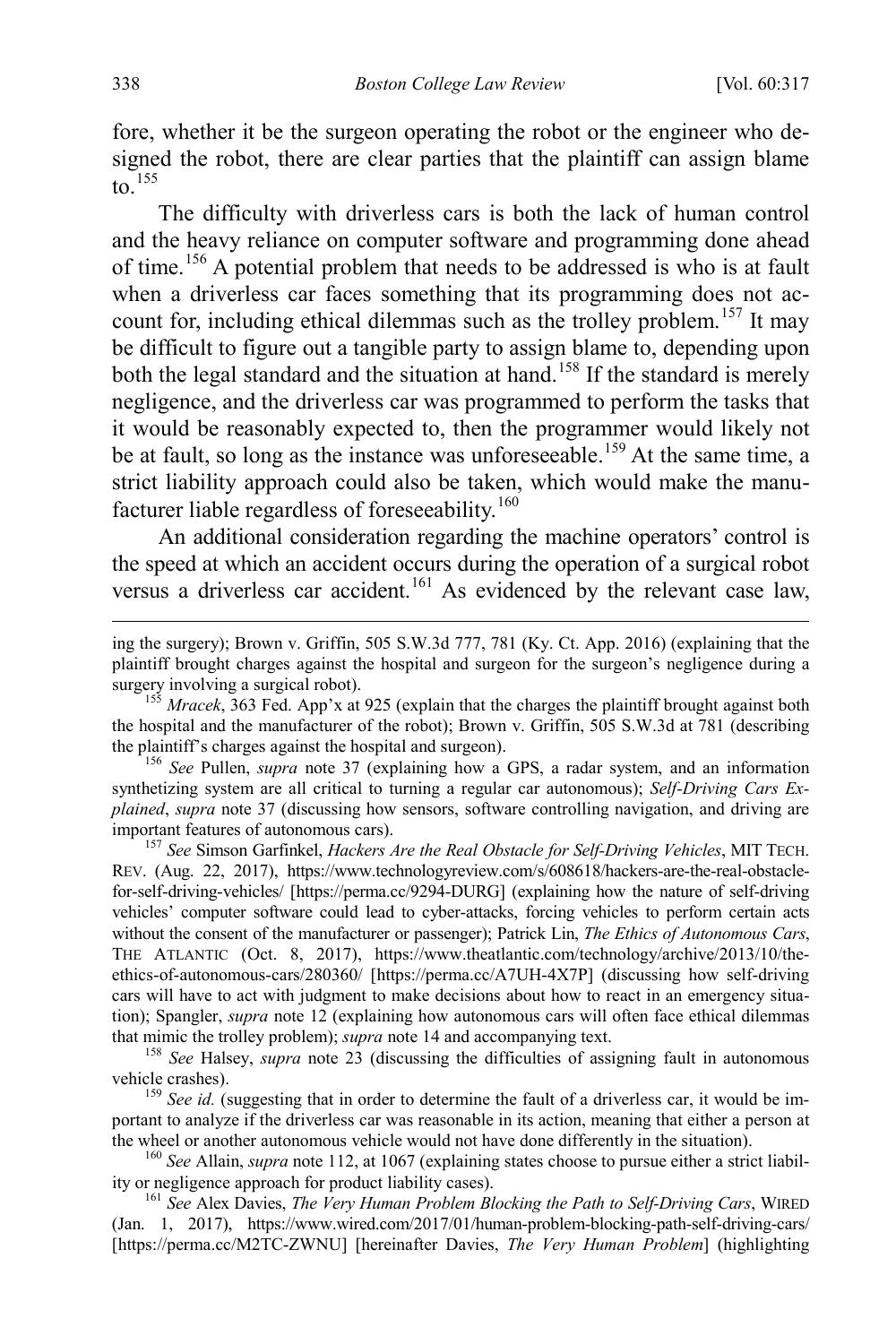surgeons often have time to correct the mistakes of a surgical robot.<sup>[162](#page-23-0)</sup> On the other hand, during a car accident that only takes a few seconds to occur, there is very little time to correct a driverless car's mistake.<sup>[163](#page-23-1)</sup> Another issue that arises is the extent to which the jury will be able to make a technical, factual determination of who was responsible.<sup>[164](#page-23-2)</sup> Both the Kentucky Court of Appeals in 2016, in *Brown v. Griffin*, and the Third Circuit Court of Appeals in 2011, in *Mracek v. Bryn Mawr Hospital*, placed a strong emphasis on the necessity of expert testimony to prove that the surgical robot caused the inju-ry.<sup>[165](#page-23-3)</sup> While the courts discussed the complex nature of the cases, they did not discuss whether it was caused by their medical or artificial intelligence is-sues.<sup>[166](#page-23-4)</sup> Unlike surgery, however, driving a car is something done by many, which yields the question of whether expert testimony would be necessary for autonomous vehicle cases because of the familiarity of most jurors with driving cars in general.[167](#page-23-5) But *driverless* car cases, however, are more complex because many jurors might not understand the technical code of the software

<span id="page-23-6"></span>the difficulties people face in intervening quickly in an emergency accident situation that a driverless car might face); *What Is Robotic Surgery?*, *supra* note [79](#page-12-0) (discussing how surgeons maintain

<span id="page-23-0"></span><sup>&</sup>lt;sup>162</sup> See *Mracek*, 363 Fed. App'x at 927 (explaining how, when a surgical robot malfunctioned, the surgeon continued the procedure using the laparoscopic technique); *Taylor*, 389 P.3d at 521 (discussing how a surgeon mitigated the damage caused by a surgical robot that malfunctioned and completed the surgery using the traditional, open, method); *How Do You Become a Surgeon*?, *supra* note [105](#page-15-9) (explaining the necessary education required to become a surgeon); *see also What Is Robotic Surgery?*, *supra* note [79](#page-12-0) (explaining how surgeons need to control surgical robots the entire time they are using one during a surgical procedure). <sup>163</sup> *See* Davies, *The Very Human Problem*, *supra* not[e 161](#page-22-7) (describing how people are essen-

<span id="page-23-1"></span>tially "useless" in emergency situations regarding semi-autonomous vehicles because of distractibility and slow response time). <sup>164</sup> *See Mracek*, 363 Fed. App'x at 927 (explaining the use of expert testimony in surgical

<span id="page-23-2"></span>robot cases); *Brown*, 505 S.W.3d at 782–83 (describing the necessity of expert testimony to establish the standard of care for surgical robot cases); Halsey, *supra* note [23](#page-4-8) (describing a potential framework for the liability of driverless cars). <sup>165</sup> *See Mracek*, 363 Fed. App'x at 927 (describing the importance of expert testimony in

<span id="page-23-3"></span>cases regarding robots); *Brown*, 505 S.W.3d at 782–83 (establishing that expert testimony is necessary for establishing the standard of care necessary for cases regarding surgical robots).

<span id="page-23-4"></span><sup>&</sup>lt;sup>166</sup> See Mracek, 363 Fed. App'x at 927 (explaining the potential for juror confusion in complex litigation, such as surgical robots); *Brown*, 505 S.W.3d at 782–83 (emphasizing the importance of expert testimony in surgical robot cases). <sup>167</sup> *See Expert Witnesses on Liability in Autonomous Vehicle Cases*, HG LEGAL RES., https://

<span id="page-23-5"></span>www.hg.org/article.asp?id=46691 [https://perma.cc/22YT-J35Q] [hereinafter *Expert Witnesses on Liability*] (predicting a rise in expert testimony in jury trials for autonomous vehicle cases because of the complexity of the technology); Jerry Hirsch, *253 Million Cars and Trucks on U.S. Roads; Average Age Is 11.4 Years*, L.A. TIMES (June 9, 2014), http://www.latimes.com/business/autos/lafi-hy-ihs-automotive-average-age-car-20140609-story.html [https://perma.cc/H3TD-7DHW] (citing that in 2014, there were 253 million cars on the road in the United States).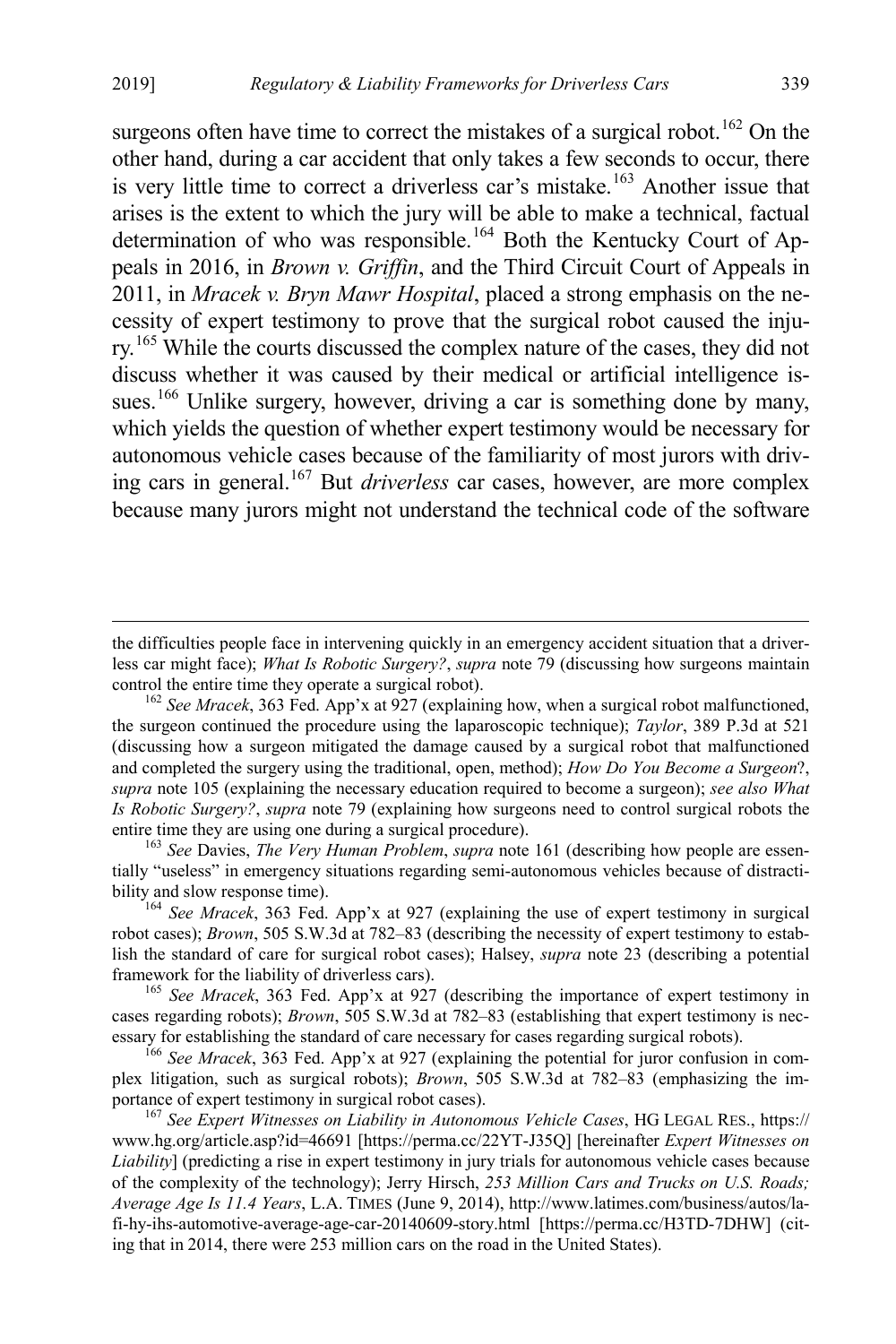embedded in these cars and how this software actually commands the car to perform different tasks.<sup>[168](#page-24-2)</sup>

#### <span id="page-24-1"></span>*C. Safety and Warnings*

Unavoidably unsafe products have strict rules about warning those who will use the product about its dangers.<sup>[169](#page-24-3)</sup> A product that is "unavoidably unsafe" is one that is unable to be made safe for its "intended and ordi-nary use."<sup>[170](#page-24-4)</sup> Surgical robots are classified as unavoidably unsafe and thus carry with them a duty to warn.<sup>[171](#page-24-5)</sup> Driverless cars would likely have the same classification.<sup>[172](#page-24-6)</sup> A driverless car, by virtue of being a car, puts its users in a somewhat harmful position, as cars can travel fast and have the po-tential of getting into an accident.<sup>[173](#page-24-7)</sup> Therefore, it will be important for the manufacturers of driverless cars to provide ample warnings to all parties that will potentially be aboard a driverless car.<sup>[174](#page-24-8)</sup> But it is unclear whether driverless cars require more warnings than standard cars.<sup>[175](#page-24-9)</sup> If other states follow California's approach and implement a regulatory framework for driverless cars, it could mean that when driverless cars become available to the public, user warnings will be required by law because of their potential classification as unavoidably unsafe.<sup>[176](#page-24-10)</sup>

<span id="page-24-5"></span><span id="page-24-4"></span><sup>170</sup> *Id.* at 526. <sup>171</sup> *See id.* at 528 (classifying surgical robots as unavoidably unsafe). If a product is deemed unavoidably unsafe, then it is not held to the strict liability standard that most other products liability cases use, so long as there was adequate warning from the manufacturer of the product to the buyer. *Id.* <sup>172</sup> *See id.* (defining unavoidably unsafe products); *see also* Olivia Solon, *Who's Driving? Au-*

<span id="page-24-6"></span>*tonomous Cars May Be Entering the Most Dangerous Phase*, THE GUARDIAN (Jan. 24, 2018), https://www.theguardian.com/technology/2018/jan/24/self-driving-cars-dangerous-period-falsesecurity [https://perma.cc/4WBY-9GGY] (discussing some of the dangers of autonomous vehi-

<sup>173</sup> *See* Solon, *supra* not[e 172](#page-24-1) (expressing some safety concerns regarding driverless cars). <sup>174</sup> *See Taylor*, 389 P.3d at 528 (discussing that case law dictates that products deemed una-

<span id="page-24-8"></span><span id="page-24-7"></span>voidably unsafe must have adequate warnings); Solon, *supra* note [172](#page-24-1) (noting how autonomous vehicles are risky and have notable dangers). <sup>175</sup> *See Taylor*, 389 P.3d at 528 (describing necessary warnings for unavoidably safe prod-

<span id="page-24-9"></span>ucts); Solon, *supra* not[e 172](#page-24-1) (detailing the dangers of autonomous vehicles). <sup>176</sup> *See* CAL. CODE REGS. tit. 13, § 227 (outlining the requirements for testing driverless cars

<span id="page-24-10"></span>in the State of California); Bhuiyan, *supra* note [15](#page-3-0) (explaining California's new allowance of completely autonomous cars to be tested); Mark Geistfeld, *Why the Next Person Hit by a Driverless Car Might Not Be Able to Sue*, TIME (Mar. 30, 2018), http://time.com/5221393/uberautonomous-vehicle-death-settlement/ [https://perma.cc/4EJR-RMUY] (discussing the potential for users of driverless vehicles to waive their torts rights, just as many do for vaccines and other risky ventures).

<span id="page-24-2"></span><span id="page-24-0"></span> <sup>168</sup> *See Expert Witnesses on Liability*, *supra* note [167](#page-23-6) (describing how expert witnesses are important in cases regarding autonomous vehicles because of the judge and jury's potential confu-

<span id="page-24-3"></span>sion).<br><sup>169</sup> *See Taylor*, 389 P.3d at 528 (discussing the necessity of warnings for products deemed unavoidably unsafe).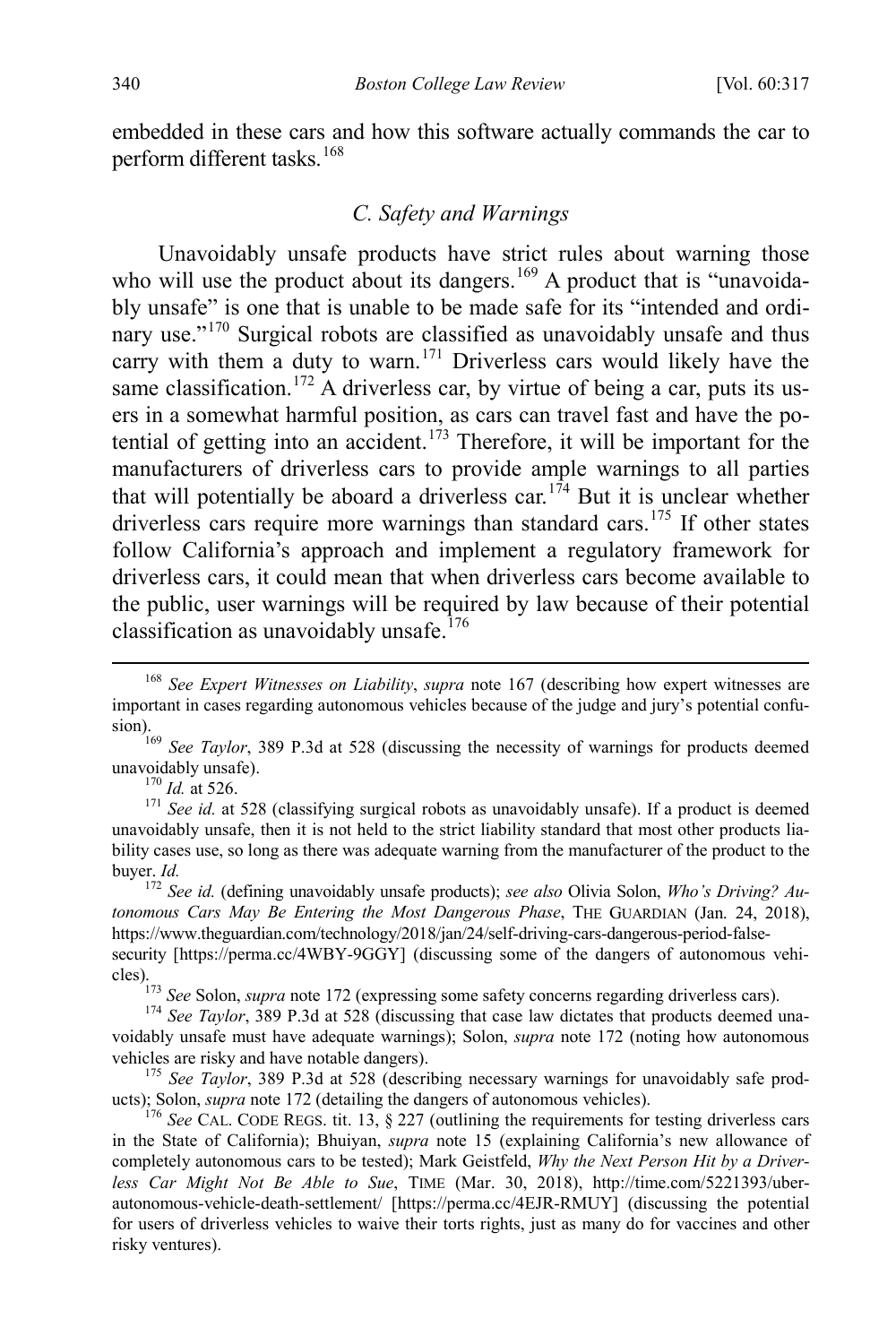#### <span id="page-25-0"></span>III. HITTING THE ROAD: HOW STATES SHOULD HANDLE REGULATION AND LIABILITY OF DRIVERLESS CARS

The example of surgical robots can assist in analyzing the future liability structure for driverless cars.[177](#page-25-1) There are, however, distinct differences in the way that these two machines operate that are important to consider from a legal perspective.<sup>[178](#page-25-2)</sup> California's change in regulation in 2018 that allows manufacturers to test driverless cars without a person in the car is a positive step towards creating efficiency, and the decision's benefits outweigh its detriments.<sup>[179](#page-25-3)</sup> Despite the many similarities between surgical robots and driverless cars, they differ in their requirement for a human operator, making it more important that those creating and testing driverless cars are regulated to insure their products are safe and work properly.<sup>180</sup> Additionally, California's new 2018 regulation is different than other deregulated states' regulations as it creates requirements manufacturers must meet in order to test their driverless cars without people inside them.<sup>[181](#page-25-5)</sup> It lays out extensive guidelines and steps that manufacturers need to take in order to be approved to test their driverless vehicles without people, which will help ensure safe-ty and be helpful in establishing a liability framework.<sup>[182](#page-25-6)</sup> This Section will argue that all states should adopt detailed regulations pertaining to driverless cars because it provides clear guidelines for manufacturers to follow

<span id="page-25-1"></span> <sup>177</sup> CAL. CODE REGS. tit. 13, § 227 (2018). *See generally* Mracek v. Bryn Mawr Hosp., 363 Fed. App'x 925, 925–27 (3d Cir. 2010) (holding that a plaintiff must produce clear evidence of injury to avoid summary judgment); Brown v. Griffin, 505 S.W.3d 777, 777–83 (Ky. Ct. App. 2016) (holding that expert testimony is necessary for juries to understand surgical robot cases); Taylor v. Intuitive Surgical, Inc., 389 P.3d 517, 517–30 (Wash. 2017) (holding that manufacturers have a duty to warn about their unavoidably unsafe products). <sup>178</sup> *Compare Self-Driving Cars Explained*, *supra* note [37](#page-7-9) (explaining the mechanics behind

<span id="page-25-2"></span>self-driving cars), *with What Is Robotic Surgery?*, *supra* not[e 79](#page-12-0) (describing how a surgical robots are used to perform surgery). <sup>179</sup> *See* CAL. CODE REGS. tit. 13, § 227. *Compare* Thompson, *supra* note [11](#page-2-11) (discussing the

<span id="page-25-3"></span>many benefits of driverless cars, such as improved fuel efficiency and traffic), *with* Solon, *supra* note [172](#page-24-1) (explaining how driverless cars will likely go through a period of growing pains when they are first implemented). <sup>180</sup> *See Mracek*, 363 Fed. App'x at 925–27 (holding that plaintiff must produce clear evidence

<span id="page-25-4"></span>of injury to avoid summary judgment); *Brown*, 505 S.W.3d at 777–83 (holding that expert testimony is necessary for juries to understand surgical robot cases); *Taylor*, 389 P.3d at 517–30 (holding that manufacturers have a duty to warn about their unavoidably unsafe products). *Compare Self-Driving Cars Explained*, *supra* note [37](#page-7-9) (explaining the mechanics behind self-driving cars), *with What Is Robotic Surgery?*, *supra* not[e 79](#page-12-0) (describing how surgical robots are used to perform surgery). <sup>181</sup> *See* Bhuiyan, *supra* note [15](#page-3-0) (explaining California's new 2018 regulation allowing com-

<span id="page-25-5"></span>pletely autonomous vehicles to be tested on roads); Zappala, *supra* note [64](#page-10-9) (discussing Arizona's limited regulations regarding driverless cars and how they attract companies who wish to test driverless cars there). <sup>182</sup> *See* CAL. CODE REGS. tit. 13, § 227.38 (providing guidelines for manufacturers to test their

<span id="page-25-6"></span>vehicles on public roads, holding them accountable for these tests).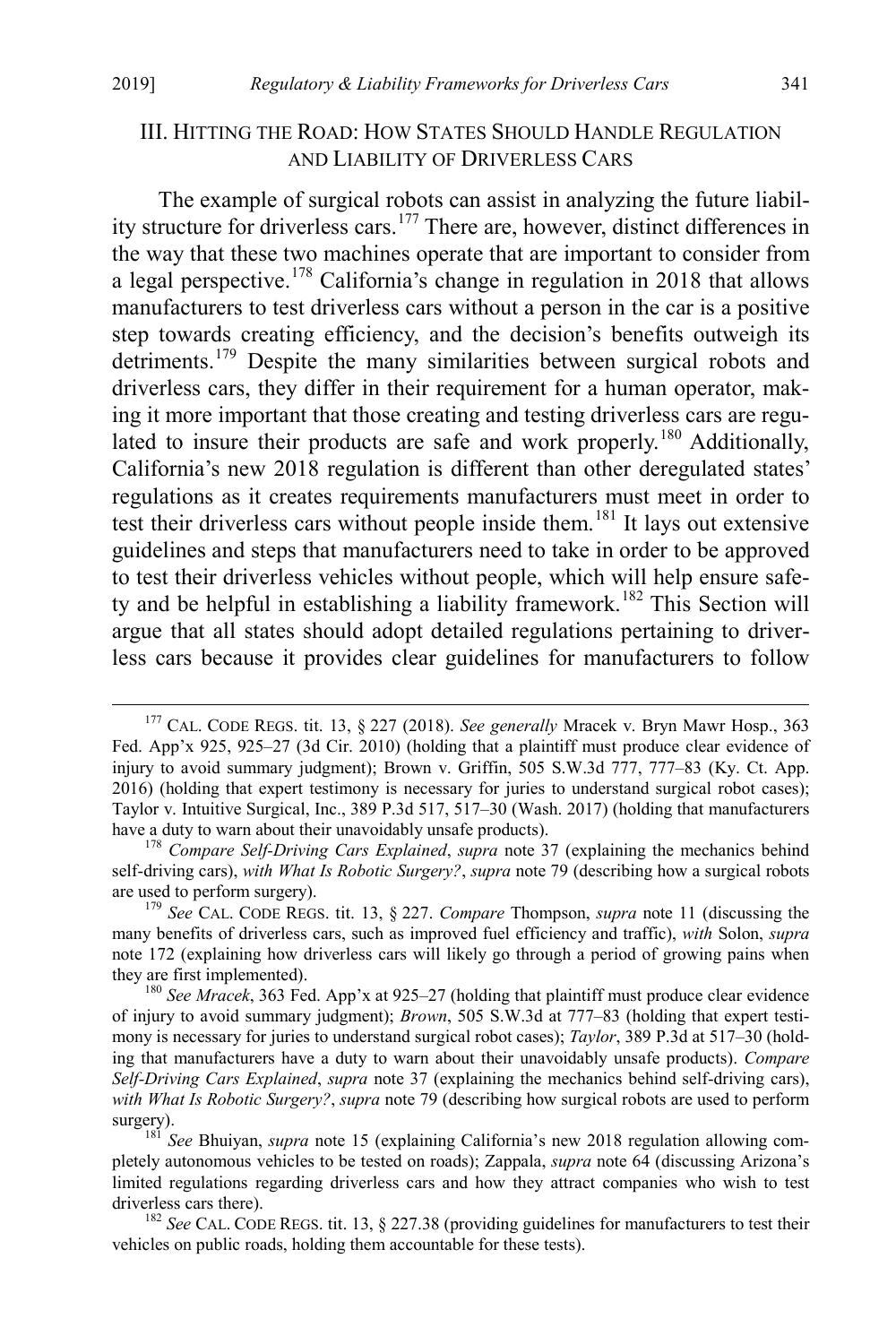leading to greater road safety and shifting liability to manufacturers.<sup>[183](#page-26-1)</sup> It will additionally argue that allowing driverless cars on the road without people will help alleviate traffic, create more efficiency, and positively im-pact the environment.<sup>[184](#page-26-2)</sup>

#### <span id="page-26-0"></span>*A. The Importance of Providing Clear, Detailed Regulations*

California's new 2018 regulation is positive in that it provides a solid structural framework for the future regulation of driverless cars in the pub-lic market.<sup>[185](#page-26-3)</sup> This framework puts a large burden on the manufacturers to ensure that their vehicles are safe, their operators are well-trained, and the general public is protected from vehicle testing.<sup>[186](#page-26-4)</sup> For example, the California 2018 regulation mandates that the remote operators of the driverless cars are trained extensively and technically before the manufacturer's vehi-cles can see the road.<sup>[187](#page-26-5)</sup> The California 2018 regulation's guidelines could lay foundation for future training programs for riders of driverless cars and therefore, similar regulations should be adopted by other states.<sup>[188](#page-26-6)</sup> When considering the recent autonomous vehicle accident that occurred in Tempe, Arizona that killed a pedestrian, it is important to note that Arizona has very limited regulation of driverless car testing.<sup>[189](#page-26-7)</sup> The idea of a training program is supported by the surgical robot framework, as surgeons who operate surgical robots are required to go through additional trainings in order to use these machines.<sup>[190](#page-26-8)</sup> While implementing a training program for all future riders of driverless cars certainly has its limitations in practice, holding the manufacturers, at a minimum, to these standards will increase safety and help hold manufacturers legally accountable for their mistakes.<sup>[191](#page-26-9)</sup> Perhaps if there was a

<span id="page-26-2"></span><span id="page-26-1"></span><sup>&</sup>lt;sup>183</sup> See infra notes [185–](#page-26-0)[206](#page-28-0) and accompanying text.<br><sup>184</sup> See infra notes [207–](#page-28-1)[223](#page-30-0) and accompanying text.<br><sup>185</sup> See CAL. CODE REGS. tit. 13, § 227.38 (discussing the necessary steps manufacturers must

<span id="page-26-5"></span><span id="page-26-4"></span><span id="page-26-3"></span>take in order to test driverless vehicles without a person inside).<br><sup>186</sup> See id. (creating strict guidelines for manufacturers).<br><sup>187</sup> See id. (discussing the training required by those who are in charge of operating and

 $188$  *See id.* (creating a comprehensive list of regulations and procedures for driverless vehicle

<span id="page-26-7"></span><span id="page-26-6"></span>testing). <sup>189</sup> *See* Wakabayashi, *Self-Driving Uber Car Kills Pedestrian*, *supra* note [1](#page-1-0) (explaining how Arizona is a state with little autonomous car regulation, as opposed to other states such as California, with extensive regulations); Zappala, *supra* note [65](#page-10-0) (explaining that Arizona only requires that the person in charge of the vehicle have insurance).<br><sup>190</sup> *See* CAL. CODE REGS. tit. 13, § 227 (explaining that the manufacturer employed operators

<span id="page-26-8"></span>of autonomous vehicles must be trained); *Doctor Training Required*, *supra* note [129](#page-19-2) (explaining that surgeons must be trained in order to operate surgical robots on top of their medical training); Reuters, *supra* note [79](#page-12-0) (describing surgical robots' place in hospitals and noting that doctors working there are trained specially to use them). 191 *See* Halsey, *supra* note [30](#page-5-8) (explaining the complexities involved in figuring out who will

<span id="page-26-9"></span>be responsible in the case of a driverless vehicle accident).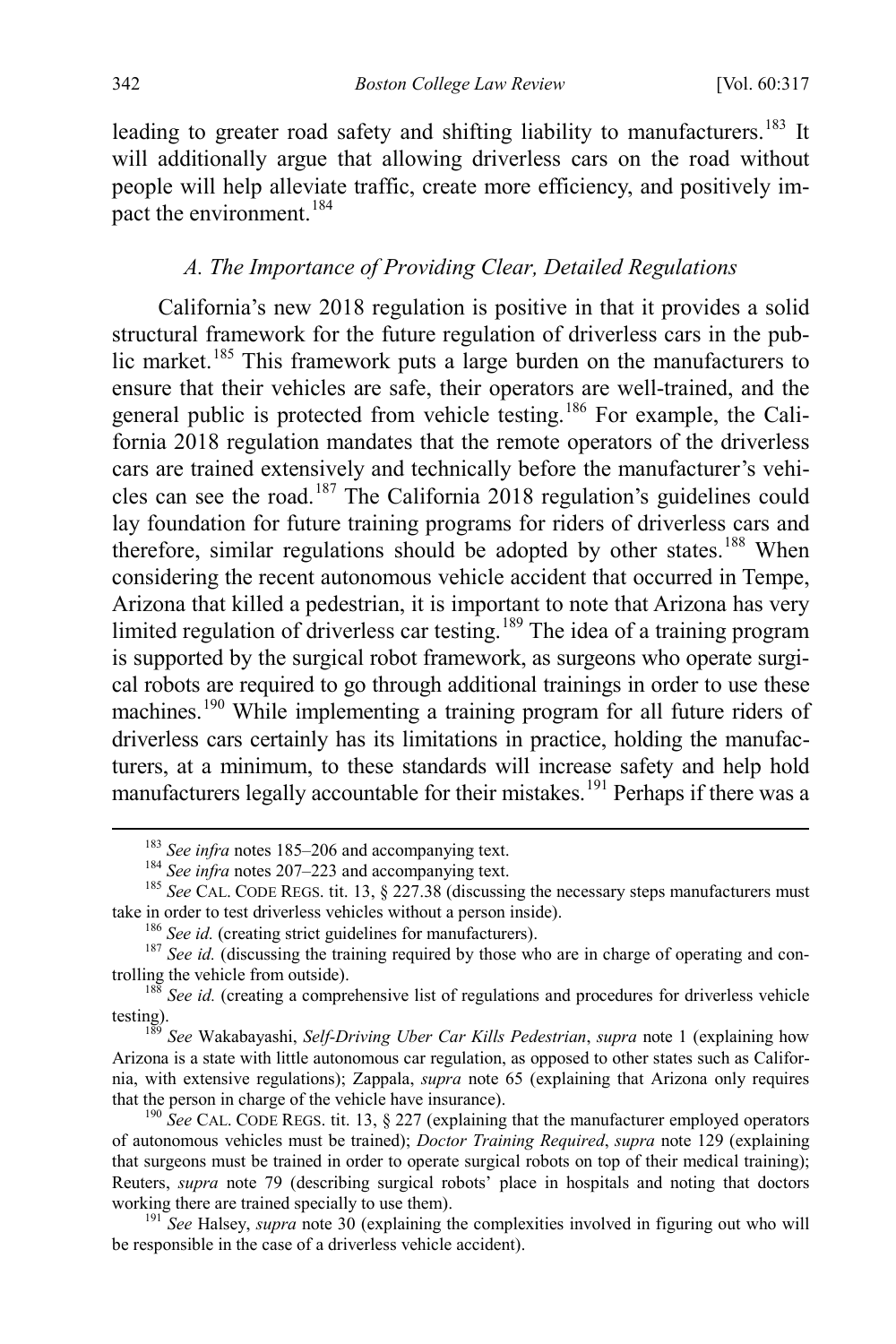mandatory training program in place in Tempe, the driver would have been better prepared to change the course of the vehicle or would have been more attentive at the wheel.<sup>[192](#page-27-0)</sup> Despite this, it is important to note that the accident was deemed to be at the fault of the vehicle, not the driver and that driverless cars are still in the testing phase.<sup>[193](#page-27-1)</sup>

Other states should adopt detailed regulations for driverless car testing and use California's new 2018 regulation as an example.<sup>[194](#page-27-2)</sup> By holding manufacturers to high standards, the California 2018 regulation puts the burden on the manufacturers to account for any concerns that may arise, as they are in the best position to internalize these costs.<sup>[195](#page-27-3)</sup> The manufacturers of driverless cars are sophisticated individuals who were able to create complex machines, whereas the future users of driverless cars are average people with no specialized knowledge.<sup>[196](#page-27-4)</sup> Additionally, when driverless cars are likely classified as unavoidably unsafe, regulation can encourage and help manufacturers adequately warn future driverless car patrons.<sup>[197](#page-27-5)</sup> If a person purchases a driverless car for their own use and properly maintains it, it would be unfair to fault them for any accidents when the vehicle is supposed to independently drive itself.<sup>[198](#page-27-6)</sup> Instead, California's approach puts the responsibility on the manufacturer, forcing them to adjust their protocol to fit within the preexisting institutions.[199](#page-27-7) For example, California's 2018 regulation puts the responsibility on the manufacturer to make driverless cars accessible for first responders in case of an emergency, which will

<span id="page-27-0"></span><sup>&</sup>lt;sup>192</sup> See CAL. CODE REGS. tit. 13, § 227 (outlining training requirements for test drivers in the state of California); Bradley, *supra* note [145](#page-20-0) (highlighting that driverless cars are still very much in the testing phase); Griggs & Wakabayashi, *supra* note [1](#page-1-0) (explaining that the Tempe crash was the fault of the driverless car and that driverless cars remain in the testing phase); Wakabayashi, *Self-Driving Uber Car Kills Pedestrian*, *supra* not[e 1](#page-1-0) (describing the Tempe accident and explain-

<span id="page-27-1"></span><sup>&</sup>lt;sup>193</sup> See Griggs & Wakabayashi, *supra* note [1](#page-1-0) (describing how the driverless car in the Tempe crash caused the accident and that driverless cars have not been perfected). <sup>194</sup> *See* CAL. CODE REGS. tit. 13, § 227 (laying a framework for future regulations regarding

<span id="page-27-2"></span>driverless vehicles); Wakabayashi, *California Scraps Safety Driver Rules*, *supra* note [67](#page-10-8) (discuss-

<span id="page-27-3"></span><sup>&</sup>lt;sup>195</sup> *See* CAL. CODE REGS. tit. 13, § 227 (providing clear regulations for manufacturers to abide by in order to test driverless cars publicly).

<span id="page-27-4"></span><sup>&</sup>lt;sup>196</sup> See id. (creating specific regulations for manufacturers who want to test driverless vehicles); *Early Riders*, *supra* note [134](#page-19-13) (explaining how anyone can sign up to be an early rider, with limited availability); Hirsch, *supra* note [167](#page-23-6) (discussing how there were 253 million cars in the road in 2014). <sup>197</sup> *See Taylor*, 389 P.3d at 528 (defining unavoidably unsafe products); Solon, *supra* not[e 172](#page-24-1)

<span id="page-27-5"></span>

<span id="page-27-7"></span><span id="page-27-6"></span><sup>(</sup>describing some of the dangers of autonomous vehicles). <sup>198</sup> *See* O'Neill, *supra* not[e 95](#page-14-8) (discussing the strict liability framework and its history). <sup>199</sup> *Id.*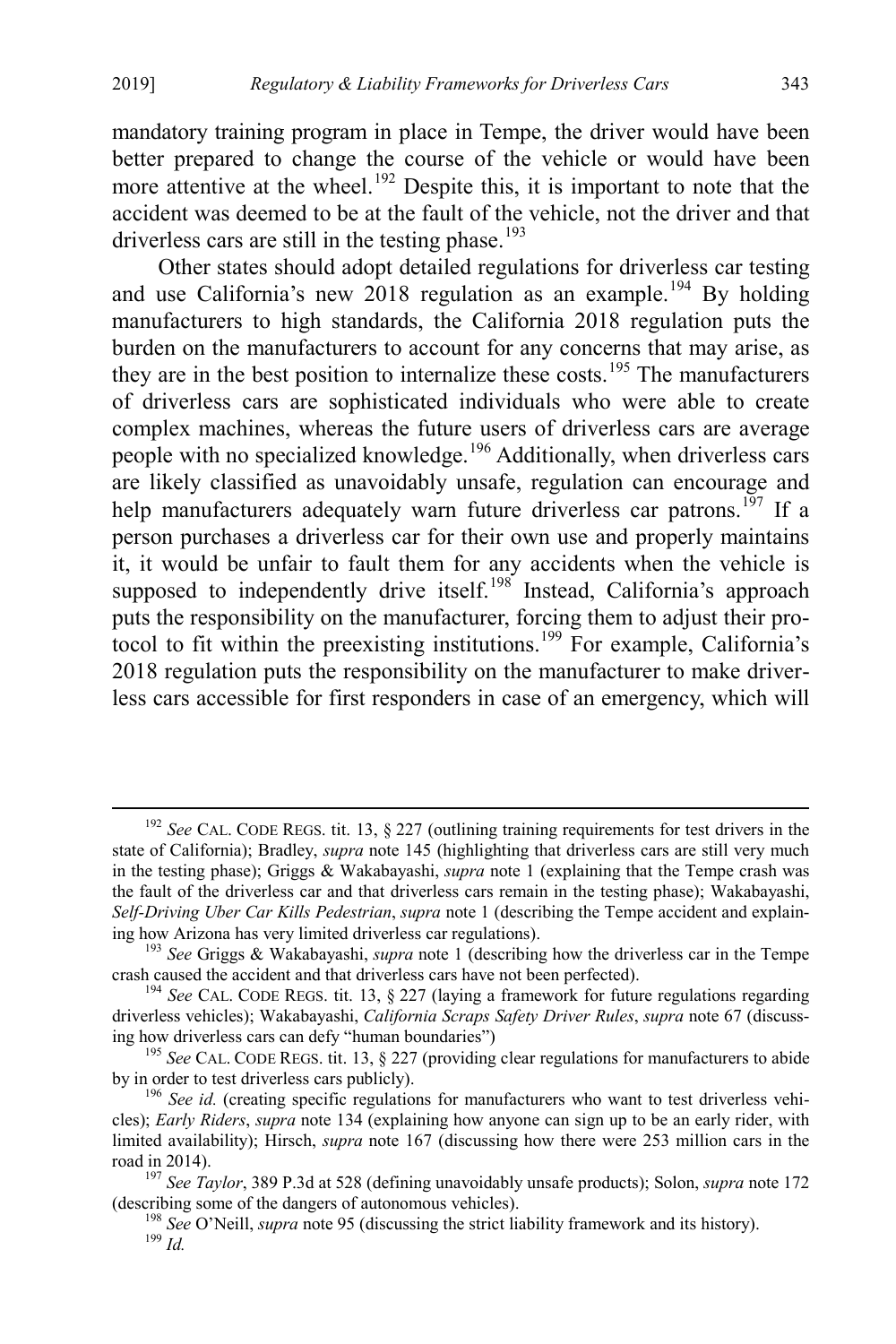help create a smoother, safer transition when driverless cars are eventually sold to the public. $200$ 

The approach of putting the majority of liability on the manufacturers of the vehicle is somewhat different from surgical robot litigation, which typically will spread liability across numerous parties.<sup>[201](#page-28-3)</sup> The fact that surgical robots are operated by highly sophisticated surgeons, whereas driverless cars are intended to be used by ordinary people, creates an important legal distinction.[202](#page-28-4) The parties often include the manufacturer of the robot, the hospital, and the operating surgeon.<sup>[203](#page-28-5)</sup> In addition to surgeons' sophistication and specialized knowledge, their retained control regarding the robot makes it difficult to tell who was at fault in a situation, and therefore plain-tiffs often list both as parties when they sue.<sup>[204](#page-28-6)</sup> This differs from a situation where two driverless cars get into an accident where there are no people operating either vehicle.<sup>[205](#page-28-7)</sup> The liability would most likely fall to the manufacturer whose car was at fault as it should, unless one of the owners of the driverless car failed to maintain their vehicle properly or otherwise proxi-mately caused the accident.<sup>[206](#page-28-8)</sup>

#### <span id="page-28-1"></span><span id="page-28-0"></span>*B. Allowing Cars to Drive Themselves*

By allowing manufacturers to test driverless cars without people inside, California is setting the stage for driverless cars to operate autono-mously when they become available to the public.<sup>[207](#page-28-9)</sup> There are many bene-

<span id="page-28-2"></span> <sup>200</sup> *Compare* CAL. CODE REGS. tit. 13, § 227 (outlining comprehensive regulations for driverless car testing), *with* Zappala, *supra* note [65](#page-10-0) (explaining how the Arizona governor signed an order only requiring driverless car testers to hold insurance). <sup>201</sup> *See Mracek*, 363 Fed. App'x at 926 (deciding claims brought against the hospital and

<span id="page-28-3"></span>manufacturer of surgical robot); *Brown*, 505 S.W.3d at 778 (deciding claims brought against the hospital and surgeon); *Taylor*, 389 P.3d at 520 (deciding claims brought against the hospital and manufacturer of the surgical robot).<br><sup>202</sup> *Compare Self-Driving Cars Explained, supra* note [37](#page-7-9) (discussing a person's limited role in

<span id="page-28-4"></span>the operation of a driverless car), *with What Is Robotic Surgery?*, *supra* note [79](#page-12-0) (explaining how a surgical robot requires the operating surgeon to use buttons to control the robot remotely, similar

<span id="page-28-5"></span>to a video game). <sup>203</sup> *See Mracek*, 363 Fed. App'x at 926 (describing the plaintiff's claims against the hospital and surgical robot manufacturer); *Brown*, 505 S.W.3d at 778 (discussing the plaintiff's claims against the hospital and surgeon); *Taylor*, 389 P.3d at 520 (explaining the plaintiff's claims against

<span id="page-28-6"></span>the hospital and surgical robot manufacturer).<br><sup>204</sup> *See* Alemzadeh, *supra* note [81,](#page-12-6) at 16 (discussing the difficulty in figuring out what oc-<br>curred during surgical robot error).

<span id="page-28-7"></span><sup>&</sup>lt;sup>205</sup> *See* Pullen, *supra* note [37](#page-7-9) (discussing how two driverless cars might interact with each other).

<span id="page-28-8"></span><sup>&</sup>lt;sup>206</sup> See Wakabayashi, *California Scraps Safety Driver Rules*, *supra* not[e 67](#page-10-8) (discussing manufacturers' liability in driverless car accidents); *supra* note [10](#page-2-12) and accompanying text.<br><sup>207</sup> *See* CAL. CODE REGS. tit. 13, § 227 (laying out a training program for employees of manu-

<span id="page-28-9"></span>facturers who will be in charge of remotely controlling the testing of fully autonomous vehicles);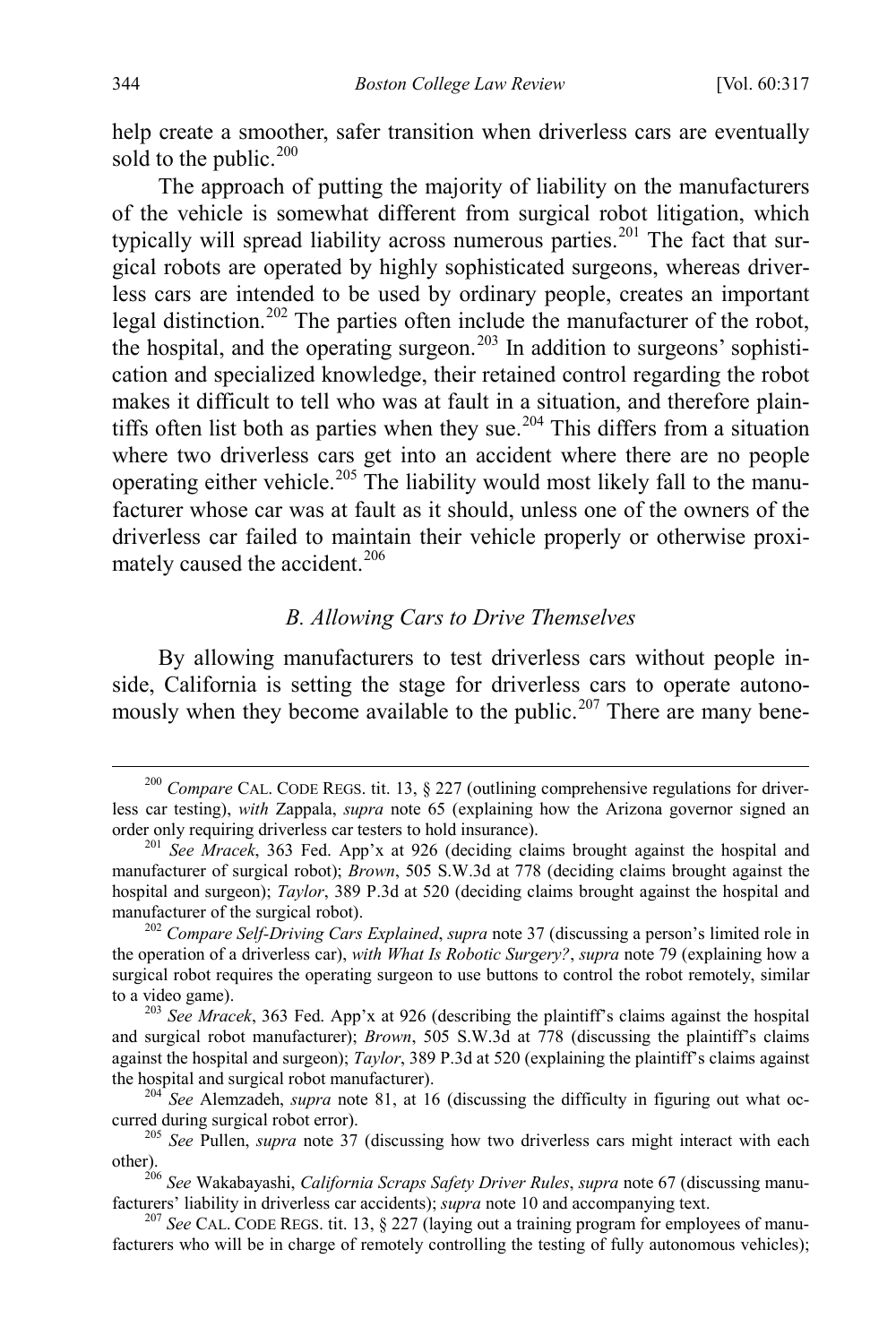fits to taking this approach, including creating more efficiency.<sup>[208](#page-29-0)</sup> For example, a driverless car can drop off one person at location A and then drive itself somewhere else to pick up a different person from location B.<sup>[209](#page-29-1)</sup> This could decrease the number of cars on the road, which would be beneficial to reduce traffic and environmental degradation.<sup>[210](#page-29-2)</sup> Driverless cars could also become a method of transportation for those otherwise unable to drive.<sup>[211](#page-29-3)</sup> This has the potential to greatly improve the quality of life for people who could not drive a car prior to this innovation.<sup>[212](#page-29-4)</sup>

Despite this potential, allowing cars to drive themselves does leave open the question of the ability level someone must have in order to ride in a driverless car.[213](#page-29-5) For example, problems could arise due to driverless cars' inability to orient an exiting passenger, such as a child dropped off at the wrong location, or a blind person unable to see their surroundings.<sup>[214](#page-29-6)</sup> New regulations can address these issues and others that may arise as driverless cars become available to the public. $215$ 

During surgical robot procedures, many lives have been saved by surgeons who were able to operate normally when a surgical robot malfunc-

<span id="page-29-1"></span><sup>209</sup> *See Wakabayashi, California Scraps Safety Driver Rules, supra* note [67](#page-10-8) (describing the benefits of self-driving cars as "not be[ing] limited by human boundaries").

<span id="page-29-2"></span><sup>210</sup> See Maximizing the Environmental Benefits of Autonomous Vehicles, PHYS.ORG (Feb. 15, 2018), https://phys.org/news/2018-02-maximizing-environmental-benefits-autonomous-vehicles. html [https://perma.cc/K948-NDEV] (discussing some of the benefits of driverless cars, including environmental and traffic advantages). <sup>211</sup> *See* Bradley, *supra* note [145](#page-20-0) (explaining the necessity for people to take control in the case

<span id="page-29-3"></span>of an accident involving a driverless car); Saripali, *supra* note [147](#page-20-10) (discussing how disabled people might need further assistance regarding driverless cars, but how they would still be helpful). <sup>212</sup> *See* Saripali, *supra* note [147](#page-20-10) (explaining how driverless cars could tremendously benefit

<span id="page-29-4"></span>disabled people). <sup>213</sup> *See* CAL. CODE REGS. tit. 13, § 227 (allowing cars to be tested without drivers in the state

<span id="page-29-5"></span>of California); Bradley, *supra* note [145](#page-20-0) (discussing how it is not uncommon for people to have to take control during a driverless car accident); Saripali, *supra* note [147](#page-20-10) (explaining how driverless cars might not be enough for disabled people as they would need additional assistance in their operation); *Self-Driving Cars Explained*, *supra* not[e 37](#page-7-9) (explaining how self-driving cars can help drive people around who might not be able to drive otherwise). <sup>214</sup> *See* Gurney, *supra* note [119,](#page-17-1) at 256–57 (explaining that a person who is disabled may

<span id="page-29-6"></span>greatly benefit from the use of a driverless car, but will likely be unable to intervene when the car malfunctions, which creates safety concerns); Saripali, *supra* note [147](#page-20-10) (explaining how driverless cars would require further assistance for disabled people to operate, but still benefit them overall). <sup>215</sup> *See* Gurney, *supra* note [119,](#page-17-1) at 256–57 (explaining how a person with disabilities could

<span id="page-29-7"></span>benefit from using a driverless car but would also face safety risks regarding their inability to intervene if the vehicle malfunctioned); Saripali, *supra* note [147](#page-20-10) (explaining the simultaneous benefits and safety concerns regarding people with disabilities using driverless cars).

Bhuiyan, *supra* note [15](#page-3-0) (explaining how California's new 2018 regulation allows fully autono-<br>mous vehicles to be tested on the road).

<span id="page-29-0"></span><sup>&</sup>lt;sup>208</sup> *See* Thompson, *supra* note [11](#page-2-11) (discussing the ways that driverless cars can benefit and improve people's lives).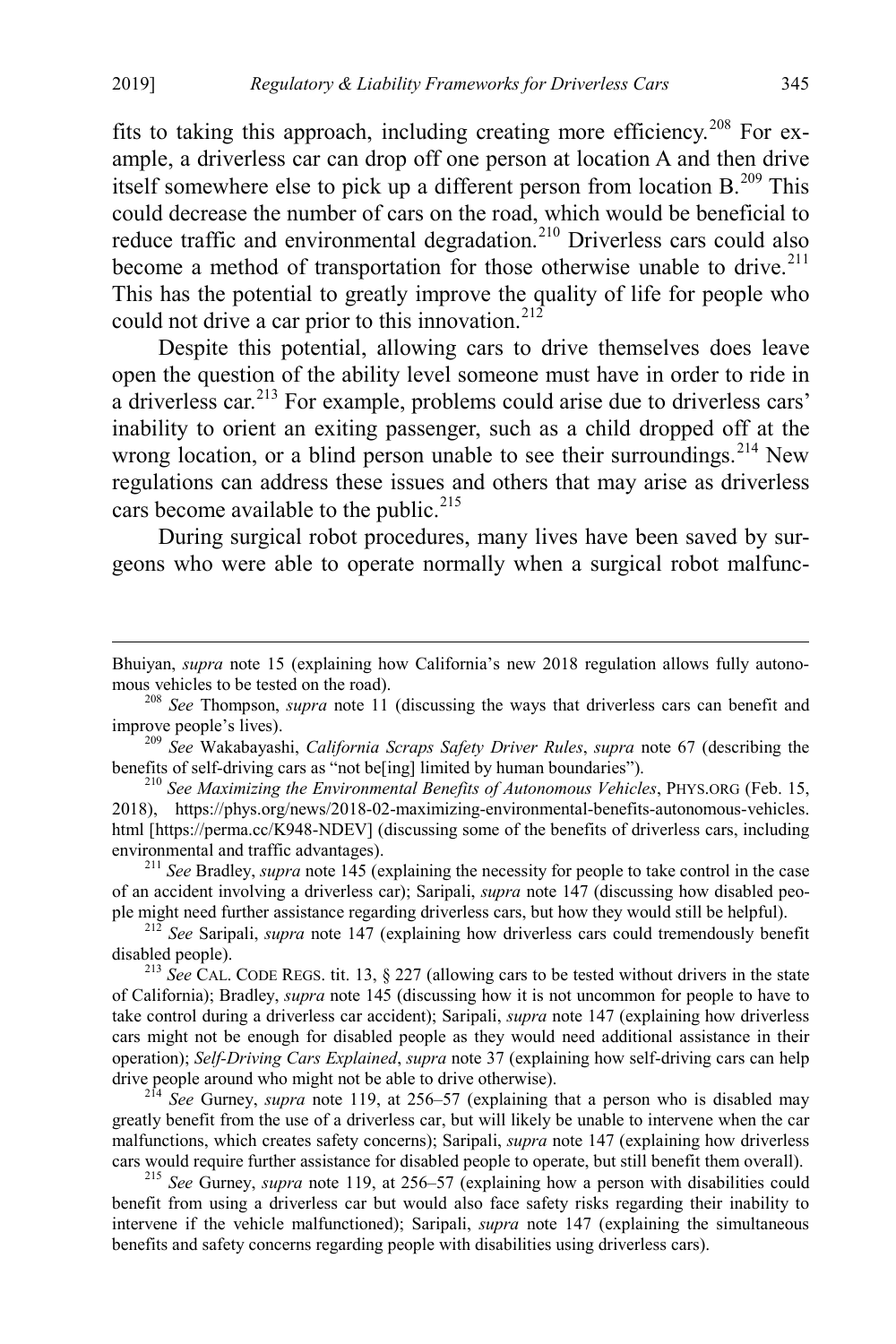<span id="page-30-1"></span>tioned.<sup>[216](#page-30-2)</sup> The surgeons were able to react quickly and mitigate the damages caused by the robot.<sup>[217](#page-30-3)</sup> Very differently, California's new 2018 regulation does not require that any person be inside a driverless car, therefore eliminating the possibility for an expert to take over from inside the vehicle dur-ing a malfunction.<sup>[218](#page-30-4)</sup> But, unlike surgery, in many instances it would be impossible for a human to intervene to prevent an accident that happens in mere seconds.<sup>[219](#page-30-5)</sup> In other circumstances, however, where no accident occurred, it could be possible for a person to step in and drive the vehicle if the driverless function of the car stopped working.<sup>[220](#page-30-6)</sup> This is an additional concern regarding the passengers' requisite ability level.<sup>[221](#page-30-7)</sup> While these are important concerns, they can be addressed through regulation and special programs when driverless cars are offered to the public.<sup>[222](#page-30-8)</sup> Overall, allowing driverless cars to operate without a person in the car has more benefits than it does detriments, so long as there are clear guidelines for when this is appropriate, as this will promote safety and clarity for those testing driverless  $\arcsin^2$ 

#### **CONCLUSION**

<span id="page-30-0"></span>Advancements in artificial intelligence have been plentiful in the past few decades. Robots and other forms of artificial intelligence have been created in order to help people improve their livelihood and safety. Driver-

<span id="page-30-2"></span> <sup>216</sup> *See* Herb Greenberg, *What Happens When the Surgical Robot Malfunctions?*, CNBC (Mar. 19, 2013), https://www.cnbc.com/id/100565260 [https://perma.cc/UDP5-57NW] (discuss-<br>ing instances where surgeons stepped in when a surgical robot malfunctioned).

<span id="page-30-4"></span><span id="page-30-3"></span>ing instances where surgeons stepped in when a surgical robot malfunctioned). <sup>217</sup> *Id.* <sup>218</sup> *See* CAL. CODE REGS. tit. 13, § 227; Wakabayashi, *California Scraps Safety Driver Rules*, *supra* note [67](#page-10-8) (explaining how California's new law no longer requires manufacturers of driverless cars to conduct tests with people inside the vehicle). <sup>219</sup> *See* Wakabayashi, *Self-Driving Uber Car Kills Pedestrian*, *supra* note [1](#page-1-0) (recognizing that

<span id="page-30-5"></span>there are some circumstances where a car crash occurs too quickly for a person to intervene and

<span id="page-30-6"></span>mitigate). <sup>220</sup> *See* Gurney, *supra* note [119,](#page-17-1) at 256–57 (describing a hypothetical situation where a person could have intervened with a malfunctioning driverless car had they been able to); Bradley, *supra* note [145](#page-20-0) (discussing how people sometimes have to take over a driverless vehicle to avoid an

<span id="page-30-7"></span><sup>&</sup>lt;sup>221</sup> See CAL. CODE REGS. tit. 13, § 227 (allowing California to test drive autonomous vehicles without a person inside the vehicle but requiring someone overseeing the testing to have a license); Gurney, *supra* note [119,](#page-17-1) at 256–57 (describing a hypothetical situation regarding a disa-

<span id="page-30-8"></span>bled person unable to take control of a malfunctioning autonomous vehicle).<br><sup>222</sup> *See* Greenburg, *supra* note [216](#page-30-1) (discussing instances where surgeons stepped in when a surgical robot malfunctioned).

<span id="page-30-9"></span><sup>&</sup>lt;sup>223</sup> Wakabayashi, *California Scraps Safety Driver Rules*, *supra* note [67](#page-10-8) (predicting that the implementation of driverless cars will likely shift the liability from the driver to the manufacturer in the event of a crash). *Compare* Thompson, *supra* note [11](#page-2-11) (discussing the many benefits of driverless cars, such as improving fuel efficiency and lessening traffic), *with* Solon, *supra* note [172](#page-24-1) (explaining how driverless cars will likely experience problems when they are first implemented).